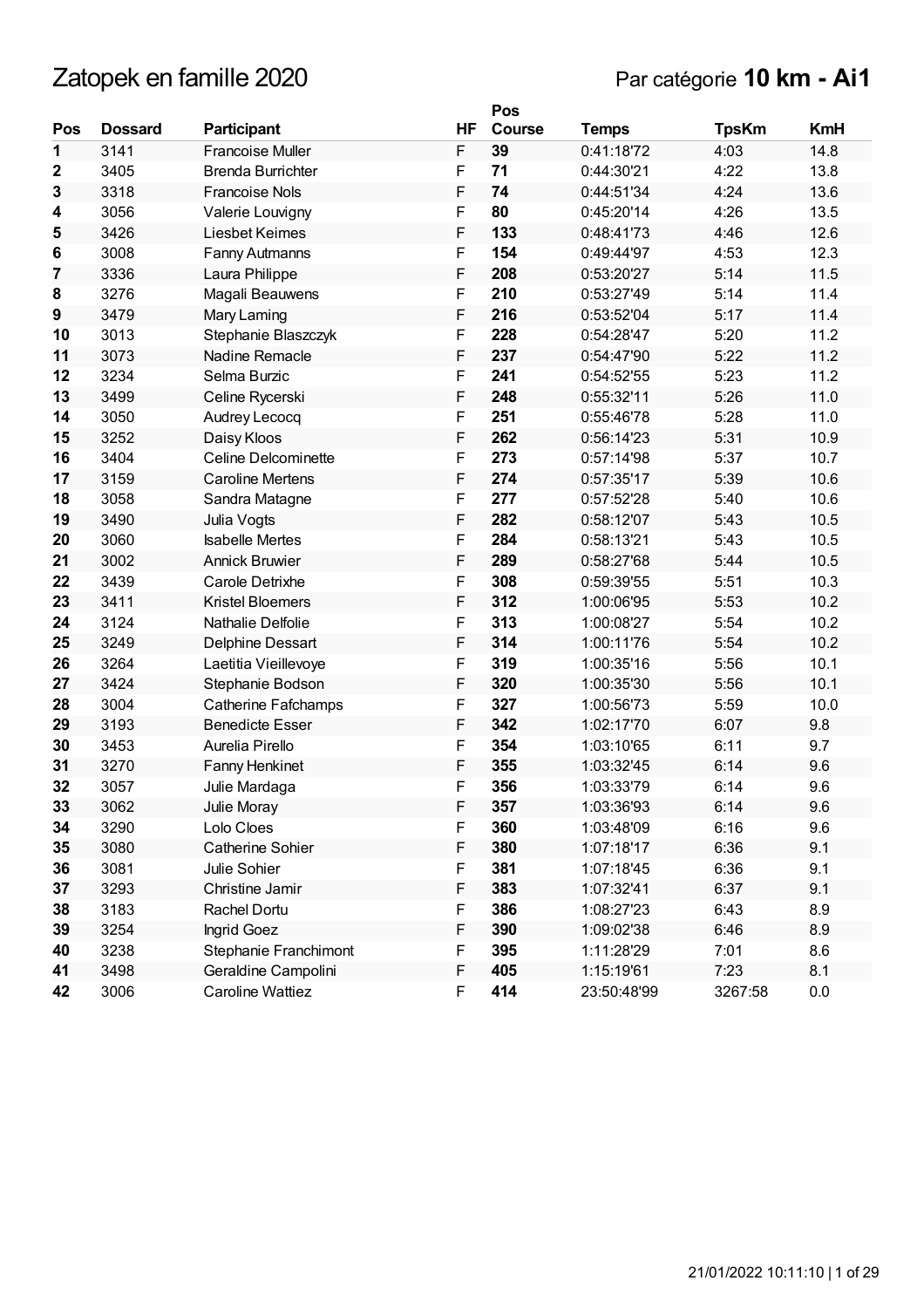|             |                |                          |             | Pos           |              |              |            |
|-------------|----------------|--------------------------|-------------|---------------|--------------|--------------|------------|
| Pos         | <b>Dossard</b> | Participant              | <b>HF</b>   | <b>Course</b> | <b>Temps</b> | <b>TpsKm</b> | <b>KmH</b> |
| 1           | 3089           | Nicole Warnier           | F           | 85            | 0:45:39'19   | 4:29         | 13.4       |
| $\mathbf 2$ | 3070           | <b>Francoise Piscart</b> | F           | 99            | 0:46:43'13   | 4:35         | 13.1       |
| 3           | 3132           | <b>Martine Carabin</b>   | F           | 138           | 0:48:51'53   | 4:47         | 12.5       |
| 4           | 3045           | Andrea Halmos            | F           | 171           | 0:50:53'56   | 4:59         | 12.0       |
| 5           | 3104           | Anne Giangiordano        | F           | 219           | 0:53:58'83   | 5:17         | 11.3       |
| 6           | 3117           | Sandra Delrez            | F           | 220           | 0:54:00'69   | 5:18         | 11.3       |
| 7           | 3315           | Sylvie Nahon             | F           | 229           | 0:54:31'44   | 5:21         | 11.2       |
| 8           | 3266           | Nathalie Buschengs       | F           | 230           | 0:54:32'12   | 5:21         | 11.2       |
| 9           | 3187           | Sabine Vanderheyden      | F           | 252           | 0:55:46'96   | 5:28         | 11.0       |
| 10          | 3420           | Nathalie Wiliquet        | F           | 270           | 0:57:08'75   | 5:36         | 10.7       |
| 11          | 3205           | Sylviane Conmont         | F           | 276           | 0:57:46'46   | 5:40         | 10.6       |
| 12          | 3175           | Cecile Noirfalise        | F           | 292           | 0:58:36'05   | 5:45         | 10.4       |
| 13          | 3434           | Dominique Leloup         | $\mathsf F$ | 296           | 0:58:54'60   | 5:47         | 10.4       |
| 14          | 3091           | Anne-France Weickmann Af | F           | 328           | 1:01:14'56   | 6:00         | 10.0       |
| 15          | 3079           | Joelle Simonis           | F           | 329           | 1:01:16'91   | 6:01         | 10.0       |
| 16          | 3288           | <b>Martine Vervier</b>   | F           | 331           | 1:01:24'86   | 6:01         | 10.0       |
| 17          | 3473           | Mireille Levaux          | F           | 339           | 1:02:06'57   | 6:05         | 9.9        |
| 18          | 3038           | <b>Fabienne Fraikin</b>  | F           | 346           | 1:02:29'20   | 6:08         | 9.8        |
| 19          | 3451           | Pascale De Prins         | F           | 349           | 1:02:50'76   | 6:10         | 9.7        |
| 20          | 3452           | <b>France Duvivier</b>   | F           | 353           | 1:03:10'13   | 6:11         | 9.7        |
| 21          | 3401           | Rosa Liradelfo           | F           | 359           | 1:03:42'88   | 6:15         | 9.6        |
| 22          | 3308           | Nathalie Torfs           | F           | 368           | 1:04:12'40   | 6:17         | 9.5        |
| 23          | 3489           | Peggy Leerssen           | F           | 377           | 1:07:05'55   | 6:35         | 9.1        |
| 24          | 3292           | <b>Christelle Railly</b> | F           | 384           | 1:07:33'72   | 6:37         | 9.1        |
| 25          | 3067           | Violetta Piasecka        | F           | 385           | 1:07:53'65   | 6:40         | 9.0        |
| 26          | 3031           | Carine Droeven           | F           | 388           | 1:08:38'04   | 6:44         | 8.9        |
| 27          | 3007           | Frédérique Aminot        | F           | 389           | 1:08:38'19   | 6:44         | 8.9        |
| 28          | 3210           | Christel Lempereur       | F           | 396           | 1:11:28'41   | 7:01         | 8.6        |
| 29          | 3226           | Joelle Peters            | F           | 398           | 1:12:09'59   | 7:04         | 8.5        |
| 30          | 3024           | Gwendoline Dedobeleer    | F           | 412           | 0:33:23'36   | 3267:58      | 0.0        |
| 31          | 3071           | Ine Ramaekers            | F           | 418           | 23:50:56'73  | 3267:58      | 0.0        |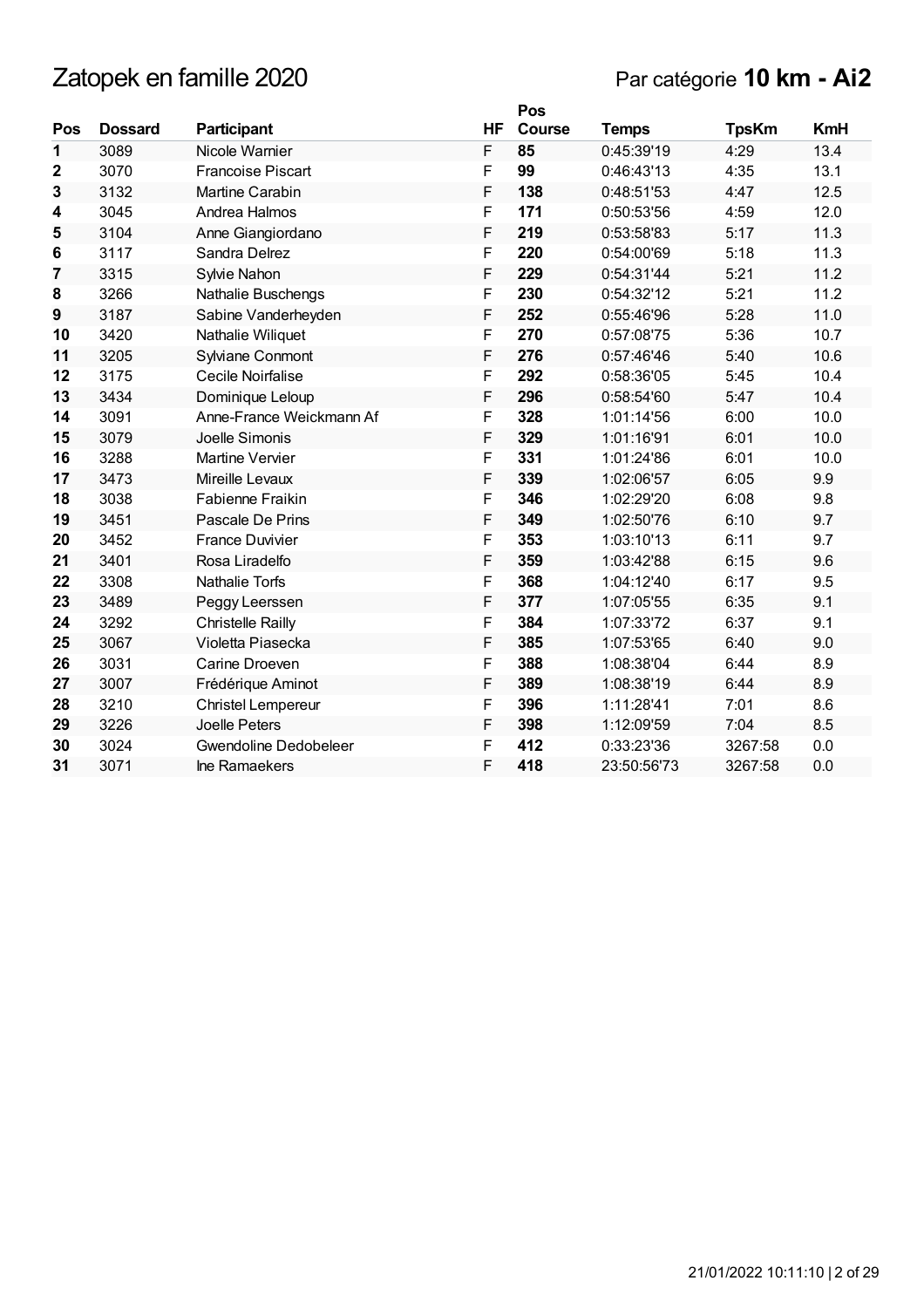|                |                |                      |     | Pos    |            |              |            |
|----------------|----------------|----------------------|-----|--------|------------|--------------|------------|
| Pos            | <b>Dossard</b> | <b>Participant</b>   | HF. | Course | Temps      | <b>TpsKm</b> | <b>KmH</b> |
| 1              | 3331           | Mireille Herzet      | F   | 134    | 0:48:43'73 | 4:47         | 12.6       |
| $\overline{2}$ | 3065           | Carine Munaut        | F   | 160    | 0:50:05'76 | 4:55         | 12.2       |
| 3              | 3097           | Patricia Finck       | F   | 245    | 0:55:05'22 | 5:24         | 11.1       |
| 4              | 3214           | Charlotte Lebeau     | F   | 247    | 0:55:25'70 | 5:26         | 11.0       |
| 5              | 3191           | Suzanne Simonis      | F   | 257    | 0:55:59'57 | 5:29         | 10.9       |
| 6              | 3078           | Cécile Simon         | F   | 269    | 0:57:00'17 | 5:35         | 10.7       |
| $\overline{7}$ | 3084           | Dominique Stiennon   | F   | 334    | 1:01:37'38 | 6:02         | 9.9        |
| 8              | 3247           | Anne-Marie Larminier | F   | 348    | 1:02:37'87 | 6:08         | 9.8        |
| 9              | 3324           | Marie-France Parotte | F   | 402    | 1:14:49'67 | 7:20         | 8.2        |
| 10             | 3497           | Joele Franssen       | F   | 407    | 1:15:22'17 | 7:23         | 8.1        |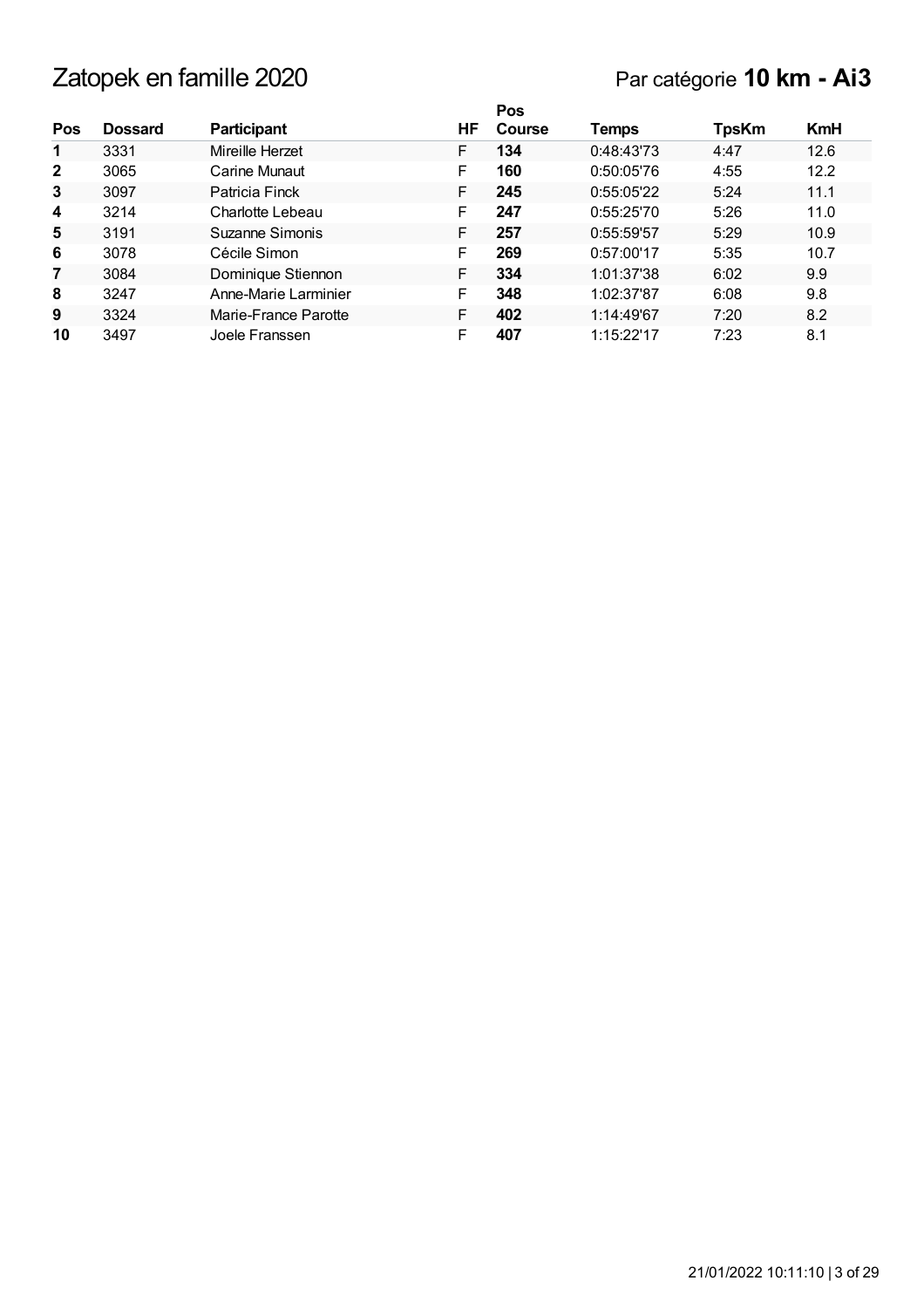| Pos          | Dossard | <b>Participant</b> | ΗF | Pos<br>Course | Temps      | <b>TpsKm</b> | <b>KmH</b> |
|--------------|---------|--------------------|----|---------------|------------|--------------|------------|
|              | 3235    | Denise Duchesne    |    | 318           | 1:00:30'19 | 5:56         | 10.1       |
| $\mathbf{2}$ | 3139    | Gilberte Weber     |    | 321           | 1:00:41'81 | 5:57         | 10.1       |
| 3            | 3041    | Jacqueline Govers  |    | 335           | 1:01:37'40 | 6:02         | 9.9        |
| 4            | 3184    | Marlene Herzet     |    | 401           | 1:12:36'94 | 7:07         | 8.4        |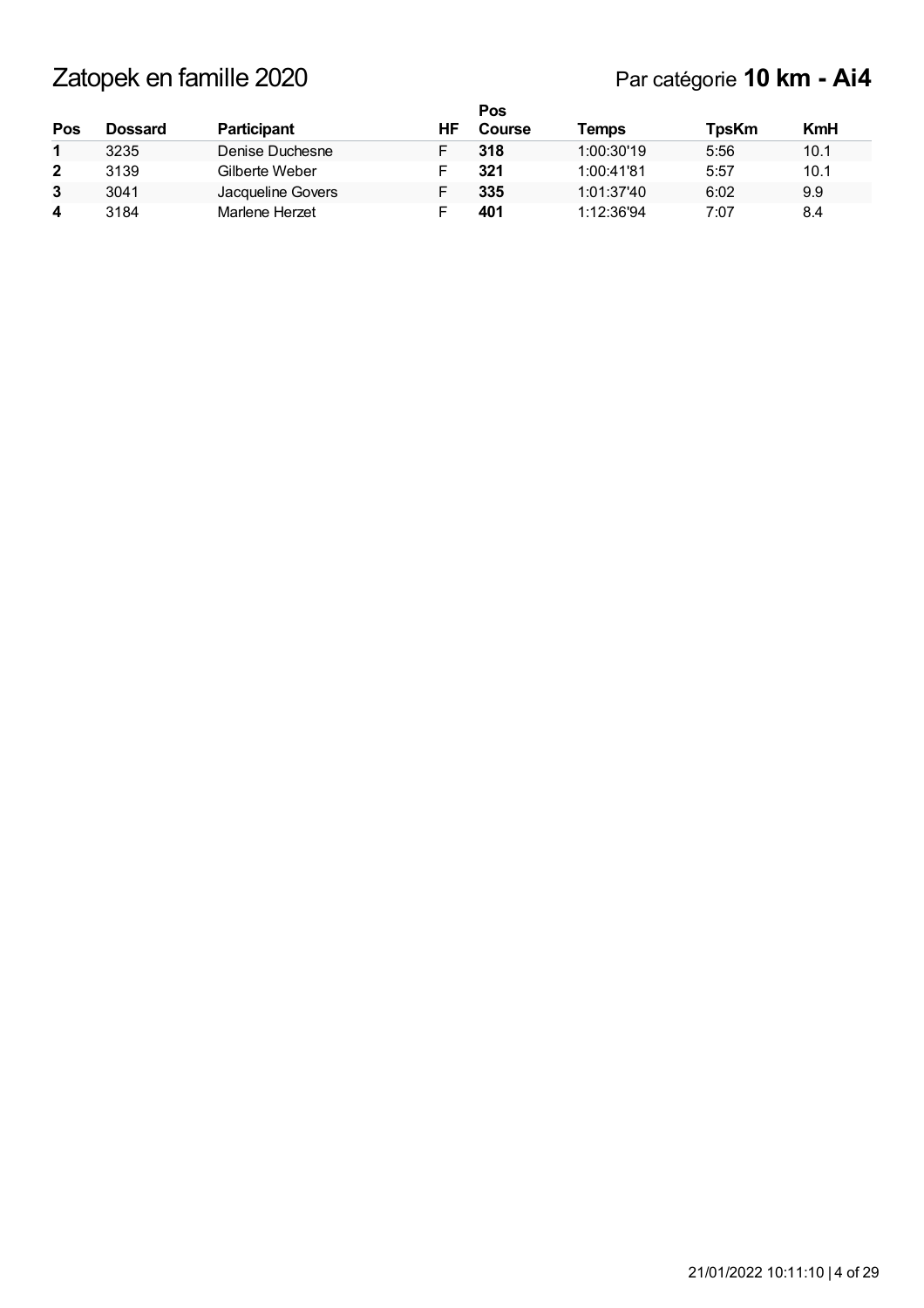|                 |                |                          |           | Pos    |              |              |            |
|-----------------|----------------|--------------------------|-----------|--------|--------------|--------------|------------|
| Pos             | <b>Dossard</b> | Participant              | <b>HF</b> | Course | <b>Temps</b> | <b>TpsKm</b> | <b>KmH</b> |
| 1               | 3032           | Sophie El Abbas          | F         | 46     | 0:41:45'01   | 4:05         | 14.7       |
| $\mathbf{2}$    | 3221           | Pauly Aurore             | F         | 52     | 0:42:37'36   | 4:11         | 14.4       |
| 3               | 3223           | <b>Catherine Pierron</b> | F         | 57     | 0:43:23'21   | 4:15         | 14.1       |
| 4               | 3222           | Delphine Thirifays       | F         | 58     | 0:43:25'21   | 4:16         | 14.1       |
| 5               | 3333           | Anais Beckers            | F         | 76     | 0:45:01'72   | 4:25         | 13.6       |
| $6\phantom{1}6$ | 3156           | Sarah Orban              | F         | 103    | 0:46:53'20   | 4:36         | 13.1       |
| $\overline{7}$  | 3063           | Evelyne Moyse            | F         | 122    | 0:47:46'58   | 4:41         | 12.8       |
| 8               | 3466           | Emanuela Bancea          | F         | 130    | 0:48:35'28   | 4:46         | 12.6       |
| 9               | 3130           | <b>Wendy Gerrekens</b>   | F         | 135    | 0:48:44'86   | 4:47         | 12.6       |
| 10              | 3110           | Celine Fey               | F         | 145    | 0:49:22'36   | 4:50         | 12.4       |
| 11              | 3342           | Alicia Teller            | F         | 158    | 0:49:59'73   | 4:54         | 12.2       |
| 12              | 3186           | Armelle Muylkens         | F         | 170    | 0:50:50'79   | 4:59         | 12.0       |
| 13              | 3273           | Alysson Mossay           | F         | 178    | 0:51:29'24   | 5:03         | 11.9       |
| 14              | 3197           | Sarah Lahaye             | F         | 187    | 0:51:48'77   | 5:05         | 11.8       |
| 15              | 3279           | <b>Gaelle Fettweis</b>   | F         | 188    | 0:51:49'82   | 5:05         | 11.8       |
| 16              | 3245           | Stephanie Lognard        | F         | 189    | 0:51:57'00   | 5:05         | 11.8       |
| 17              | 3027           | Chloé Denis              | F         | 256    | 0:55:57'62   | 5:29         | 10.9       |
| 18              | 3467           | Leclerq Leclercq         | F         | 258    | 0:56:00'78   | 5:29         | 10.9       |
| 19              | 3220           | Laurence Vandenborre     | F         | 260    | 0:56:08'70   | 5:30         | 10.9       |
| 20              | 3261           | Caroline Woyaffe         | F         | 283    | 0:58:12'10   | 5:43         | 10.5       |
| 21              | 3431           | Sophie Herzet            | F         | 293    | 0:58:37'66   | 5:45         | 10.4       |
| 22              | 3196           | Virginie Outmanns        | F         | 309    | 0:59:48'26   | 5:52         | 10.2       |
| 23              | 3177           | <b>Audrey Tonnelier</b>  | F         | 323    | 1:00:43'83   | 5:57         | 10.1       |
| 24              | 3040           | Claudis Giacomazzi       | F         | 336    | 1:01:42'19   | 6:03         | 9.9        |
| 25              | 3169           | <b>Caroline Welter</b>   | F         | 347    | 1:02:34'51   | 6:08         | 9.8        |
| 26              | 3281           | Anais Deville            | F         | 350    | 1:02:51'67   | 6:10         | 9.7        |
| 27              | 3168           | <b>Audrey Welter</b>     | F         | 369    | 1:04:22'85   | 6:19         | 9.5        |
| 28              | 3278           | Cecile Denis             | F         | 378    | 1:07:07'27   | 6:35         | 9.1        |
| 29              | 3255           | Lorena Hurmuzachi        | F         | 387    | 1:08:35'55   | 6:43         | 8.9        |
| 30              | 3484           | <b>Fannt Desmet</b>      | F         | 392    | 1:10:09'59   | 6:53         | 8.7        |
| 31              | 3250           | Julie Cointin            | F         | 403    | 1:14:51'47   | 7:20         | 8.2        |
| 32              | 3030           | Alexandra Doumen         | F         | 413    | 4:59:23'62   | 3267:58      | 0.0        |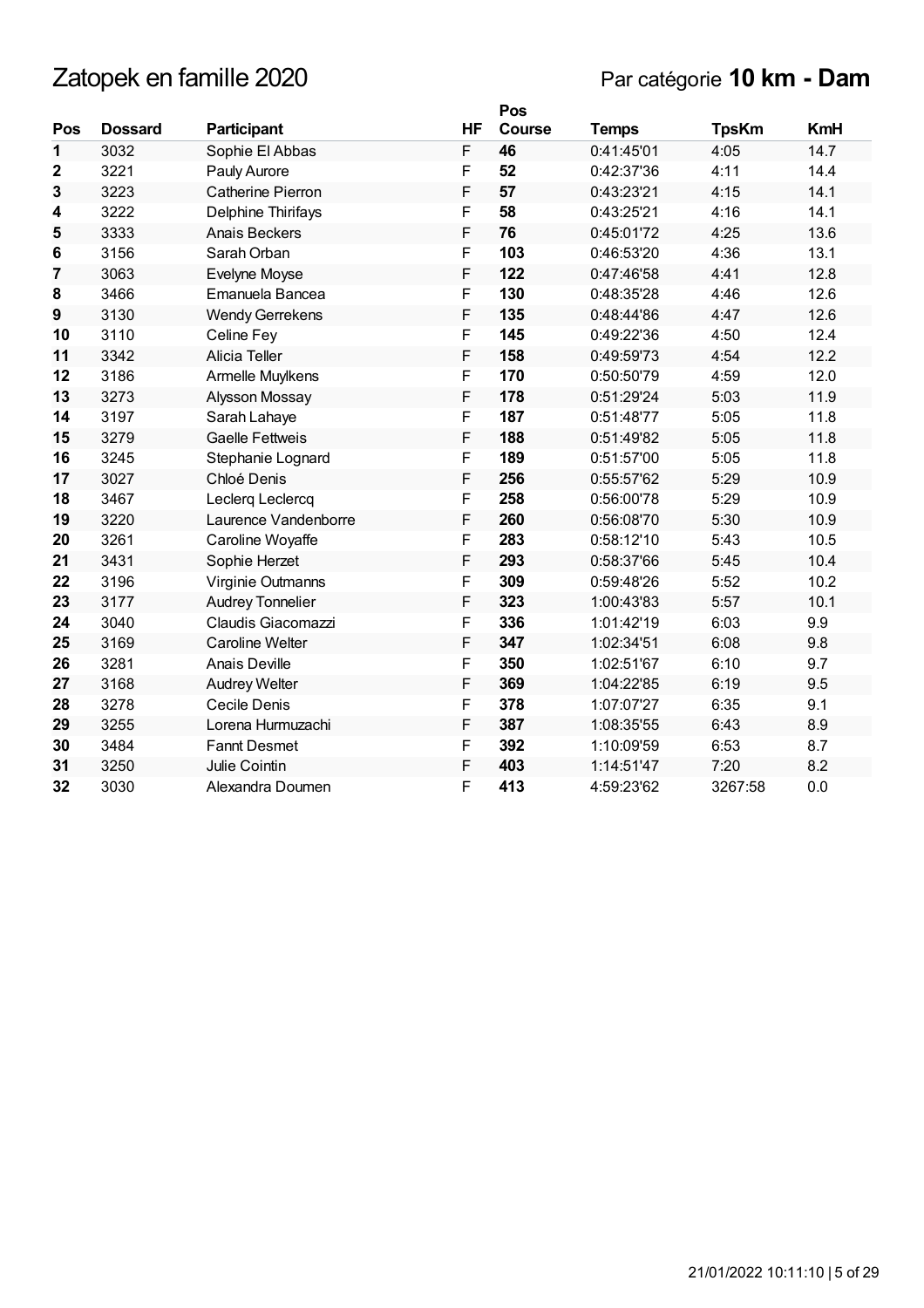| Pos | Dossard | <b>Participant</b> | ΗF | Pos<br>Course | <b>Temps</b> | TpsKm | KmH |
|-----|---------|--------------------|----|---------------|--------------|-------|-----|
| 4   | 3455    | Laureen Scalco     |    | 409           | 1:16:52'24   | 7:32  | 8.0 |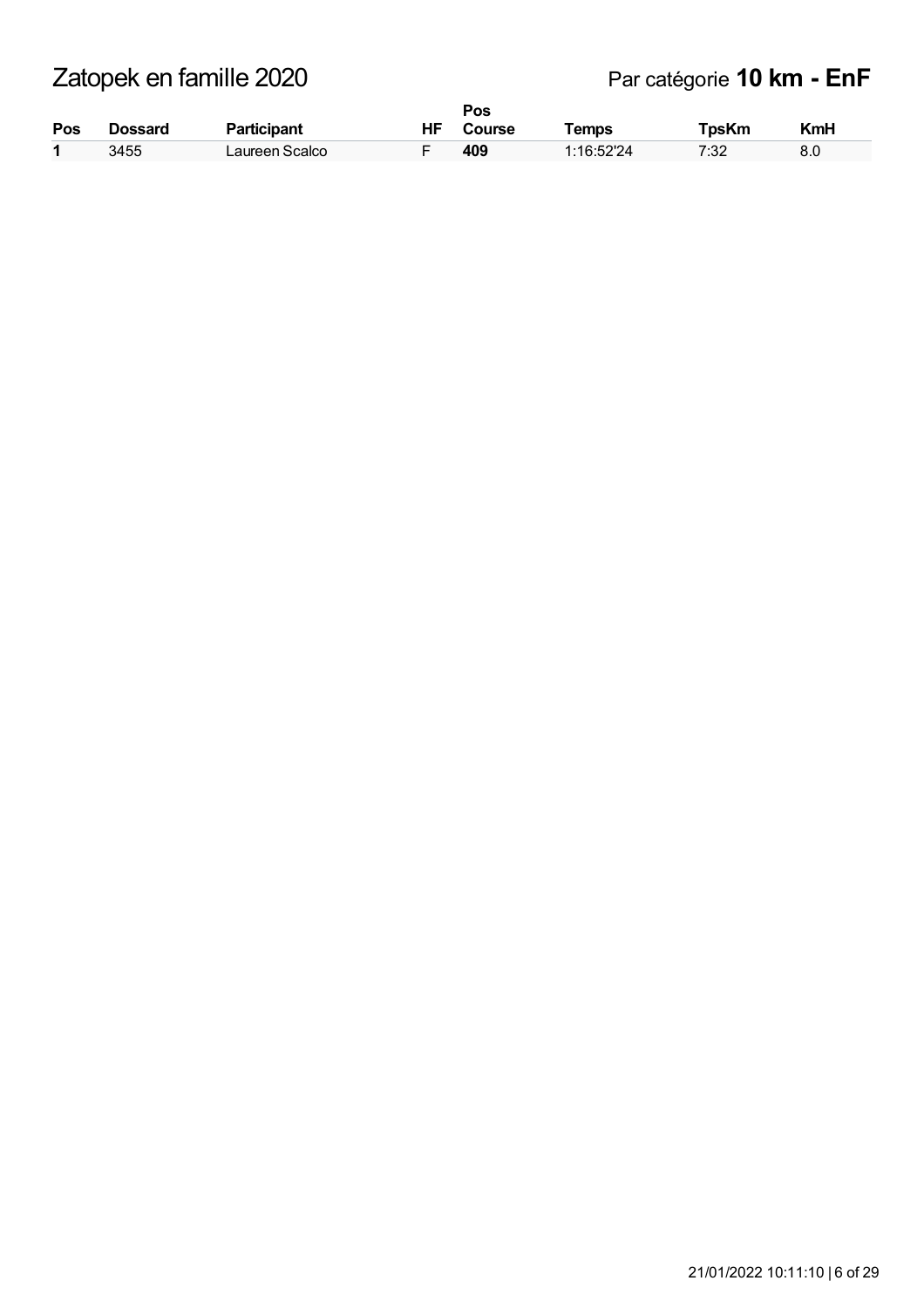|             |                |                           |                         | Pos                     |              |              |            |
|-------------|----------------|---------------------------|-------------------------|-------------------------|--------------|--------------|------------|
| Pos         | <b>Dossard</b> | Participant               | HF                      | <b>Course</b>           | <b>Temps</b> | <b>TpsKm</b> | <b>KmH</b> |
| 1           | 3422           | Paolo Straet              | H                       | 1                       | 0:33:03'31   | 3:14         | 18.5       |
| $\mathbf 2$ | 3421           | <b>Arnaud Collard</b>     | H                       | $\mathbf{2}$            | 0:33:30'08   | 3:17         | 18.3       |
| 3           | 3103           | <b>Vincent Castermans</b> | $\mathsf{H}$            | 3                       | 0:33:31'43   | 3:17         | 18.3       |
| 4           | 3408           | Patrick Stitzinger        | $\overline{H}$          | 4                       | 0:34:00'78   | 3:20         | 18.0       |
| 5           | 3302           | <b>Michael Castermans</b> | $\overline{H}$          | 5                       | 0:34:12'46   | 3:21         | 17.9       |
| 6           | 3092           | Samuel Dubois             | H                       | $\bf 6$                 | 0:35:11'83   | 3:27         | 17.4       |
| 7           | 3142           | <b>Florent Smets</b>      | $\overline{H}$          | $\overline{\mathbf{7}}$ | 0:36:04'62   | 3:32         | 17.0       |
| 8           | 3305           | Regis Ramelot             | $\mathsf{H}$            | $\pmb{8}$               | 0:36:57'44   | 3:37         | 16.6       |
| 9           | 3134           | Regis Blanchy             | $\mathsf{H}$            | 13                      | 0:38:20'85   | 3:46         | 16.0       |
| 10          | 3176           | <b>Arnaud Vervier</b>     | H                       | 14                      | 0:38:31'22   | 3:47         | 15.9       |
| 11          | 3202           | Gaetan Dejalle            | H                       | 19                      | 0:39:18'37   | 3:51         | 15.6       |
| 12          | 3125           | <b>Gael Haine</b>         | Η                       | 20                      | 0:39:21'46   | 3:52         | 15.5       |
| 13          | 3204           | Helori Lamberthy          | $\mathsf{H}$            | 21                      | 0:39:31'13   | 3:52         | 15.5       |
| 14          | 3309           | Christopher Heroufosse    | H                       | 22                      | 0:39:45'67   | 3:54         | 15.4       |
| 15          | 3428           | Philippe Roelandt         | $\mathsf{H}$            | 23                      | 0:39:49'88   | 3:55         | 15.4       |
| 16          | 3133           | Gaetan Hogge              | Η                       | 24                      | 0:39:54'22   | 3:55         | 15.3       |
| 17          | 3403           | Nicolas Job               | $\overline{H}$          | 25                      | 0:39:58'93   | 3:55         | 15.3       |
| 18          | 3145           | <b>Tobias Peters</b>      | $\overline{\mathsf{H}}$ | 27                      | 0:40:09'57   | 3:56         | 15.2       |
| 19          | 3149           | <b>Gabriel Lanneer</b>    | $\overline{H}$          | 30                      | 0:40:39'02   | 3:59         | 15.1       |
| 20          | 3185           | Cedric Weusten            | Η                       | 33                      | 0:40:56'65   | 4:01         | 14.9       |
| 21          | 3444           | <b>Bruno Stancher</b>     | H                       | 34                      | 0:41:03'97   | 4:02         | 14.9       |
| 22          | 3171           | Julien Vandenborre        | $\mathsf{H}$            | 35                      | 0:41:08'86   | 4:02         | 14.9       |
| 23          | 3199           | Jordan Leclercq           | H                       | 36                      | 0:41:11'07   | 4:02         | 14.9       |
| 24          | 3200           | Arnaud Helen              | $\mathsf{H}$            | 43                      | 0:41:28'20   | 4:04         | 14.8       |
| 25          | 3053           | Pierre Lekeu              | $\mathsf{H}$            | 44                      | 0:41:31'08   | 4:04         | 14.7       |
| 26          | 3464           | Julien Chopart            | Η                       | 45                      | 0:41:32'31   | 4:04         | 14.7       |
| 27          | 3461           | Rayan Mossadeq            | $\overline{H}$          | 50                      | 0:42:30'70   | 4:10         | 14.4       |
| 28          | 3284           | Pierre Agnoli             | $\mathsf{H}$            | 55                      | 0:43:12'38   | 4:14         | 14.2       |
| 29          | 3350           | Julien Tonon              | $\mathsf{H}$            | 56                      | 0:43:20'04   | 4:15         | 14.1       |
| 30          | 3174           | Julien Moray              | Η                       | 59                      | 0:43:38'56   | 4:17         | 14.0       |
| 31          | 3329           | Jeremie Fedsoseew         | H                       | 68                      | 0:44:22'46   | 4:21         | 13.8       |
| 32          | 3173           | Sylvain Liegeois          | $\mathsf{H}$            | 70                      | 0:44:29'50   | 4:22         | 13.8       |
| 33          | 3102           | Sebastien Georges         | $\sf H$                 | 88                      | 0:45:48'40   | 4:29         | 13.4       |
| 34          | 3263           | Raphael Bonhomme          | Η                       | 91                      | 0:46:03'56   | 4:31         | 13.3       |
| 35          | 3471           | Julien Bayard             | Н                       | 92                      | 0:46:04'24   | 4:31         | 13.3       |
| 36          | 3109           | Louis Binet               | н                       | 97                      | 0:46:35'97   | 4:34         | 13.1       |
| 37          | 3285           | <b>Sylvain Deckers</b>    | Н                       | 98                      | 0:46:38'53   | 4:34         | 13.1       |
| 38          | 3423           | Philippe Ange             | Н                       | 100                     | 0:46:43'89   | 4:35         | 13.1       |
| 39          | 3268           | Jerome Gaillard           | Н                       | 101                     | 0:46:44'30   | 4:35         | 13.1       |
| 40          | 3136           | Jeremy Cros               | Н                       | 102                     | 0:46:45'10   | 4:35         | 13.1       |
| 41          | 3059           | <b>Benoit Mauhin</b>      | Н                       | 110                     | 0:47:29'11   | 4:40         | 12.9       |
| 42          | 3194           | Michael Hock              | Н                       | 114                     | 0:47:34'50   | 4:40         | 12.9       |
| 43          | 3338           | Christophe Lambert        | Н                       | 115                     | 0:47:34'67   | 4:40         | 12.9       |
| 44          | 3406           | Geoffrey Leonaed          | Н                       | 120                     | 0:47:41'72   | 4:41         | 12.8       |
| 45          | 3267           | Jerome Lieutenant         | H                       | 123                     | 0:47:57'75   | 4:42         | 12.8       |
| 46          | 3493           | Aurelien Jerome           | Н                       | 125                     | 0:48:10'37   | 4:43         | 12.7       |
| 47          | 3122           | William Corman            | Н                       | 126                     | 0:48:11'23   | 4:43         | 12.7       |
| 48          | 3098           | Philippe Hoofs            | Н                       | 128                     | 0:48:18'44   | 4:44         | 12.7       |
| 49          | 3435           | Mathieu Siob              | Н                       | 131                     | 0:48:39'14   | 4:46         | 12.6       |
| 50          | 3480           | Lionel Stokis             | Н                       | 139                     | 0:48:54'63   | 4:48         | 12.5       |
| 51          | 3475           | Joel Darcis               | Н                       | 140                     | 0:48:54'97   | 4:48         | 12.5       |
| 52          | 3272           | Adrien Moureau            | Н                       | 141                     | 0:49:02'90   | 4:49         | 12.5       |
| 53          | 3328           | Jonathan De Cecco         | Н                       | 148                     | 0:49:28'87   | 4:51         | 12.4       |
| 54          | 3438           | Frederic Loozen           | $\overline{\mathsf{H}}$ | 149                     | 0:49:29'76   | 4:51         | 12.4       |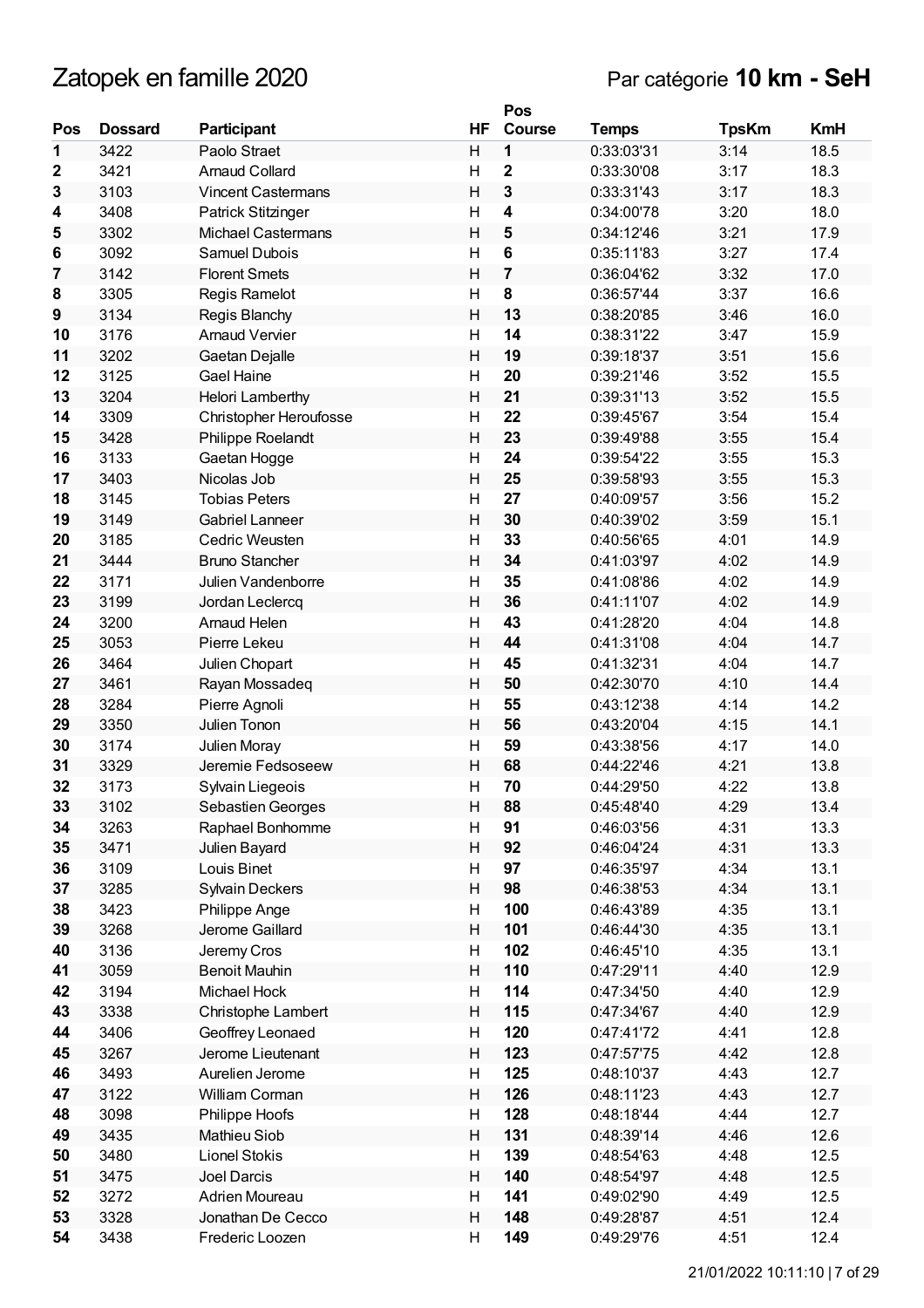## Par catégorie **10 km - SeH**

|     |                |                          |    | Pos    |              |              |            |
|-----|----------------|--------------------------|----|--------|--------------|--------------|------------|
| Pos | <b>Dossard</b> | Participant              | HF | Course | <b>Temps</b> | <b>TpsKm</b> | <b>KmH</b> |
| 55  | 3189           | Christopher Vermeulen    | H  | 151    | 0:49:36'53   | 4:52         | 12.3       |
| 56  | 3319           | Francois Lejeune         | H  | 152    | 0:49:38'49   | 4:52         | 12.3       |
| 57  | 3051           | Geoffray Legrand         | H  | 155    | 0:49:47'75   | 4:53         | 12.3       |
| 58  | 3483           | <b>Thomas Nidus</b>      | Н  | 156    | 0:49:48'74   | 4:53         | 12.3       |
| 59  | 3131           | Sylvain Cobben           | H  | 157    | 0:49:51'87   | 4:53         | 12.3       |
| 60  | 3129           | Laurent Gary             | Н  | 159    | 0:50:03'37   | 4:55         | 12.2       |
| 61  | 3161           | Maric Schoonbroodt       | H  | 161    | 0:50:08'47   | 4:55         | 12.2       |
| 62  | 3415           | Thomas Cop               | н  | 162    | 0:50:09'01   | 4:55         | 12.2       |
| 63  | 3429           | <b>Bertrand Rondoz</b>   | H  | 164    | 0:50:19'42   | 4:56         | 12.2       |
| 64  | 3409           | Francois Lahaye          | н  | 167    | 0:50:33'29   | 4:58         | 12.1       |
| 65  | 3460           | Nicolas Palmaers         | H  | 172    | 0:50:53'63   | 4:59         | 12.0       |
| 66  | 3481           | <b>Tom Godet</b>         | H  | 180    | 0:51:29'58   | 5:03         | 11.9       |
| 67  | 3105           | <b>Teddy Alleleyn</b>    | H  | 182    | 0:51:33'92   | 5:04         | 11.9       |
| 68  | 3260           | Roufosse Pierrot         | Н  | 184    | 0:51:35'98   | 5:04         | 11.9       |
| 69  | 3244           | <b>Gil Bidoul</b>        | H  | 190    | 0:51:58'30   | 5:06         | 11.8       |
| 70  | 3003           | <b>Olivier Burniat</b>   | Н  | 191    | 0:52:03'90   | 5:06         | 11.8       |
| 71  | 3446           | Olivier Jamoul           | H  | 192    | 0:52:04'86   | 5:07         | 11.8       |
| 72  | 3492           | Frederic Gendebien       | Н  | 198    | 0:52:34'85   | 5:09         | 11.6       |
| 73  | 3240           | C Hanssenne              | H  | 199    | 0:52:37'56   | 5:10         | 11.6       |
| 74  | 3010           | Jonathan Beckers         | Η  | 202    | 0:52:55'82   | 5:11         | 11.6       |
| 75  | 3459           | <b>Robin Cornet</b>      | H  | 203    | 0:52:57'47   | 5:11         | 11.6       |
| 76  | 3160           | Lucas Vanwerst           | н  | 204    | 0:53:03'18   | 5:12         | 11.5       |
| 77  | 3500           | <b>Bewoit Haegdorens</b> | H  | 205    | 0:53:03'41   | 5:12         | 11.5       |
| 78  | 3335           | <b>Francois Bruwier</b>  | Η  | 212    | 0:53:29'21   | 5:14         | 11.4       |
| 79  | 3072           | Jonathan Rekko           | H  | 215    | 0:53:45'63   | 5:16         | 11.4       |
| 80  | 3237           | Quentin Terwagne         | Н  | 222    | 0:54:06'23   | 5:18         | 11.3       |
| 81  | 3287           | Charles Loesenborgh      | H  | 224    | 0:54:07'61   | 5:19         | 11.3       |
| 82  | 3259           | <b>Basile Roufosse</b>   | Н  | 234    | 0:54:35'88   | 5:21         | 11.2       |
| 83  | 3274           | Jean Michel Thoen        | H  | 235    | 0:54:39'60   | 5:22         | 11.2       |
| 84  | 3340           | <b>Vincent Rinaldi</b>   | Η  | 236    | 0:54:47'77   | 5:22         | 11.2       |
| 85  | 3061           | Jerome Mignon            | H  | 239    | 0:54:51'14   | 5:23         | 11.2       |
| 86  | 3469           | Christophe Schleck       | H  | 242    | 0:54:53'99   | 5:23         | 11.1       |
| 87  | 3456           | Maxime Schmitz           | Н  | 244    | 0:55:04'52   | 5:24         | 11.1       |
| 88  | 3036           | <b>Antoine Ferre</b>     | Н  | 255    | 0:55:56'24   | 5:29         | 10.9       |
| 89  | 3055           | Denis Lepiece            | Н  | 272    | 0:57:12'31   | 5:37         | 10.7       |
| 90  | 3165           | Loic Muylkens            | Н  | 278    | 0:57:57'07   | 5:41         | 10.6       |
| 91  | 3262           | Joffroy Gregoire         | н  | 281    | 0:58:05'46   | 5:42         | 10.5       |
| 92  | 3304           | Jean-Jacques Brabant     | Н  | 285    | 0:58:17'23   | 5:43         | 10.5       |
| 93  | 3077           | Jean-Philippe Simioli    | Н  | 299    | 0:58:56'91   | 5:47         | 10.4       |
| 94  | 3277           | Dylan Bissot             | Н  | 304    | 0:59:19'99   | 5:49         | 10.3       |
| 95  | 3152           | ? Tete En L'air          | Н  | 305    | 0:59:21'10   | 5:49         | 10.3       |
| 96  | 3093           | Jerome Dechesne          | Н  | 310    | 0:59:48'81   | 5:52         | 10.2       |
| 97  | 3162           | Dominique Schoonbroodt   | Н  | 315    | 1:00:14'13   | 5:55         | 10.2       |
| 98  | 3465           | Jean Jockin              | Н  | 316    | 1:00:16'30   | 5:55         | 10.2       |
| 99  | 3178           | Nicolas Wales            | Н  | 324    | 1:00:44'49   | 5:58         | 10.1       |
| 100 | 3022           | Hadrien Decocq           | Н  | 358    | 1:03:38'88   | 6:14         | 9.6        |
| 101 | 3352           | Andrew Labadia           | H  | 376    | 1:06:43'82   | 6:32         | 9.2        |
| 102 | 3082           | Baye Sokhna              | Н  | 419    | 23:50:40'93  | 3267:58      | 0.0        |
| 103 | 3087           | Dorian Tromme            | Н  | 420    | 23:39:07'17  | 3267:58      | 0.0        |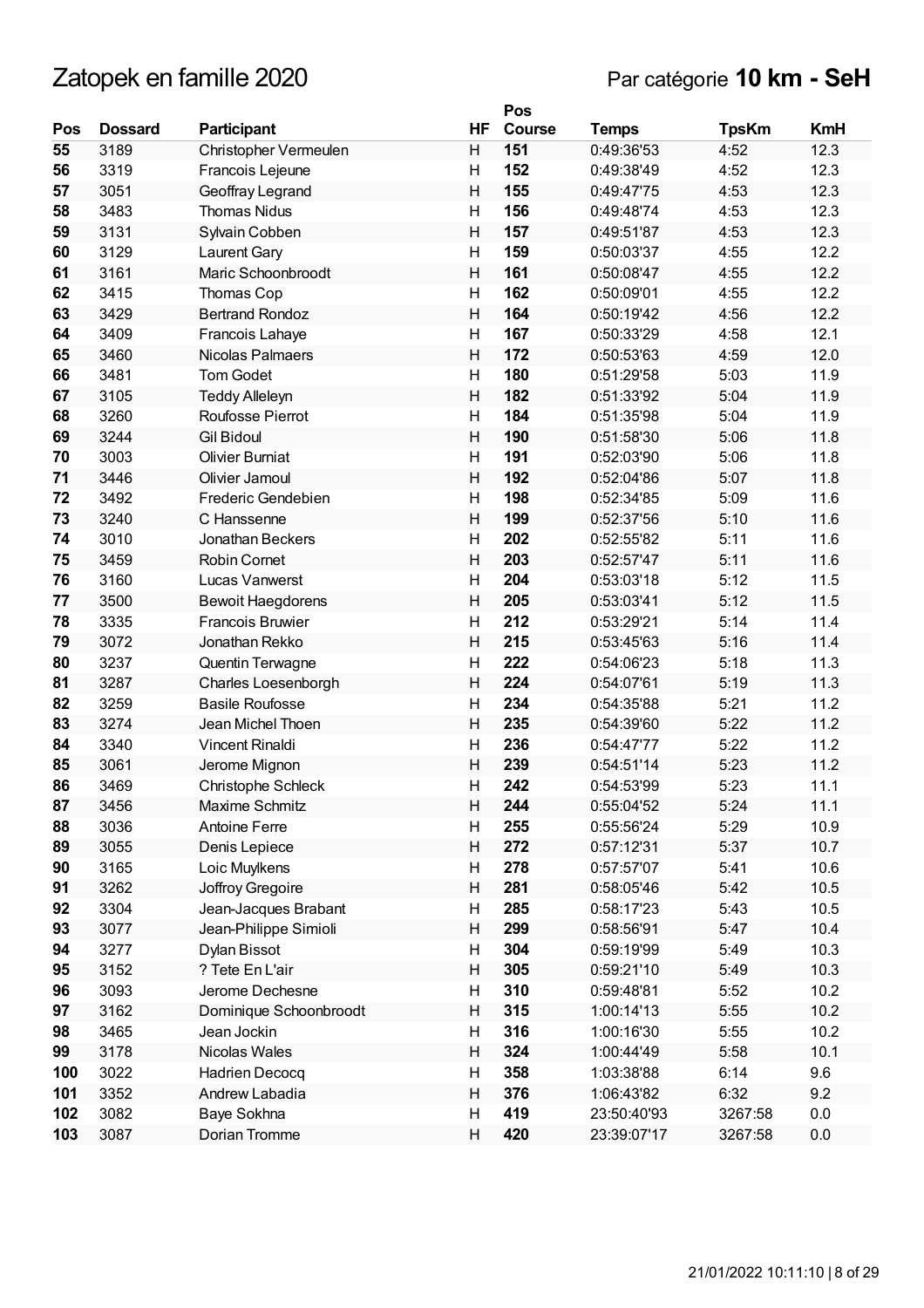|             |                |                            |                           | Pos    |              |              |            |
|-------------|----------------|----------------------------|---------------------------|--------|--------------|--------------|------------|
| Pos         | <b>Dossard</b> | <b>Participant</b>         | <b>HF</b>                 | Course | <b>Temps</b> | <b>TpsKm</b> | <b>KmH</b> |
| 1           | 3440           | <b>Raf Clerinx</b>         | H                         | 10     | 0:37:28'60   | 3:40         | 16.3       |
| $\mathbf 2$ | 3143           | Cedric Vanaschen           | Η                         | 11     | 0:38:09'53   | 3:44         | 16.0       |
| 3           | 3181           | Thierry Bartholemy         | H                         | 12     | 0:38:16'61   | 3:45         | 16.0       |
| 4           | 3198           | <b>Laurent Olivier</b>     | H                         | 15     | 0:38:43'57   | 3:48         | 15.8       |
| 5           | 3029           | Olivier Dorthu             | $\overline{\mathsf{H}}$   | 16     | 0:38:50'12   | 3:49         | 15.8       |
| 6           | 3014           | Ludovic Botte              | H                         | 17     | 0:39:03'86   | 3:50         | 15.7       |
| 7           | 3474           | Jean Paul Bruwier          | $\overline{\mathsf{H}}$   | 18     | 0:39:06'30   | 3:50         | 15.7       |
| 8           | 3069           | <b>Kris Pipeleers</b>      | $\mathsf{H}$              | 28     | 0:40:20'89   | 3:58         | 15.2       |
| 9           | 3076           | Jeroen Santermans          | $\overline{\mathsf{H}}$   | 31     | 0:40:43'04   | 3:59         | 15.0       |
| 10          | 3128           | Patrick Hupperetz          | $\overline{\mathsf{H}}$   | 32     | 0:40:54'41   | 4:01         | 15.0       |
| 11          | 3005           | Ludovic Houbion            | H                         | 37     | 0:41:13'66   | 4:02         | 14.8       |
| 12          | 3212           | Christophe Vitello         | Η                         | 38     | 0:41:16'70   | 4:03         | 14.8       |
| 13          | 3120           | <b>Yves Garin</b>          | $\overline{\mathsf{H}}$   | 40     | 0:41:18'93   | 4:03         | 14.8       |
| 14          | 3017           | <b>Olivier Carlier</b>     | $\mathsf{H}$              | 47     | 0:42:04'90   | 4:08         | 14.5       |
| 15          | 3083           | <b>Thierry Sontag</b>      | $\overline{\mathsf{H}}$   | 48     | 0:42:13'29   | 4:08         | 14.5       |
| 16          | 3217           | Giuliano Beoni             | Н                         | 49     | 0:42:22'29   | 4:09         | 14.4       |
| 17          | 3126           | Paolo Agus                 | H                         | 51     | 0:42:36'08   | 4:11         | 14.4       |
| 18          | 3026           | <b>Christophe Delfosse</b> | $\mathsf{H}$              | 54     | 0:43:05'83   | 4:14         | 14.2       |
| 19          | 136            | Jean-Sebastien Dortu       | $\overline{\mathsf{H}}$   | 60     | 0:43:43'28   | 4:17         | 14.0       |
| 20          | 3258           | Raphael Vawbrabawt         | H                         | 61     | 0:43:47'35   | 4:17         | 14.0       |
| 21          | 3414           | Mario Gobatto              | $\overline{\mathsf{H}}$   | 64     | 0:43:55'16   | 4:19         | 13.9       |
| 22          | 3320           | Mustafa Sicim              | H                         | 69     | 0:44:26'87   | 4:22         | 13.8       |
| 23          | 3322           | Raphael Paggen             | $\overline{H}$            | 72     | 0:44:43'53   | 4:23         | 13.7       |
| 24          | 3119           | Francois Jandrain          | H                         | 73     | 0:44:47'57   | 4:23         | 13.7       |
| 25          | 3054           | <b>Bertrand Leonard</b>    | $\overline{\mathsf{H}}$   | 75     | 0:44:57'38   | 4:25         | 13.6       |
| 26          | 3039           | Marco Genova               | H                         | 81     | 0:45:21'10   | 4:27         | 13.5       |
| 27          | 3180           | <b>Frederic Beuvens</b>    | H                         | 83     | 0:45:34'39   | 4:28         | 13.4       |
| 28          | 3334           | <b>Joel Beckers</b>        | $\mathsf{H}$              | 87     | 0:45:47'04   | 4:29         | 13.4       |
| 29          | 3086           | Dominique Trevisson        | $\overline{\mathsf{H}}$   | 90     | 0:46:02'89   | 4:31         | 13.3       |
| 30          | 3283           | Fabian Deru                | H                         | 95     | 0:46:25'22   | 4:33         | 13.2       |
| 31          | 3064           | <b>Laurent Mullens</b>     | H                         | 96     | 0:46:25'90   | 4:33         | 13.2       |
| 32          | 3241           | Jim Grasshopper            | Η                         | 104    | 0:46:56'95   | 4:36         | 13.0       |
| 33          | 3443           | <b>Vincent Pollet</b>      | $\boldsymbol{\mathsf{H}}$ | 106    | 0:47:11'40   | 4:38         | 13.0       |
| 34          | 3341           | Olivier Nadenoen           | Η                         | 108    | 0:47:26'70   | 4:39         | 12.9       |
| 35          | 3251           | <b>Patrick Goez</b>        | н                         | 109    | 0:47:28'88   | 4:40         | 12.9       |
| 36          | 3213           | Delmez Delmez              | H                         | 112    | 0:47:32'12   | 4:40         | 12.9       |
| 37          | 3113           | <b>Christian Culot</b>     | H                         | 116    | 0:47:35'37   | 4:40         | 12.9       |
| 38          | 3280           | Guy Jourdan                | Н                         | 117    | 0:47:37'55   | 4:40         | 12.9       |
| 39          | 3437           | <b>Claude Pitchot</b>      | Н                         | 121    | 0:47:45'55   | 4:41         | 12.8       |
| 40          | 3448           | Gilles Martin              | H                         | 127    | 0:48:14'54   | 4:44         | 12.7       |
| 41          | 3306           | Anthony Mignon             | Н                         | 129    | 0:48:30'61   | 4:46         | 12.6       |
| 42          | 3447           | Gauthier Scomparin-Russi   | Н                         | 132    | 0:48:39'88   | 4:46         | 12.6       |
| 43          | 3321           | <b>Christian Pesser</b>    | H                         | 137    | 0:48:49'66   | 4:47         | 12.5       |
| 44          | 3049           | Yacine Kerkache            | Н                         | 142    | 0:49:09'93   | 4:49         | 12.4       |
| 45          | 3476           | <b>Cedric Nulens</b>       | н                         | 147    | 0:49:25'80   | 4:51         | 12.4       |
| 46          | 3163           | Daniel Lapaille            | H                         | 163    | 0:50:18'03   | 4:56         | 12.2       |
| 47          | 3487           | Frederic Lambert           | H                         | 173    | 0:50:55'20   | 4:59         | 12.0       |
| 48          | 3066           | David Partoune             | Н                         | 174    | 0:50:58'53   | 5:00         | 12.0       |
| 49          | 3190           | Herve Spronck              | Н                         | 177    | 0:51:26'66   | 5:02         | 11.9       |
| 50          | 3311           | Oliver Xhonneux            | H                         | 200    | 0:52:40'90   | 5:10         | 11.6       |
| 51          | 3449           | Frederic Debougnoux        | Н                         | 201    | 0:52:54'73   | 5:11         | 11.6       |
| 52          | 3158           | Daniel Lonneux             | H                         | 206    | 0:53:16'86   | 5:13         | 11.5       |
| 53          | 3256           | Thibaut Rompen             | $\boldsymbol{\mathsf{H}}$ | 207    | 0:53:17'42   | 5:13         | 11.5       |
| 54          | 3099           | Michael De Cecco           | $\mathsf{H}$              | 209    | 0:53:20'32   | 5:14         | 11.5       |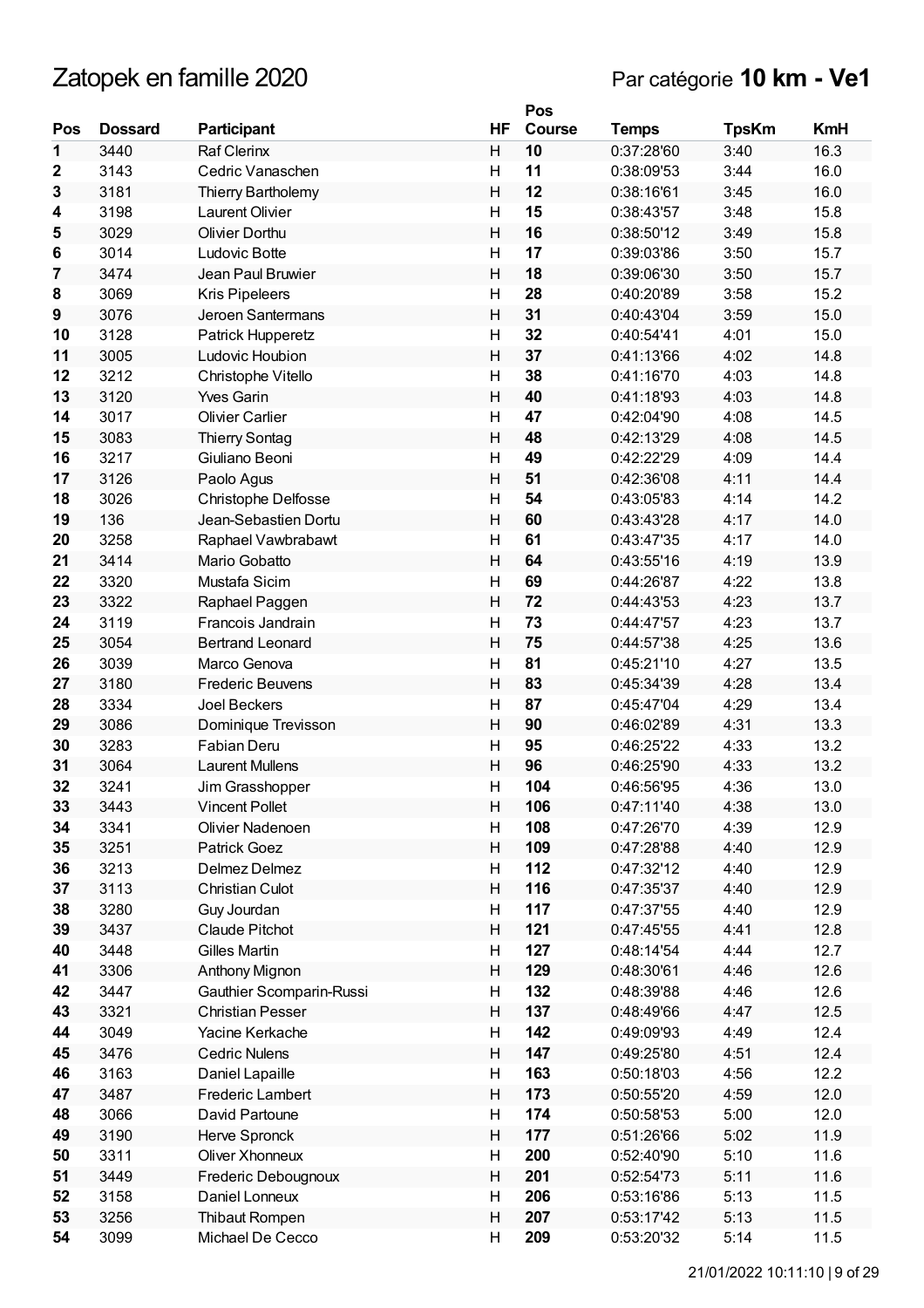## Par catégorie **10 km - Ve1**

|     |                |                           |                         | Pos           |              |              |            |
|-----|----------------|---------------------------|-------------------------|---------------|--------------|--------------|------------|
| Pos | <b>Dossard</b> | <b>Participant</b>        | HF                      | <b>Course</b> | <b>Temps</b> | <b>TpsKm</b> | <b>KmH</b> |
| 55  | 3239           | Olivier Lecane            | н                       | 213           | 0:53:35'97   | 5:15         | 11.4       |
| 56  | 3457           | <b>Thierry Reinders</b>   | H                       | 214           | 0:53:41'39   | 5:16         | 11.4       |
| 57  | 3419           | Frederickx Ulrich         | $\overline{\mathsf{H}}$ | 221           | 0:54:05'17   | 5:18         | 11.3       |
| 58  | 3028           | Raphaël Dessouroux        | $\mathsf{H}$            | 223           | 0:54:07'44   | 5:19         | 11.3       |
| 59  | 3494           | Serge Fillot              | H                       | 227           | 0:54:27'63   | 5:20         | 11.2       |
| 60  | 3430           | Hugues Wallemacq          | $\mathsf{H}$            | 233           | 0:54:34'49   | 5:21         | 11.2       |
| 61  | 3477           | Eric Lucassen             | H                       | 238           | 0:54:48'33   | 5:22         | 11.2       |
| 62  | 3088           | Fabian Tuzzolino          | Η                       | 246           | 0:55:12'31   | 5:25         | 11.1       |
| 63  | 3195           | Michel Vercammen          | $\overline{\mathsf{H}}$ | 254           | 0:55:55'91   | 5:29         | 10.9       |
| 64  | 3224           | <b>Pierre Pimard</b>      | $\overline{\mathsf{H}}$ | 259           | 0:56:08'35   | 5:30         | 10.9       |
| 65  | 3253           | Marc Chaineux             | Н                       | 263           | 0:56:30'61   | 5:32         | 10.8       |
| 66  | 3355           | Pascal Schillinus         | Η                       | 265           | 0:56:37'33   | 5:33         | 10.8       |
| 67  | 3323           | Marc Kesteloot            | H                       | 267           | 0:56:48'22   | 5:34         | 10.8       |
| 68  | 3155           | Vincent Lempereur         | $\mathsf{H}$            | 268           | 0:56:54'44   | 5:35         | 10.8       |
| 69  | 3482           | <b>Michel Bissot</b>      | H                       | 275           | 0:57:43'40   | 5:40         | 10.6       |
| 70  | 3407           | Xavier Damoiseau          | $\mathsf{H}$            | 280           | 0:58:00'06   | 5:41         | 10.6       |
| 71  | 3085           | Lee Symoenss              | H                       | 297           | 0:58:54'69   | 5:47         | 10.4       |
| 72  | 3282           | <b>Yvan Fitschy</b>       | Η                       | 298           | 0:58:56'14   | 5:47         | 10.4       |
| 73  | 3468           | David Botty               | Н                       | 302           | 0:59:18'63   | 5:49         | 10.3       |
| 74  | 3491           | Vincent Neyken            | $\overline{\mathsf{H}}$ | 303           | 0:59:19'95   | 5:49         | 10.3       |
| 75  | 3146           | Alain Schonbrodt          | Η                       | 311           | 0:59:53'17   | 5:52         | 10.2       |
| 76  | 3009           | Didier Barillari          | Η                       | 317           | 1:00:24'80   | 5:55         | 10.1       |
| 77  | 3001           | Michel Bertrand-Malemprez | $\overline{\mathsf{H}}$ | 322           | 1:00:43'63   | 5:57         | 10.1       |
| 78  | 3011           | Michael Bialobos          | $\mathsf{H}$            | 330           | 1:01:18'30   | 6:01         | 10.0       |
| 79  | 3068           | Jean-François Pierret     | H                       | 332           | 1:01:29'27   | 6:02         | 10.0       |
| 80  | 3075           | <b>Edwin Rossius</b>      | $\mathsf{H}$            | 343           | 1:02:22'75   | 6:07         | 9.8        |
| 81  | 3233           | Jean-Xavier Renard        | H                       | 345           | 1:02:28'66   | 6:08         | 9.8        |
| 82  | 3450           | Paolo Deiana              | Η                       | 352           | 1:03:08'19   | 6:11         | 9.7        |
| 83  | 3291           | Mixhoup Cortis            | $\overline{\mathsf{H}}$ | 361           | 1:03:48'50   | 6:16         | 9.6        |
| 84  | 3208           | Marc Boudry               | Η                       | 363           | 1:03:52'32   | 6:16         | 9.6        |
| 85  | 3412           | Mark Roox                 | H                       | 365           | 1:03:59'55   | 6:16         | 9.6        |
| 86  | 3265           | Christophe Thiry          | Η                       | 366           | 1:04:02'62   | 6:17         | 9.6        |
| 87  | 3257           | Cedric Kermis             | Н                       | 371           | 1:05:07'42   | 6:23         | 9.4        |
| 88  | 3271           | <b>Boubou Boubou</b>      | H                       | 372           | 1:05:21'88   | 6:25         | 9.4        |
| 89  | 3236           | Raphael Janssen           | Η                       | 373           | 1:05:31'63   | 6:25         | 9.3        |
| 90  | 3021           | Christophe De Rammelaere  | Н                       | 391           | 1:09:32'87   | 6:49         | 8.8        |
| 91  | 3023           | Gustave Dedobeleer        | Н                       | 406           | 1:15:21'29   | 7:23         | 8.1        |
| 92  | 3454           | Rudy Scalco               | Н                       | 408           | 1:16:51'67   | 7:32         | $8.0\,$    |
| 93  | 3016           | Marc Buls                 | Н                       | 416           | 4:54:42'62   | 3267:58      | 0.0        |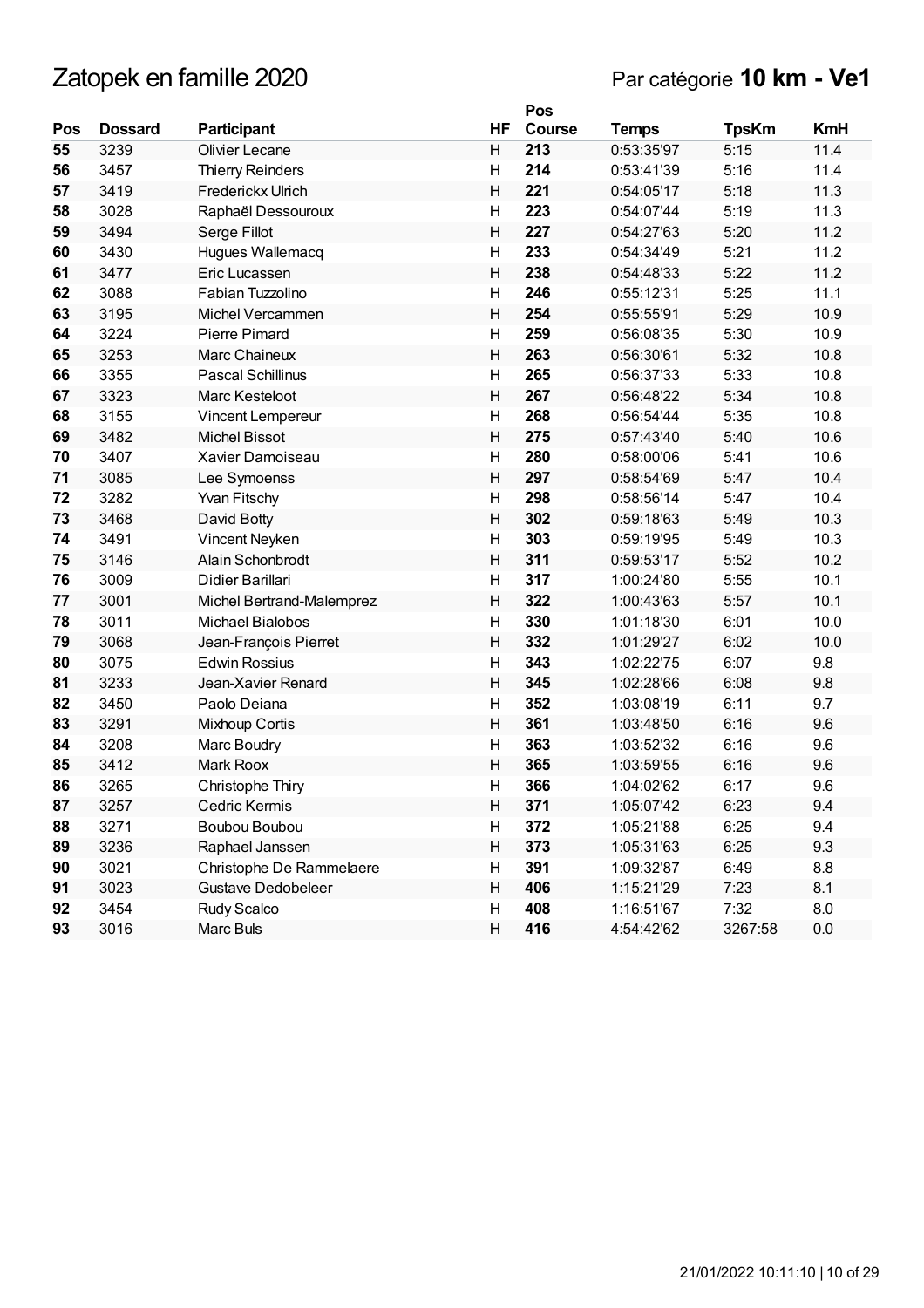|                  |                |                                  |                         | Pos           |              |              |            |
|------------------|----------------|----------------------------------|-------------------------|---------------|--------------|--------------|------------|
| Pos              | <b>Dossard</b> | Participant                      | HF                      | <b>Course</b> | <b>Temps</b> | <b>TpsKm</b> | <b>KmH</b> |
| 1                | 3107           | Joachim De Naeyer                | H                       | 9             | 0:37:10'38   | 3:38         | 16.5       |
| $\boldsymbol{2}$ | 3137           | <b>Francis Nicolas</b>           | H                       | 26            | 0:40:00'98   | 3:55         | 15.3       |
| 3                | 3127           | Eddy Bergenhuizen                | H                       | 29            | 0:40:38'62   | 3:59         | 15.1       |
| 4                | 3332           | Mohamed Chouiba                  | H                       | 42            | 0:41:23'89   | 4:04         | 14.8       |
| 5                | 3157           | Philippe Koch                    | Н                       | 53            | 0:42:46'03   | 4:11         | 14.3       |
| 6                | 3203           | <b>Bernard Deghaye</b>           | Η                       | 62            | 0:43:50'43   | 4:18         | 14.0       |
| 7                | 3167           | <b>Benoit Schoenmakers</b>       | Η                       | 63            | 0:43:53'62   | 4:18         | 13.9       |
| 8                | 3166           | Vincent Muylkens                 | Η                       | 65            | 0:44:13'32   | 4:20         | 13.8       |
| 9                | 3135           | Serge Fontaine                   | H                       | 66            | 0:44:17'68   | 4:20         | 13.8       |
| 10               | 3147           | <b>Alain Simonis</b>             | $\overline{\mathsf{H}}$ | 67            | 0:44:19'11   | 4:20         | 13.8       |
| 11               | 3096           | Jean-Pierre Evrard               | H                       | 78            | 0:45:13'04   | 4:26         | 13.5       |
| 12               | 3413           | Alex Van Gans                    | н                       | 79            | 0:45:18'21   | 4:26         | 13.5       |
| 13               | 3148           | Eric Lanneer                     | H                       | 82            | 0:45:26'76   | 4:28         | 13.5       |
| 14               | 3033           | Jean-Marc Faveyts                | Η                       | 86            | 0:45:43'42   | 4:29         | 13.4       |
| 15               | 3118           | <b>Patrick Damblon</b>           | Η                       | 89            | 0:46:02'80   | 4:31         | 13.3       |
| 16               | 3164           | Benjamin Nawyn                   | Η                       | 107           | 0:47:22'48   | 4:38         | 12.9       |
| 17               | 3025           | Jean-Luc Deledicque              | Н                       | 111           | 0:47:30'87   | 4:40         | 12.9       |
| 18               | 3410           | Marc Rassart                     | Η                       | 113           | 0:47:33'67   | 4:40         | 12.9       |
| 19               | 3485           | Barnabe Barnabe                  | H                       | 118           | 0:47:39'20   | 4:40         | 12.8       |
| 20               | 3172           | Claude Meys                      | Н                       | 124           | 0:48:00'72   | 4:43         | 12.7       |
| 21               | 3034           | <b>Bernard Fernandez Herrera</b> | Н                       | 146           | 0:49:23'07   | 4:50         | 12.4       |
| 22               | 3111           | Philippe Fey                     | H                       | 150           | 0:49:33'71   | 4:52         | 12.3       |
| 23               | 3074           | Jean-Luc Rensonnet               | H                       | 153           | 0:49:41'50   | 4:52         | 12.3       |
| 24               | 3339           | Jean-Pierre Lemaitre             | H                       | 168           | 0:50:39'62   | 4:58         | 12.1       |
| 25               | 3246           | Pascal Buwet                     | Η                       | 169           | 0:50:43'66   | 4:58         | 12.1       |
| 26               | 3289           | Michel Van Bracken               | Η                       | 176           | 0:51:20'75   | 5:02         | 11.9       |
| 27               | 3138           | <b>Christian Roomans</b>         | Н                       | 179           | 0:51:29'40   | 5:03         | 11.9       |
| 28               | 3462           | Alain Reyners                    | Η                       | 181           | 0:51:30'01   | 5:03         | 11.9       |
| 29               | 3486           | Manu Charlier                    | H                       | 194           | 0:52:24'61   | 5:08         | 11.7       |
| 30               | 3445           | <b>Fabien Stancher</b>           | $\overline{\mathsf{H}}$ | 196           | 0:52:31'41   | 5:09         | 11.7       |
| 31               | 3295           | Wim Van De Wall                  | Η                       | 197           | 0:52:34'21   | 5:09         | 11.6       |
| 32               | 3294           | De Graaf De Graaf                | н                       | 211           | 0:53:27'84   | 5:14         | 11.4       |
| 33               | 3106           | Eric Joway                       | Η                       | 217           | 0:53:55'54   | 5:17         | 11.3       |
| 34               | 3170           | Alan Woolf                       | н                       | 218           | 0:53:57'38   | 5:17         | 11.3       |
| 35               | 3300           | <b>Didier Balts</b>              | Н                       | 225           | 0:54:08'20   | 5:19         | 11.3       |
| 36               | 3100           | Christian Denoisieux             | н                       | 231           | 0:54:33'20   | 5:21         | 11.2       |
| 37               | 3018           | Philippe Charlier                | Н                       | 232           | 0:54:33'83   | 5:21         | 11.2       |
| 38               | 3478           | <b>Guy Spronck</b>               | н                       | 240           | 0:54:51'65   | 5:23         | 11.2       |
| 39               | 3442           | Sangiovanni Sangiovanni          | H                       | 249           | 0:55:35'98   | 5:27         | 11.0       |
| 40               | 3112           | <b>Herve Balaes</b>              | Η                       | 253           | 0:55:49'18   | 5:28         | 11.0       |
| 41               | 3216           | Luc Decroupet                    | Н                       | 261           | 0:56:09'15   | 5:31         | 10.9       |
| 42               | 3400           | <b>Olivier Parve</b>             | Н                       | 264           | 0:56:37'11   | 5:33         | 10.8       |
| 43               | 3307           | Michel Lhermitte                 | Н                       | 271           | 0:57:09'47   | 5:36         | 10.7       |
| 44               | 3488           | Paolo Piancatelli                | Н                       | 287           | 0:58:25'39   | 5:44         | 10.5       |
| 45               | 3154           | Guy Vanhaeren                    | Н                       | 288           | 0:58:26'80   | 5:44         | 10.5       |
| 46               | 3242           | Maurice Manssen                  | н                       | 290           | 0:58:29'24   | 5:44         | 10.5       |
| 47               | 3275           | Jean Pascal Ancion               | Н                       | 294           | 0:58:38'20   | 5:45         | 10.4       |
| 48               | 3116           | Herve Deprez                     | Η                       | 295           | 0:58:42'51   | 5:46         | 10.4       |
| 49               | 3095           | <b>Benoit Bragard</b>            | Н                       | 300           | 0:58:58'17   | 5:47         | 10.4       |
| 50               | 3351           | <b>Alain Verbiest</b>            | Н                       | 307           | 0:59:31'82   | 5:50         | 10.3       |
| 51               | 3463           | Jean-Yves Renson                 | Н                       | 333           | 1:01:29'89   | 6:02         | 10.0       |
| 52               | 3150           | Serge Noel                       | Н                       | 337           | 1:01:45'62   | 6:03         | 9.9        |
| 53               | 3472           | Pierre Longton                   | Н                       | 338           | 1:02:03'55   | 6:05         | 9.9        |
| 54               | 3310           | Ugo Roufosse                     | Η                       | 340           | 1:02:06'80   | 6:05         | 9.9        |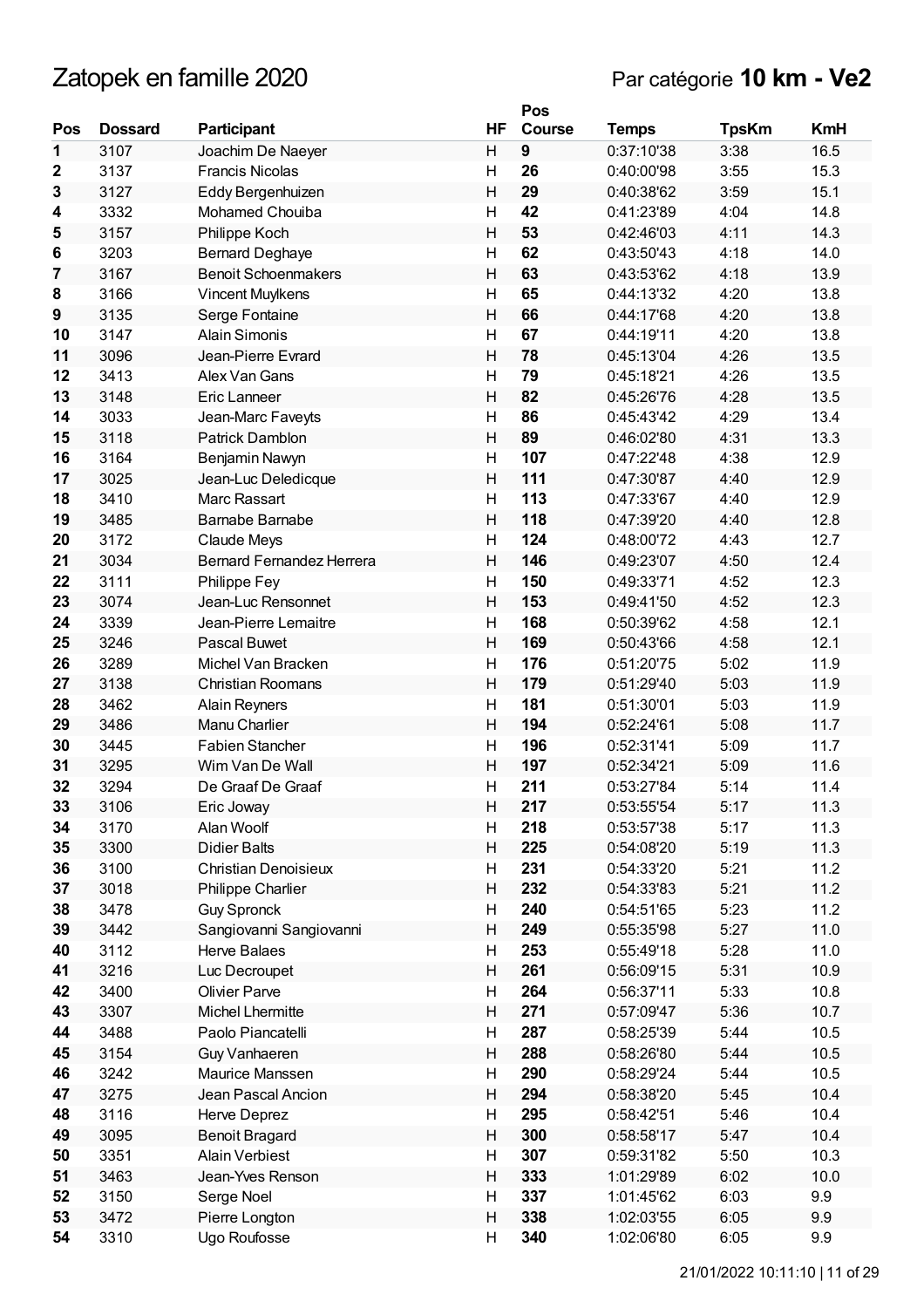## Par catégorie **10 km - Ve2**

|     |                |                       |    | Pos    |            |              |            |
|-----|----------------|-----------------------|----|--------|------------|--------------|------------|
| Pos | <b>Dossard</b> | <b>Participant</b>    | ΗF | Course | Temps      | <b>TpsKm</b> | <b>KmH</b> |
| 55  | 3496           | Nicolas Gerard        | н  | 344    | 1:02:25'33 | 6:07         | 9.8        |
| 56  | 3228           | Jean-Marc Vandernelen | н  | 351    | 1:02:55'37 | 6:10         | 9.7        |
| 57  | 3227           | Gerald Gantois        | н  | 362    | 1:03:50'62 | 6:16         | 9.6        |
| 58  | 3231           | Eric Schmidt          | н  | 370    | 1:04:52'06 | 6:22         | 9.4        |
| 59  | 3436           | Pascal Nizet          | н  | 375    | 1:06:20'69 | 6:30         | 9.2        |
| 60  | 3427           | Christian Moch        | н  | 393    | 1:10:24'27 | 6:54         | 8.7        |
| 61  | 3458           | Jacques Defourny      | н  | 397    | 1:12:09'01 | 7:04         | 8.5        |
| 62  | 3225           | Luc Beters            | н  | 399    | 1:12:09'86 | 7:04         | 8.5        |
| 63  | 3015           | Nabil Boussaha        | н  | 415    | 0:42:01'62 | 3267:58      | 0.0        |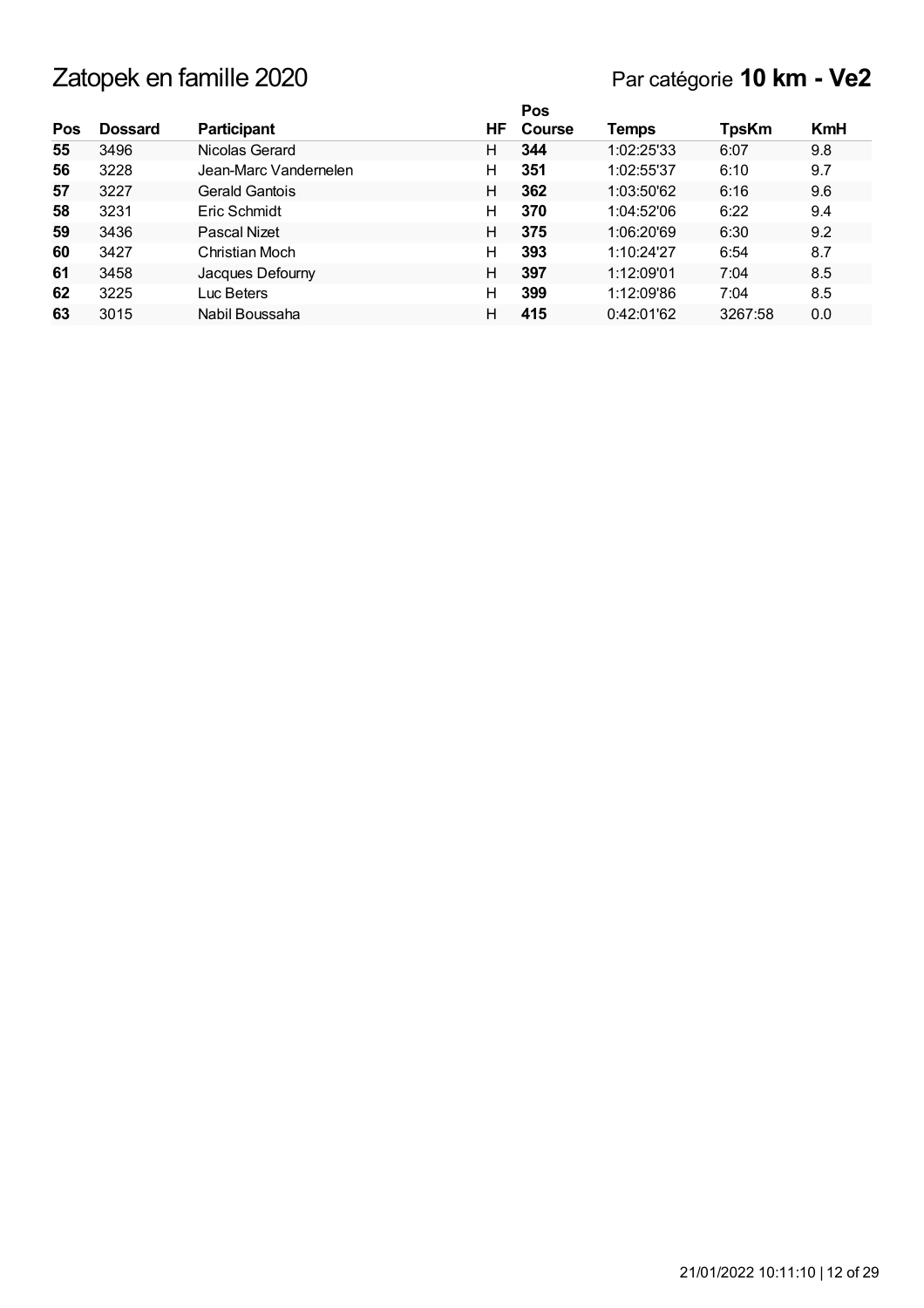|             |                |                          |                         | Pos           |              |              |            |
|-------------|----------------|--------------------------|-------------------------|---------------|--------------|--------------|------------|
| Pos         | <b>Dossard</b> | <b>Participant</b>       | HF                      | <b>Course</b> | <b>Temps</b> | <b>TpsKm</b> | <b>KmH</b> |
| 1           | 3303           | Peter Hermanns           | H                       | 41            | 0:41:22'12   | 4:04         | 14.8       |
| $\mathbf 2$ | 3121           | Alberto Canales          | $\overline{H}$          | 77            | 0:45:05'56   | 4:25         | 13.6       |
| 3           | 3337           | Victor Somja             | $\overline{H}$          | 84            | 0:45:38'92   | 4:29         | 13.4       |
| 4           | 3470           | Jp Guidolin              | H                       | 93            | 0:46:06'18   | 4:31         | 13.3       |
| 5           | 3114           | Rene Andre               | $\overline{\mathsf{H}}$ | 94            | 0:46:20'20   | 4:32         | 13.2       |
| 6           | 3201           | <b>Holger Vanicek</b>    | H                       | 105           | 0:46:58'60   | 4:37         | 13.0       |
| 7           | 3012           | <b>Michel Bielen</b>     | $\overline{H}$          | 119           | 0:47:39'78   | 4:40         | 12.8       |
| 8           | 3207           | Christian Vandevenne     | $\overline{\mathsf{H}}$ | 136           | 0:48:46'20   | 4:47         | 12.5       |
| 9           | 3101           | Nicolas Bynens           | H                       | 144           | 0:49:18'49   | 4:50         | 12.4       |
| 10          | 3179           | Luc Hilderson            | H                       | 165           | 0:50:25'33   | 4:56         | 12.1       |
| 11          | 3019           | <b>Vincent Crasson</b>   | $\overline{H}$          | 166           | 0:50:27'53   | 4:57         | 12.1       |
| 12          | 3296           | Jan Hensgens             | H                       | 175           | 0:51:00'61   | 5:00         | 12.0       |
| 13          | 3230           | <b>Pierre Materne</b>    | $\overline{\mathsf{H}}$ | 183           | 0:51:34'22   | 5:04         | 11.9       |
| 14          | 3115           | Jean-Louis Colin         | $\overline{H}$          | 185           | 0:51:39'12   | 5:04         | 11.8       |
| 15          | 3182           | Jeannot Duysens          | H                       | 186           | 0:51:43'44   | 5:04         | 11.8       |
| 16          | 3215           | <b>Claude Herzet</b>     | $\mathsf{H}$            | 193           | 0:52:10'32   | 5:07         | 11.7       |
| 17          | 3248           | René Dufour              | $\overline{H}$          | 195           | 0:52:28'89   | 5:09         | 11.7       |
| 18          | 3206           | Eudore Fafchamps         | H                       | 226           | 0:54:21'51   | 5:20         | 11.3       |
| 19          | 3441           | Filippo Di Prima         | H                       | 250           | 0:55:37'49   | 5:27         | 11.0       |
| 20          | 3432           | <b>Guy Herzet</b>        | H                       | 266           | 0:56:43'08   | 5:34         | 10.8       |
| 21          | 3211           | <b>Maurice Gilet</b>     | $\overline{H}$          | 279           | 0:57:59'86   | 5:41         | 10.6       |
| 22          | 3312           | <b>Christian Muyters</b> | $\overline{\mathsf{H}}$ | 301           | 0:58:58'77   | 5:47         | 10.4       |
| 23          | 3052           | Jean-Claude Lekeu        | H                       | 306           | 0:59:25'03   | 5:50         | 10.3       |
| 24          | 3020           | <b>Michel Custers</b>    | $\overline{H}$          | 325           | 1:00:48'38   | 5:58         | 10.1       |
| 25          | 3269           | Jacky Ulrici             | $\mathsf{H}$            | 367           | 1:04:03'04   | 6:17         | 9.6        |
| 26          | 3047           | Henry-Marc Junker        | H                       | 374           | 1:05:58'74   | 6:28         | 9.3        |
| 27          | 3402           | <b>Harry Hamers</b>      | $\overline{H}$          | 379           | 1:07:12'80   | 6:35         | 9.1        |
| 28          | 3301           | Francois Vermeulen       | $\mathsf{H}$            | 382           | 1:07:21'92   | 6:36         | 9.1        |
| 29          | 3108           | <b>Gilbert Fryns</b>     | H                       | 400           | 1:12:34'26   | 7:07         | 8.4        |
| 30          | 3356           | Polia Lemperenr          | H                       | 410           | 1:19:39'17   | 7:49         | 7.7        |
| 31          | 3229           | Christian Hautecler      | $\overline{H}$          | 411           | 1:24:07'27   | 8:15         | 7.3        |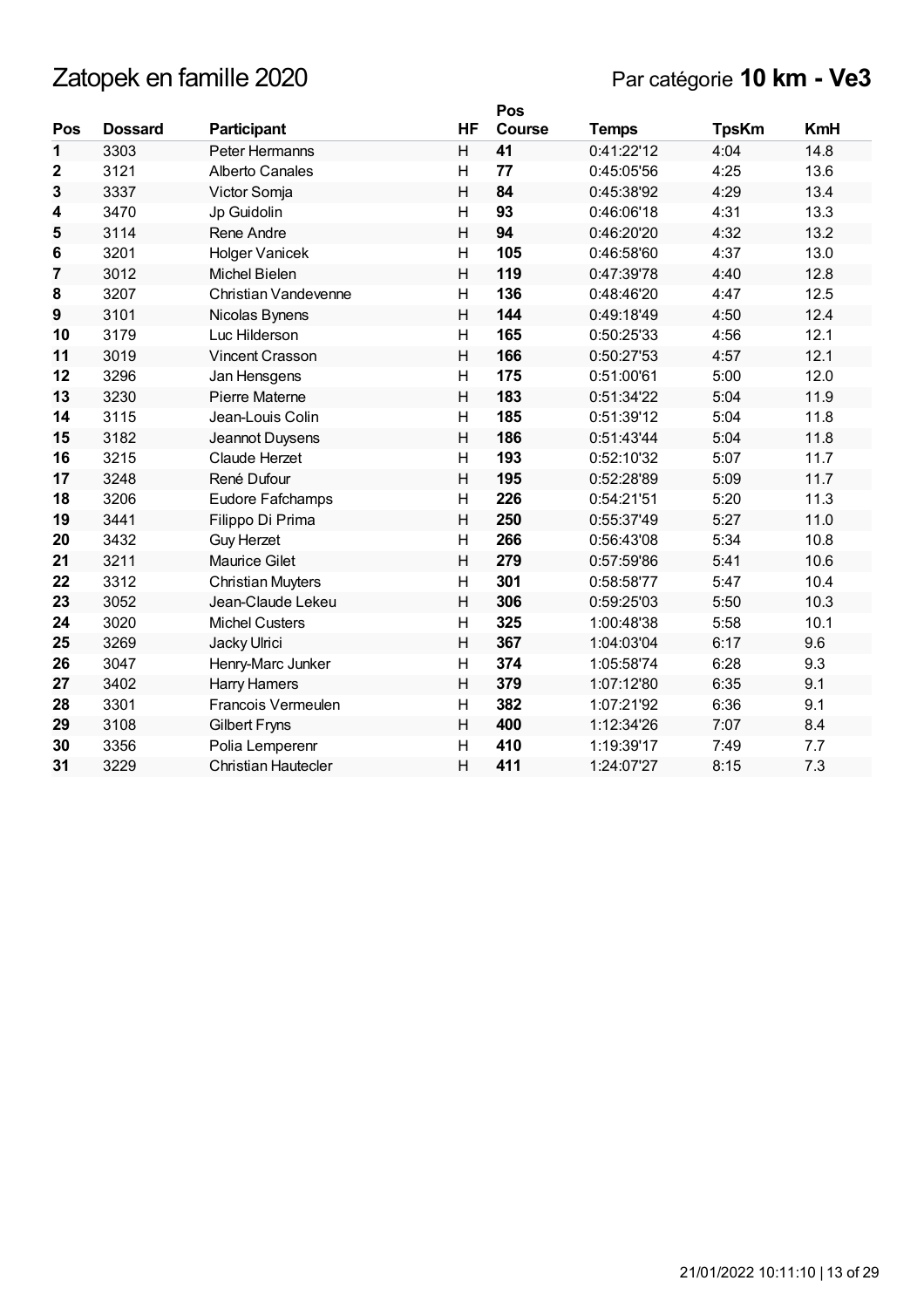|                |         |                           |    | <b>Pos</b> |            |              |            |
|----------------|---------|---------------------------|----|------------|------------|--------------|------------|
| Pos            | Dossard | <b>Participant</b>        | ΗF | Course     | Temps      | <b>TpsKm</b> | <b>KmH</b> |
| $\mathbf{1}$   | 3418    | Willy Cortleven           | н  | 143        | 0:49:12'26 | 4:49         | 12.4       |
| $\overline{2}$ | 3144    | Jean-Louis Voss           | н  | 243        | 0:54:54'48 | 5:23         | 11.1       |
| 3              | 3330    | Julien Bertrang           | н  | 291        | 0:58:33'20 | 5:44         | 10.5       |
| 4              | 3140    | Paul Vandeberg            | н  | 326        | 1:00:54'12 | 5:58         | 10.0       |
| 5              | 3042    | Tony Guarino              | н  | 341        | 1:02:07'67 | 6:05         | 9.9        |
| 6              | 3313    | Serge Muyters             | н  | 364        | 1:03:56'22 | 6:16         | 9.6        |
|                | 3433    | <b>Gilbert Delairesse</b> | н  | 404        | 1:14:59'96 | 7:21         | 8.2        |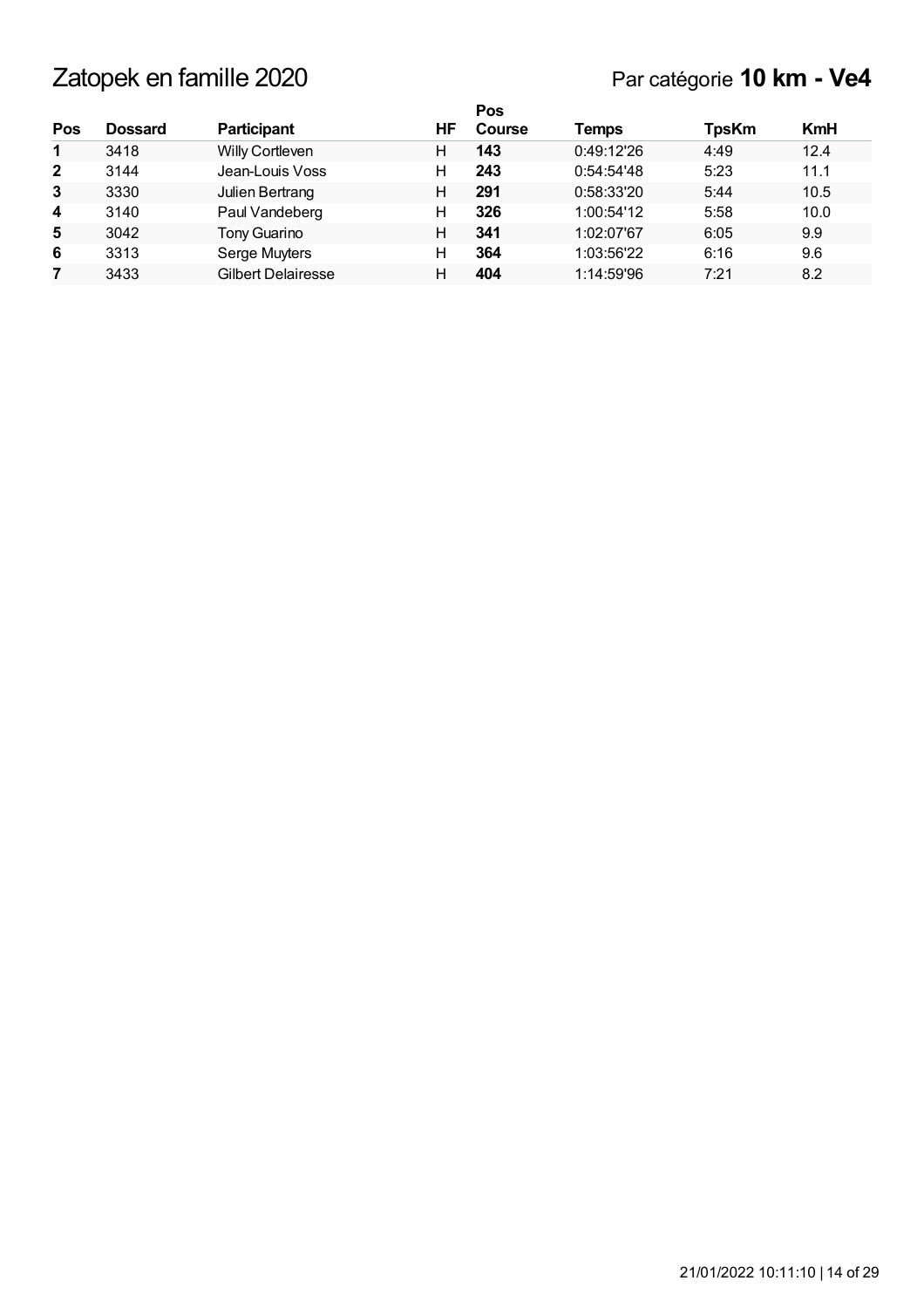|              |         |                    |    | Pos           |            |              |      |
|--------------|---------|--------------------|----|---------------|------------|--------------|------|
| Pos          | Dossard | <b>Participant</b> | ΗF | <b>Course</b> | Temps      | <b>TpsKm</b> | KmH  |
|              | 3425    | Calogero Mauro     |    | 286           | 0:58:22'40 | 5:43         | 10.5 |
| $\mathbf{2}$ | 3417    | Louis Schmetz      |    | 394           | 1:11:10'54 | 6:59         | 8.6  |
| 3            | 3046    | Helmut Henz        |    | 417           | 5:10:02'63 | 3267:58      | 0.0  |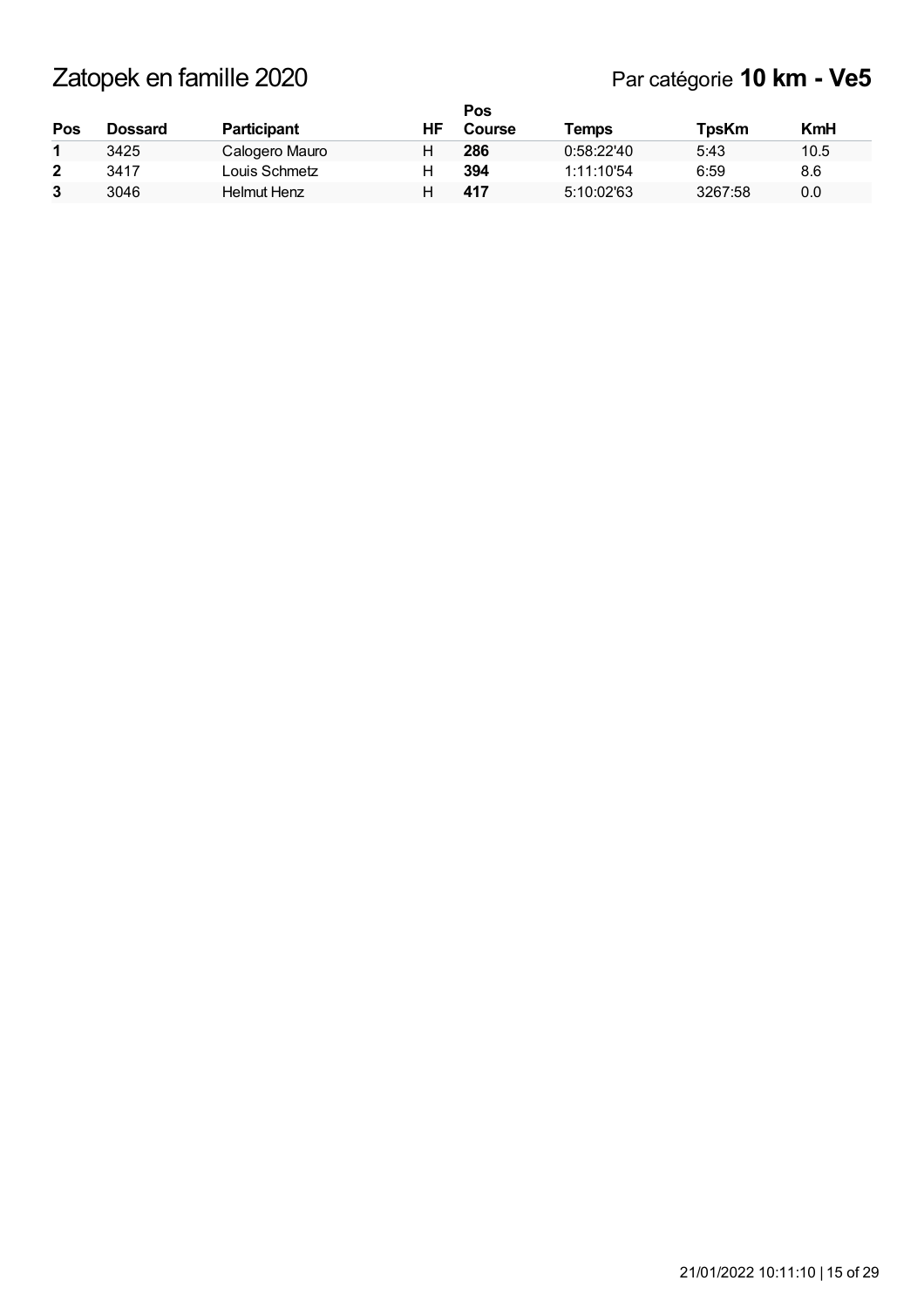|                |                |                         |    | Pos           |              |              |            |
|----------------|----------------|-------------------------|----|---------------|--------------|--------------|------------|
| Pos            | <b>Dossard</b> | Participant             | HF | <b>Course</b> | <b>Temps</b> | <b>TpsKm</b> | <b>KmH</b> |
| 1              | 2617           | Clara Bruwier           | F  | 17            | 0:29:16'51   | 4:30         | 13.3       |
| $\mathbf{2}$   | 2522           | Nina Wagelmans          | F  | 21            | 0:29:50'09   | 4:35         | 13.1       |
| 3              | 2618           | Lucie Bruwier           | F  | 27            | 0:31:07'43   | 4:47         | 12.5       |
| 4              | 2584           | Louise Reul             | F  | 50            | 0:34:37'96   | 5:20         | 11.3       |
| 5              | 2578           | Charlotte Vandeven      | F  | 52            | 0:35:12'87   | 5:25         | 11.1       |
| 6              | 2566           | Salome Naa              | F  | 57            | 0:35:44'40   | 5:30         | 10.9       |
| $\overline{7}$ | 2576           | Maeva Tuzzolino         | F  | 66            | 0:36:53'68   | 5:41         | 10.6       |
| 8              | 2611           | Lou-Anne Mortier        | F  | 68            | 0:36:54'69   | 5:41         | 10.6       |
| 9              | 2642           | Lola Budin              | F  | 69            | 0:36:55'62   | 5:41         | 10.6       |
| 10             | 2518           | Louise Simon            | F  | 74            | 0:37:22'26   | 5:45         | 10.4       |
| 11             | 2658           | Eline Cuipers           | F  | 80            | 0:37:38'56   | 5:47         | 10.4       |
| 12             | 2609           | Evy Legros              | F  | 83            | 0:38:02'63   | 5:51         | 10.3       |
| 13             | 2543           | Keira Bovy              | F  | 84            | 0:38:02'85   | 5:51         | 10.3       |
| 14             | 2682           | <b>Aurelie Habets</b>   | F  | 86            | 0:38:23'56   | 5:55         | 10.2       |
| 15             | 2707           | <b>Camille Cortis</b>   | F  | 87            | 0:38:29'60   | 5:55         | 10.1       |
| 16             | 2572           | Manon Rixhon            | F  | 94            | 0:39:32'23   | 6:05         | 9.9        |
| 17             | 2690           | Alice Boeckmans         | F  | 104           | 0:41:26'44   | 6:23         | 9.4        |
| 18             | 2538           | Lydie Franssen          | F  | 110           | 0:41:47'30   | 6:26         | 9.3        |
| 19             | 2675           | Emma Steinweg           | F  | 117           | 0:42:30'32   | 6:32         | 9.2        |
| 20             | 2703           | Inès Frisschen          | F  | 122           | 0:42:47'09   | 6:35         | 9.1        |
| 21             | 2573           | <b>Ihssan Tassounte</b> | F  | 130           | 0:43:20'74   | 6:40         | 9.0        |
| 22             | 2527           | <b>Camille Raets</b>    | F  | 135           | 0:43:49'09   | 6:44         | 8.9        |
| 23             | 2581           | Tessa Zingaro           | F  | 139           | 0:44:25'56   | 6:50         | 8.8        |
| 24             | 2531           | Elena Monami            | F  | 140           | 0:44:26'93   | 6:50         | 8.8        |
| 25             | 2532           | Nour Hahlouch           | F  | 142           | 0:44:28'68   | 6:50         | 8.8        |
| 26             | 2526           | Ines Cetinkaya          | F  | 176           | 0:53:11'32   | 8:11         | 7.3        |
| 27             | 2525           | Romane Bourdouxhe       | F  | 178           | 0:55:17'65   | 8:31         | 7.1        |
| 28             | 2528           | Line Dozin              | F  | 179           | 0:55:18'71   | 8:31         | 7.1        |
| 29             | 2612           | Flo Demonceau           | F  | 180           | 0:55:25'02   | 8:32         | 7.0        |
| 30             | 2539           | Charlotte Beaujean      | F  | 190           | 23:46:54'45  | 5128:13      | 0.0        |
| 31             | 2540           | <b>Eline Cuipers</b>    | F  | 191           | 0:58:37'64   | 5128:13      | 0.0        |
| 32             | 2541           | <b>Romane Smeets</b>    | F  | 192           | 3:13:44'47   | 5128:13      | 0.0        |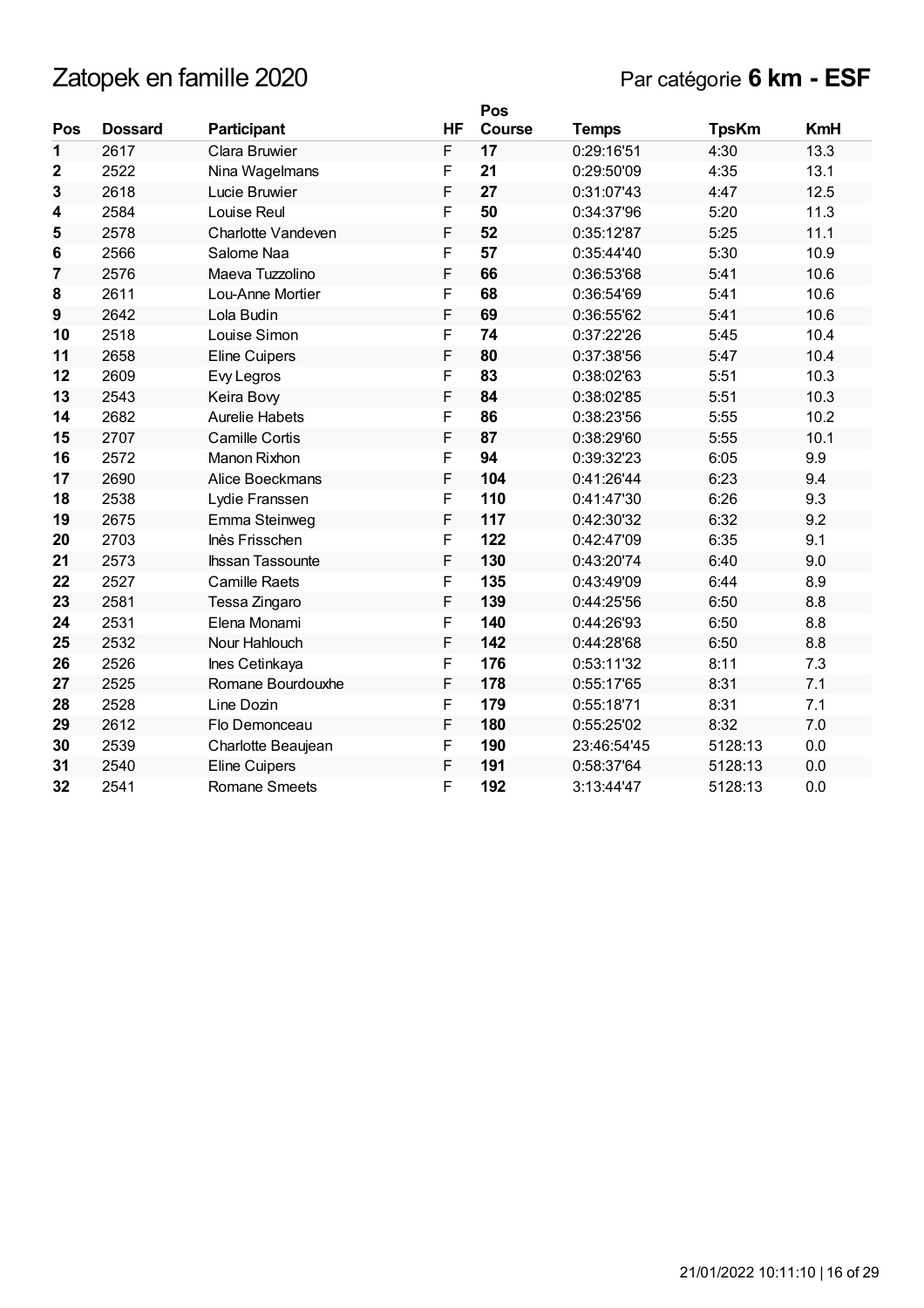|                 |                |                          |                | Pos           |              |              |            |
|-----------------|----------------|--------------------------|----------------|---------------|--------------|--------------|------------|
| Pos             | <b>Dossard</b> | Participant              | HF             | <b>Course</b> | <b>Temps</b> | <b>TpsKm</b> | <b>KmH</b> |
| 1               | 2693           | Simon Scohier            | H              | 10            | 0:27:45'89   | 4:16         | 14.0       |
| $\mathbf{2}$    | 2608           | Nicolas Morovich         | H              | 11            | 0:27:48'42   | 4:17         | 14.0       |
| 3               | 2508           | William Dobbelstein      | H              | 12            | 0:27:54'49   | 4:17         | 14.0       |
| 4               | 2583           | <b>Arthur Reul</b>       | H              | 20            | 0:29:36'14   | 4:33         | 13.2       |
| 5               | 2596           | Alexis Locht             | H              | 22            | 0:29:54'33   | 4:36         | 13.0       |
| $6\phantom{1}6$ | 2636           | Aubry Trinon             | H              | 23            | 0:30:19'62   | 4:40         | 12.9       |
| 7               | 2647           | Louis Franck             | H              | 24            | 0:30:20'08   | 4:40         | 12.9       |
| 8               | 2530           | Theo Jean                | $\mathsf{H}$   | 25            | 0:30:43'07   | 4:44         | 12.7       |
| 9               | 2629           | Tristan Vanherpen        | $\overline{H}$ | 26            | 0:30:52'85   | 4:45         | 12.6       |
| 10              | 2519           | Victor Simon             | H              | 29            | 0:31:11'82   | 4:48         | 12.5       |
| 11              | 2537           | <b>Bastien Palau</b>     | H              | 30            | 0:31:25'43   | 4:50         | 12.4       |
| 12              | 2695           | Charly Thiry             | H              | 31            | 0:31:35'10   | 4:52         | 12.3       |
| 13              | 2595           | <b>William Marx</b>      | $\overline{H}$ | 35            | 0:32:07'23   | 4:56         | 12.1       |
| 14              | 2625           | <b>Thomas Fanielle</b>   | H              | 37            | 0:32:24'00   | 4:59         | 12.0       |
| 15              | 2503           | Jean Bachy               | H              | 40            | 0:32:43'30   | 5:02         | 11.9       |
| 16              | 2592           | <b>Mathice Carrier</b>   | H              | 41            | 0:32:43'52   | 5:02         | 11.9       |
| 17              | 2512           | <b>Thomas Haufroid</b>   | H              | 42            | 0:32:45'00   | 5:02         | 11.9       |
| 18              | 2507           | Gaël Dobbelstein         | $\overline{H}$ | 44            | 0:32:45'59   | 5:02         | 11.9       |
| 19              | 2506           | Noah Buttino             | H              | 45            | 0:32:54'28   | 5:04         | 11.9       |
| 20              | 2638           | <b>Brent Pipeleers</b>   | H              | 48            | 0:33:38'98   | 5:11         | 11.6       |
| 21              | 2679           | <b>William Willems</b>   | H              | 55            | 0:35:29'85   | 5:28         | 11.0       |
| 22              | 2668           | Lukas Lieutenant         | H              | 60            | 0:36:29'43   | 5:37         | 10.7       |
| 23              | 2521           | Félix Wagelmans          | H              | 67            | 0:36:54'02   | 5:41         | 10.6       |
| 24              | 2511           | Maxime Haufroid          | H              | 72            | 0:37:11'64   | 5:43         | 10.5       |
| 25              | 2516           | Loïc Sauvage             | H              | 73            | 0:37:19'58   | 5:44         | 10.4       |
| 26              | 2659           | Lucas Theunens           | H              | 93            | 0:39:30'36   | 6:05         | 9.9        |
| 27              | 2622           | Xavier Nocera            | H              | 97            | 0:40:17'60   | 6:12         | 9.7        |
| 28              | 2710           | Oscar Tchidjo            | $\mathsf{H}$   | 98            | 0:40:37'17   | 6:15         | 9.6        |
| 29              | 2574           | <b>Youssef Tassounte</b> | H              | 108           | 0:41:37'49   | 6:24         | 9.4        |
| 30              | 2604           | Mathias Franssen         | H              | 109           | 0:41:39'91   | 6:25         | 9.4        |
| 31              | 2529           | Alexandre Conka          | H              | 120           | 0:42:43'25   | 6:34         | 9.1        |
| 32              | 2535           | <b>Gilles Pieret</b>     | H              | 121           | 0:42:43'65   | 6:34         | 9.1        |
| 33              | 2510           | Gabriel Duchesne         | H              | 134           | 0:43:44'88   | 6:44         | 8.9        |
| 34              | 2579           | Félix Vandeven           | H              | 150           | 0:45:37'20   | 7:01         | 8.5        |
| 35              | 2706           | Nils Van Der Ham         | H              | 158           | 0:46:09'48   | 7:06         | 8.4        |
| 36              | 2520           | <b>Mattis Smets</b>      | H              | 159           | 0:46:17'28   | 7:07         | 8.4        |
| 37              | 2688           | <b>Aurelien Smets</b>    | H              | 169           | 0:48:27'08   | 7:27         | 8.0        |
| 38              | 2681           | Loic Scalco              | Н              | 172           | 0:48:47'78   | 7:31         | 8.0        |
| 39              | 2654           | Mathis Lamotte           | H              | 177           | 0:53:30'72   | 8:14         | 7.3        |
| 40              | 2524           | Mathis Lamotte           | H              | 195           | 1:22:22'34   | 5128:13      | 0.0        |
| 41              | 2705           | Aloïs Van Der Ham        | H              | 185           | 5:34:29'49   | 5128:13      | 0.0        |
| 42              | 2533           | Guillaume Kedzierski     | H              | 188           | 23:46:57'85  | 5128:13      | 0.0        |
| 43              | 2536           | Samuel Depawes           | H              | 189           | 1:30:35'02   | 5128:13      | 0.0        |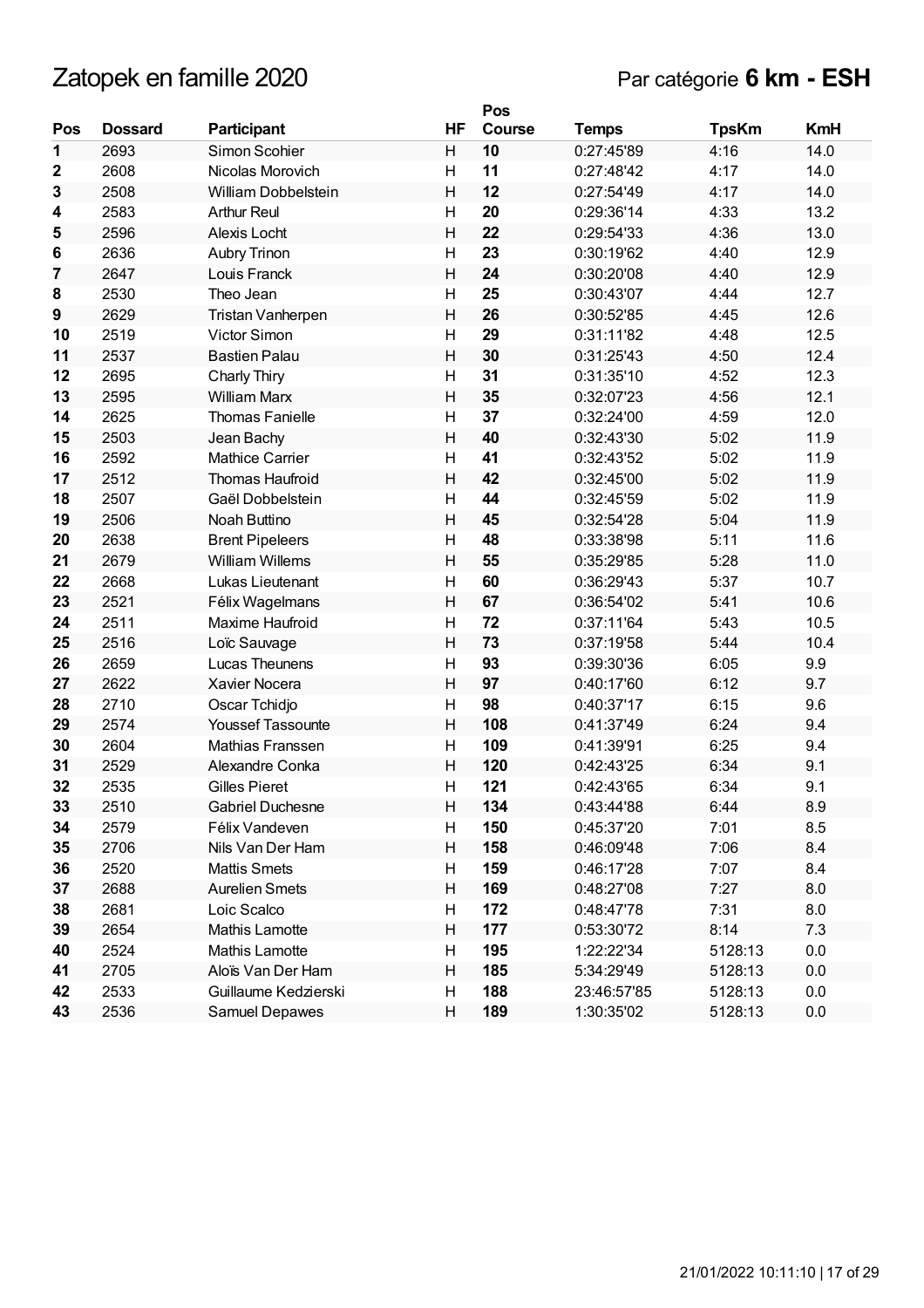|     |                |                          |    | Pos    |              |              |            |
|-----|----------------|--------------------------|----|--------|--------------|--------------|------------|
| Pos | <b>Dossard</b> | Participant              | ΗF | Course | <b>Temps</b> | <b>TpsKm</b> | <b>KmH</b> |
| 1   | 2552           | Olivia Fracassi          | F  | 13     | 0:28:34'86   | 4:24         | 13.6       |
| 2   | 2558           | Justine Gomboso          | F  | 15     | 0:28:47'59   | 4.26         | 13.5       |
| 3   | 2548           | Zoé Dejardin             | F  | 34     | 0:32:06'86   | 4:56         | 12.1       |
| 4   | 2602           | Aurelie Cop              | F  | 49     | 0:34:31'07   | 5:19         | 11.3       |
| 5   | 2680           | Laurence Teney           | F  | 53     | 0:35:13'34   | 5:25         | 11.1       |
| 6   | 2708           | Anna Laszczak            | F  | 61     | 0:36:38'16   | 5:38         | 10.6       |
| 7   | 2599           |                          | F  | 62     | 0:36:41'87   | 5:39         | 10.6       |
|     |                | Cassandre Gyen           |    |        |              |              |            |
| 8   | 2597           | <b>Heloise Marx</b>      | F  | 63     | 0:36:42'54   | 5:39         | 10.6       |
| 9   | 2623           | Sabrina Cicirello        | F  | 64     | 0:36:46'02   | 5:40         | 10.6       |
| 10  | 2626           | Lucy Goffin              | F  | 65     | 0:36:47'20   | 5:40         | 10.6       |
| 11  | 2616           | Emma Bruwier             | F  | 75     | 0:37:25'75   | 5:46         | 10.4       |
| 12  | 2701           | Stephanie Chaineux       | F  | 77     | 0:37:30'83   | 5:46         | 10.4       |
| 13  | 2700           | Gaelle Bragard           | F  | 78     | 0:37:32'32   | 5:47         | 10.4       |
| 14  | 2698           | Marine Gabriel           | F  | 79     | 0:37:33'49   | 5:47         | 10.4       |
| 15  | 2691           | Elisa Henry              | F  | 82     | 0:37:58'53   | 5:50         | 10.3       |
| 16  | 2646           | Sylvie Herzet            | F  | 92     | 0:39:09'71   | 6:01         | 10.0       |
| 17  | 2660           | Jessica Neto Lourenco    | F  | 95     | 0:39:33'09   | 6:05         | 9.9        |
| 18  | 2692           | <b>Charlotte Scohier</b> | F  | 96     | 0:39:51'53   | 6:08         | 9.8        |
| 19  | 2585           | <b>Claude Masset</b>     | F  | 99     | 0:40:38'35   | 6:15         | 9.6        |
| 20  | 2697           | Marie-Anne Paggen        | F  | 100    | 0:40:48'57   | 6:17         | 9.6        |
| 21  | 2689           | Lola Vanoorschot         | F  | 101    | 0:40:58'79   | 6:18         | 9.5        |
| 22  | 2634           | Valerie Charlier         | F  | 105    | 0:41:29'97   | 6:23         | 9.4        |
| 23  | 2694           | <b>Rachel Cenne</b>      | F  | 107    | 0:41:34'80   | 6:24         | 9.4        |
| 24  | 2652           | <b>Blanche Jolly</b>     | F  | 113    | 0:42:01'04   | 6:28         | 9.3        |
| 25  | 2610           | Caroline Martinussen     | F  | 114    | 0:42:08'20   | 6:29         | 9.3        |
| 26  | 2605           | Poncin Poncin            | F  | 115    | 0:42:09'75   | 6:29         | 9.2        |
| 27  | 2671           | <b>France Dessouroux</b> | F  | 119    | 0:42:43'05   | 6:34         | 9.1        |
| 28  | 2685           | <b>Corinne Fmrert</b>    | F  | 124    | 0:42:51'59   | 6:35         | 9.1        |
| 29  | 2665           | Carine Roelandt          | F  | 126    | 0:42:56'88   | 6:37         | 9.1        |
| 30  | 3316           | Laetitia Vermeersch      | F  | 127    | 0:43:07'64   | 6:38         | 9.0        |
| 31  | 2556           | <b>Annabel Giot</b>      | F  | 129    | 0:43:12'53   | 6:39         | 9.0        |
| 32  | 2669           |                          | F  | 131    | 0:43:26'14   | 6:41         | 9.0        |
|     |                | Julie Steinweg           |    |        |              | 6:42         |            |
| 33  | 2619           | Virginie Kiwet           | F  | 132    | 0:43:32'57   |              | 9.0        |
| 34  | 2502           | <b>Edith Andrade</b>     | F  | 133    | 0:43:37'70   | 6:43         | 8.9        |
| 35  | 2651           | Nathalie Muolo           | F  | 136    | 0:44:12'60   | 6:48         | 8.8        |
| 36  | 2663           | <b>Blavier Blavier</b>   | F  | 137    | 0:44:13'28   | 6:48         | 8.8        |
| 37  | 2598           | Julie Fortemps           | F  | 138    | 0:44:13'60   | 6:48         | 8.8        |
| 38  | 2567           | Veronique Nandrin        | F  | 141    | 0:44:28'04   | 6:50         | 8.8        |
| 39  | 2673           | Camille Renson           | F  | 143    | 0:44:38'28   | 6:52         | 8.7        |
| 40  | 2544           | Mandy Chefneux           | F  | 144    | 0:44:41'84   | 6:53         | 8.7        |
| 41  | 2601           | Raphaëlla D'amico        | F  | 145    | 0:44:50'86   | 6:54         | 8.7        |
| 42  | 2571           | Claudine Rasquinet       | F  | 146    | 0:44:59'75   | 6:55         | 8.7        |
| 43  | 2562           | Margaux Louwet           | F  | 148    | 0:45:26'71   | 6:59         | 8.6        |
| 44  | 2684           | <b>Beatrice Defourny</b> | F  | 149    | 0:45:33'79   | 7:01         | 8.6        |
| 45  | 2607           | Melissa Vandeneede       | F  | 151    | 0:45:38'45   | 7:01         | 8.5        |
| 46  | 2561           | Jennifer Hugon           | F  | 152    | 0:45:39'48   | 7:01         | 8.5        |
| 47  | 2672           | Sharon Neufort           | F  | 153    | 0:45:55'48   | 7:04         | 8.5        |
| 48  | 2614           | Silvie Bika              | F  | 154    | 0:45:59'61   | 7:05         | 8.5        |
| 49  | 2587           | Alycia Keyser            | F  | 155    | 0:46:00'54   | 7:05         | 8.5        |
| 50  | 2704           | <b>Cindy Drouguet</b>    | F  | 157    | 0:46:08'20   | 7:06         | 8.5        |
| 51  | 2662           | <b>Christel Scheers</b>  | F  | 160    | 0:46:32'09   | 7:10         | 8.4        |
| 52  | 2702           | Ingrid Antoine           | F  | 161    | 0:46:49'19   | 7:12         | 8.3        |
| 53  | 2600           | Raphaelle Graillet       | F  | 163    | 0:46:56'47   | 7:13         | 8.3        |
| 54  | 2683           | Alexia Walraff           | F  | 164    | 0:46:56'96   | 7:13         | 8.3        |
|     |                |                          |    |        |              |              |            |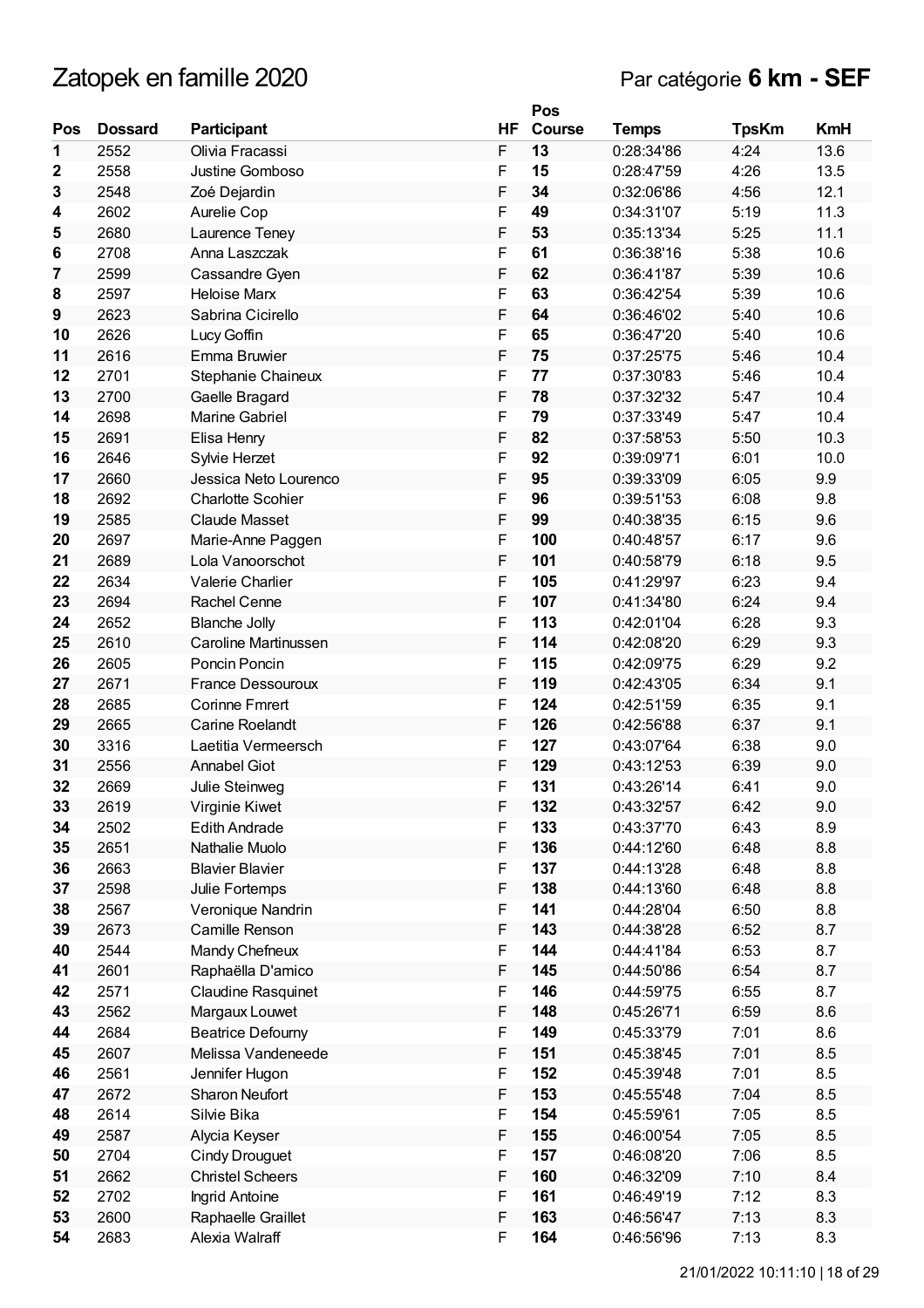## Par catégorie **6 km - SEF**

|     |                |                         |   | Pos              |             |              |            |
|-----|----------------|-------------------------|---|------------------|-------------|--------------|------------|
| Pos | <b>Dossard</b> | <b>Participant</b>      |   | <b>HF</b> Course | Temps       | <b>TpsKm</b> | <b>KmH</b> |
| 55  | 2564           | Sofie Maes              | F | 165              | 0:47:14'06  | 7:16         | 8.3        |
| 56  | 2550           | <b>Christelle Ernes</b> | F | 167              | 0:48:25'33  | 7:27         | 8.1        |
| 57  | 2546           | Giovanna Vanessa D'Anna | F | 168              | 0:48:26'21  | 7:27         | 8.1        |
| 58  | 2644           | Julie Vermeulen         | F | 170              | 0:48:29'92  | 7:28         | 8.0        |
| 59  | 2549           | Stephanie Dutrieux      | F | 171              | 0:48:43'10  | 7:30         | 8.0        |
| 60  | 2563           | Aline Maenhout          | F | 173              | 0:48:58'06  | 7:32         | 8.0        |
| 61  | 2628           | Pascale Franssen        | F | 174              | 0:51:55'08  | 7:59         | 7.5        |
| 62  | 2554           | Coralie Gemis-Thomas    | F | 181              | 0:55:37'27  | 8:34         | 7.0        |
| 63  | 2593           | Gaelle Van Rysselberghe | F | 182              | 0:55:37'39  | 8:34         | 7.0        |
| 64  | 2570           | Sandrine Pironnet       | F | 187              | 1:20:48'20  | 5128:13      | 0.0        |
| 65  | 2523           | Raphaelle Xhonneux      | F | 194              | 23:41:49'36 | 5128:13      | 0.0        |
| 66  | 2514           | Sylvie Janssens         | F | 197              | 23:50:43'44 | 5128:13      | 0.0        |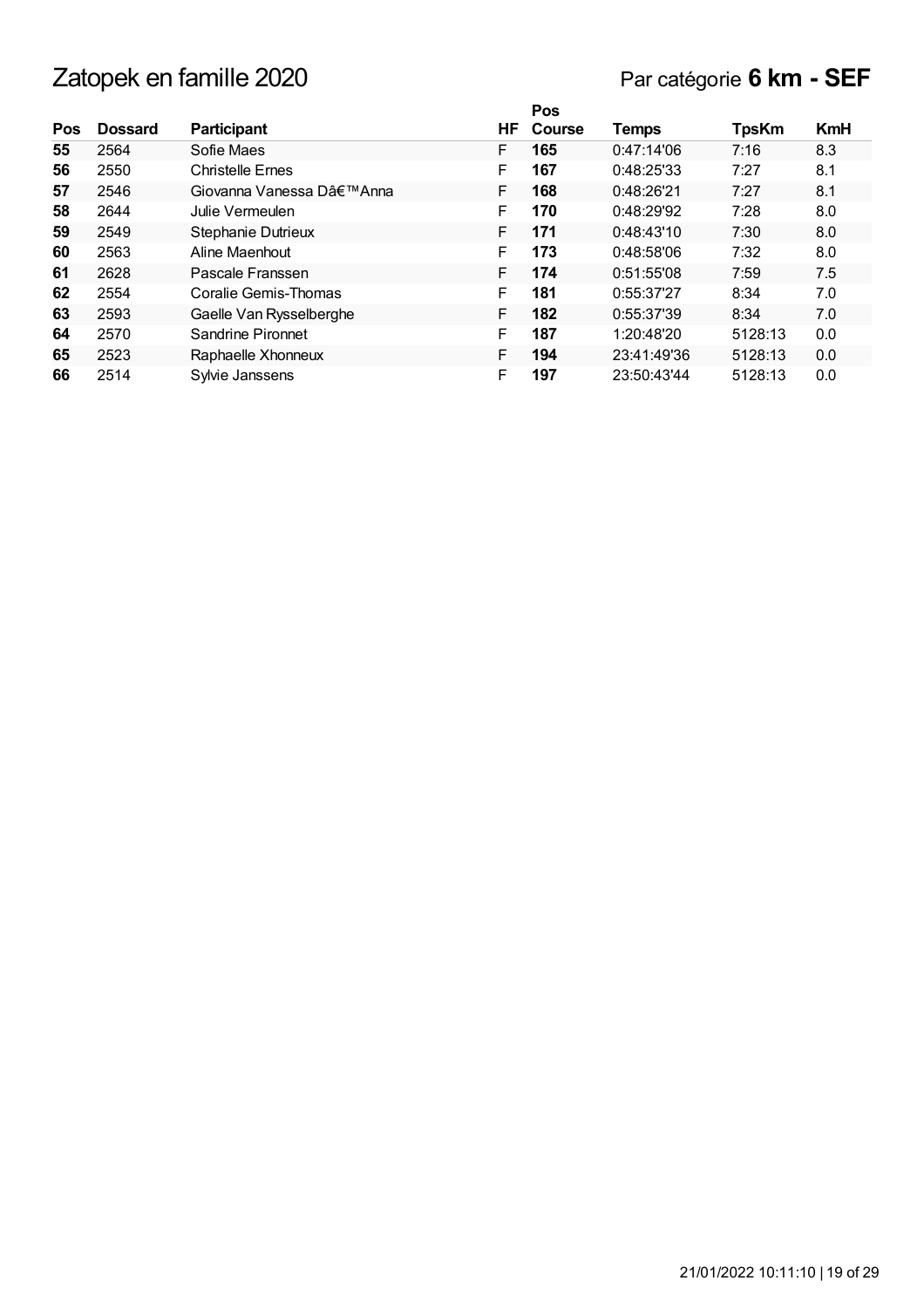|             |                |                          |                         | Pos                     |              |              |            |
|-------------|----------------|--------------------------|-------------------------|-------------------------|--------------|--------------|------------|
| Pos         | <b>Dossard</b> | Participant              | ΗF                      | <b>Course</b>           | <b>Temps</b> | <b>TpsKm</b> | <b>KmH</b> |
| 1           | 2639           | <b>Eddy Vanderputte</b>  | H                       | 1                       | 0:22:11'52   | 3:25         | 17.6       |
| $\mathbf 2$ | 2630           | Estebez Estebez          | H                       | $\mathbf{2}$            | 0:24:32'61   | 3:47         | 15.9       |
| 3           | 2640           | Philippe Delcour         | $\overline{H}$          | $\mathbf{3}$            | 0:25:25'73   | 3:55         | 15.3       |
| 4           | 2633           | Pierre Leclercq          | H                       | $\overline{\mathbf{4}}$ | 0:25:43'77   | 3:58         | 15.2       |
| 5           | 2575           | <b>Wilfried Thiebaut</b> | Η                       | 5                       | 0:26:23'69   | 4:04         | 14.8       |
| 6           | 2666           | Thomas Zambuto           | H                       | 6                       | 0:27:02'63   | 4:10         | 14.4       |
| 7           | 2631           | Alexandre Bonsignore     | Н                       | $\overline{\mathbf{r}}$ | 0:27:18'54   | 4:12         | 14.3       |
| 8           | 2643           | Robin Van Der Kloor      | H                       | 8                       | 0:27:26'04   | 4:13         | 14.2       |
| 9           | 2586           | <b>Fabrice Demoulin</b>  | H                       | $\boldsymbol{9}$        | 0:27:35'82   | 4:15         | 14.1       |
| 10          | 2551           | <b>Bruno Fracassi</b>    | H                       | 14                      | 0:28:36'78   | 4:24         | 13.6       |
| 11          | 2620           | Benno Bergsma            | Η                       | 16                      | 0:29:12'33   | 4:29         | 13.4       |
| 12          | 2656           | Alan Backaert            | H                       | 18                      | 0:29:20'09   | 4:31         | 13.3       |
| 13          | 2645           | Christian Jaminon        | H                       | 19                      | 0:29:27'66   | 4:32         | 13.2       |
| 14          | 2580           | Bernard Vanvinckenroye   | H                       | 28                      | 0:31:10'94   | 4:48         | 12.5       |
| 15          | 2588           | Jérémy Carrier           | Η                       | 32                      | 0:31:36'95   | 4:52         | 12.3       |
| 16          | 3495           | <b>Clement Gerard</b>    | H                       | 33                      | 0:31:55'08   | 4:55         | 12.2       |
| 17          | 2509           | Xavier Dobbelstein       | H                       | 36                      | 0:32:14'60   | 4:58         | 12.1       |
| 18          | 2590           | Christophe Carrier       | H                       | 38                      | 0:32:27'10   | 4:59         | 12.0       |
| 19          | 2624           | Luc Chevalier            | Η                       | 39                      | 0:32:41'83   | 5:02         | 11.9       |
| 20          | 2591           | Hugues Carrier           | H                       | 43                      | 0:32:45'30   | 5:02         | 11.9       |
| 21          | 2504           | Xavier Bachy             | Η                       | 46                      | 0:33:01'76   | 5:05         | 11.8       |
| 22          | 2505           | Gaetan Buttino           | H                       | 47                      | 0:33:15'65   | 5:07         | 11.7       |
| 23          | 2678           | <b>Pierre Willems</b>    | H                       | 51                      | 0:35:01'57   | 5:23         | 11.1       |
| 24          | 2664           | Jean Marc Dupuis         | H                       | 54                      | 0:35:17'90   | 5:26         | 11.0       |
| 25          | 2565           | Christophe Naa           | Η                       | 56                      | 0:35:43'94   | 5:30         | 10.9       |
| 26          | 2515           | <b>Arnaud Pierard</b>    | H                       | 58                      | 0:36:10'11   | 5:34         | 10.8       |
| 27          | 2653           | Jonathan Witsel          | H                       | 59                      | 0:36:12'67   | 5:34         | 10.8       |
| 28          | 2613           | ? Tete En L'air          | $\overline{H}$          | 70                      | 0:37:00'18   | 5:41         | 10.5       |
| 29          | 2606           | Vincenzo Bonvissuto      | H                       | 71                      | 0:37:03'21   | 5:42         | 10.5       |
| 30          | 2641           | Antoine Thomas           | H                       | 76                      | 0:37:27'26   | 5:46         | 10.4       |
| 31          | 2649           | <b>Adelin Ruth</b>       | Η                       | 81                      | 0:37:46'93   | 5:49         | 10.3       |
| 32          | 2594           | Georges Hajjar           | H                       | 85                      | 0:38:19'17   | 5:54         | 10.2       |
| 33          | 2677           | Didier Steinweg          | Н                       | 88                      | 0:38:46'50   | 5:58         | 10.1       |
| 34          | 2621           | Manuel Nocern            | H                       | 89                      | 0:38:56'52   | 5:59         | 10.0       |
| 35          | 2589           | Ryan Wyart               | Η                       | 90                      | 0:38:58'17   | 6:00         | 10.0       |
| 36          | 2569           | Raphaël Palau            | H                       | 91                      | 0:39:04'62   | 6:01         | 10.0       |
| 37          | 2547           | <b>Benoit Decocq</b>     | H                       | 102                     | 0:40:59'11   | 6:19         | 9.5        |
| 38          | 2568           | Stéphane Nicoll          | Η                       | 103                     | 0:41:00'12   | 6:19         | 9.5        |
| 39          | 2635           | Sebastien Trinon         | Н                       | 106                     | 0:41:34'76   | 6:24         | 9.4        |
| 40          | 2501           | Agnelo Andrade           | Η                       | 111                     | 0:41:51'32   | 6:26         | 9.3        |
| 41          | 2648           | <b>Bartho Terron</b>     | Н                       | 112                     | 0:41:59'13   | 6:28         | 9.3        |
| 42          | 2667           | Cedric Lieutenant        | Η                       | 116                     | 0:42:17'79   | 6:31         | 9.2        |
| 43          | 4403           | Daniel Baltus            | H                       | 118                     | 0:42:41'35   | 6:34         | 9.1        |
| 44          | 2676           | Noa Steinweg             | $\overline{\mathsf{H}}$ | 123                     | 0:42:51'51   | 6:35         | 9.1        |
| 45          | 2686           | <b>Benoit Albert</b>     | H                       | 125                     | 0:42:52'36   | 6:36         | 9.1        |
| 46          | 2545           | Pascal Cremer            | Η                       | 128                     | 0:43:11'67   | 6:39         | 9.0        |
| 47          | 2632           | Jean-Francois Duchesne   | H                       | 147                     | 0:45:07'03   | 6:56         | 8.6        |
| 48          | 2670           | Mauro D'agostino         | Η                       | 156                     | 0:46:01'02   | 7:05         | 8.5        |
| 49          | 2559           | François Graillet        | Н                       | 162                     | 0:46:54'88   | 7:13         | 8.3        |
| 50          | 2687           | <b>Alexandre Smets</b>   | H                       | 166                     | 0:48:10'34   | 7:25         | 8.1        |
| 51          | 3416           | Jean Pierre Immerix      | Н                       | 175                     | 0:52:11'25   | 8:02         | 7.5        |
| 52          | 2661           | David Dozin              | Η                       | 183                     | 1:00:18'01   | 9:17         | 6.5        |
| 53          | 2709           | Jerome Vrijens           | Н                       | 184                     | 1:02:26'61   | 9:37         | 6.2        |
| 54          | 2657           | Filip Leemans            | $\overline{\mathsf{H}}$ | 186                     | 1:25:06'76   | 5128:13      | 0.0        |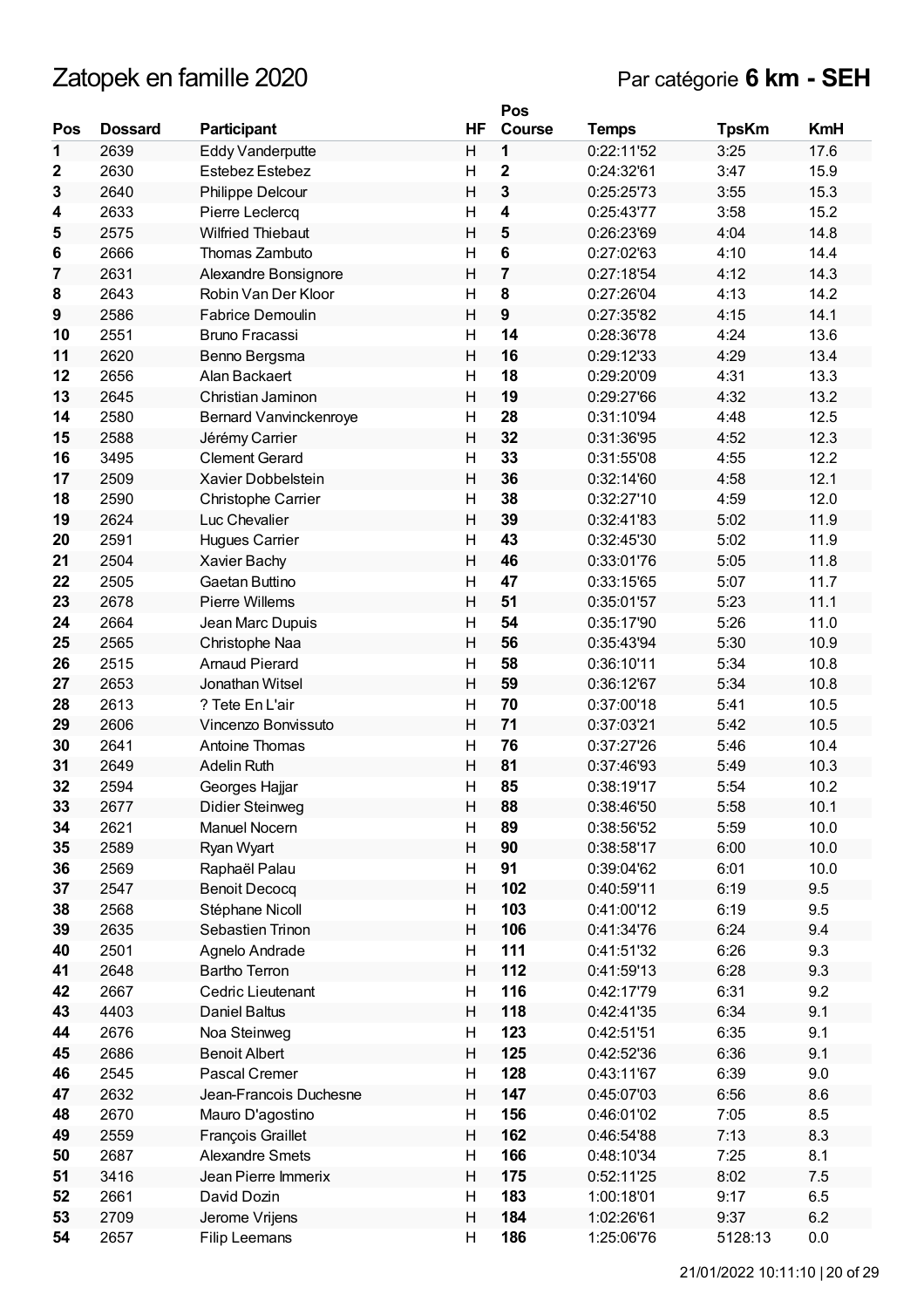### Par catégorie **6 km - SEH**

|     |                |               |   | Pos              |             |              |            |
|-----|----------------|---------------|---|------------------|-------------|--------------|------------|
| Pos | <b>Dossard</b> | Participant   |   | <b>HF</b> Course | Temps       | <b>TpsKm</b> | <b>KmH</b> |
| 55  | 2513           | Yves Haufroid |   | 196              | 23:50:37'09 | 5128:13      | 0.0        |
| 56  | 2542           | Johan Baumans | н | 193              | 23:27:5971  | 5128:13      | 0.0        |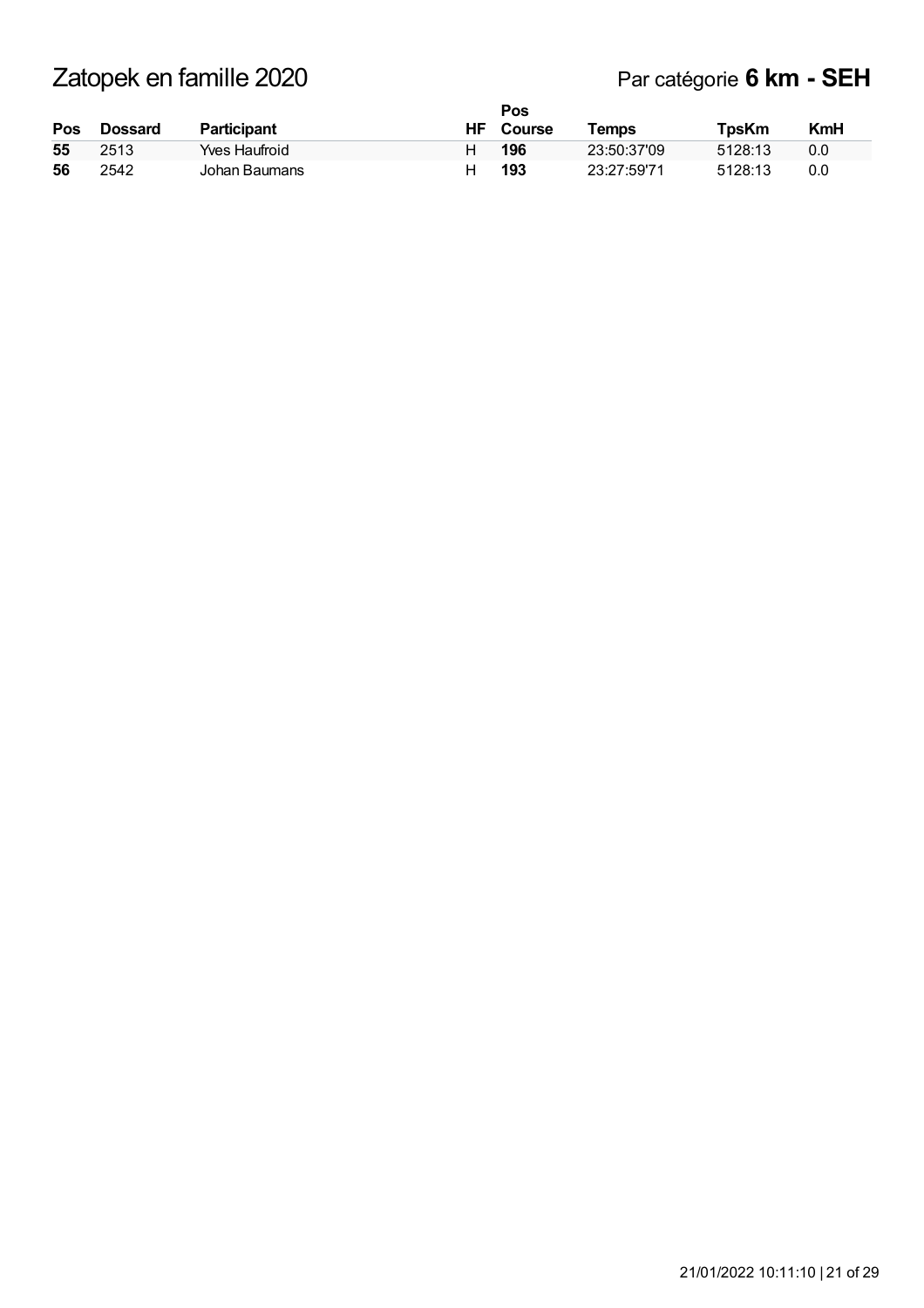# Zatopek en famille 2020 **Par catégorie Trail** - **F**

|              |                |                             |    | Pos    |              |              |            |
|--------------|----------------|-----------------------------|----|--------|--------------|--------------|------------|
| Pos          | <b>Dossard</b> | Participant                 | HF | Course | <b>Temps</b> | <b>TpsKm</b> | <b>KmH</b> |
| 1            | 4415           | Valentine Mathy             | F  | 22     | 1:28:36'16   | 4:41         | 12.8       |
| $\mathbf{2}$ | 4105           | Stéphanie Ortmans           | F  | 34     | 1:31:00'44   | 4:49         | 12.5       |
| 3            | 4132           | Sophie Theys                | F  | 51     | 1:33:27'08   | 4:56         | 12.1       |
| 4            | 4433           | Francoise Loly              | F  | 69     | 1:35:51'92   | 5:04         | 11.8       |
| 5            | 4033           | <b>Elodie Delleur</b>       | F  | 74     | 1:36:17'45   | 5:05         | 11.8       |
| 6            | 4647           | Nathalie Offerman           | F  | 111    | 1:41:44'57   | 5:23         | 11.1       |
| 7            | 4060           | <b>Ilse Heylen</b>          | F  | 124    | 1:42:57'03   | 5:27         | 11.0       |
| 8            | 4020           | Elisabeth Dauby             | F  | 126    | 1:43:08'43   | 5:28         | 11.0       |
| 9            | 4043           | <b>Claudine Fafchamps</b>   | F  | 132    | 1:44:03'58   | 5:31         | 10.9       |
| 10           | 4679           | Juliette Campione           | F  | 149    | 1:48:02'01   | 5:43         | 10.5       |
| 11           | 4008           | Kathleen Birti              | F  | 159    | 1:48:54'49   | 5:46         | 10.4       |
| 12           | 4031           | Ariane Delcour              | F  | 165    | 1:49:20'68   | 5:47         | 10.4       |
| 13           | 4629           | <b>Ingrid Wauters</b>       | F  | 171    | 1:49:57'71   | 5:49         | 10.3       |
| 14           | 4028           | <b>Charlotte Debressing</b> | F  | 175    | 1:50:10'14   | 5:50         | 10.3       |
| 15           | 4083           | Jessica Lucatelli           | F  | 177    | 1:50:18'68   | 5:50         | 10.3       |
| 16           | 4643           | Sarah Wuidar                | F  | 178    | 1:50:23'56   | 5:50         | 10.3       |
| 17           | 4078           | Julie Lekeu                 | F  | 179    | 1:50:25'32   | 5:50         | 10.3       |
| 18           | 4602           | Leon-Marie Dupuis           | F  | 184    | 1:51:28'84   | 5:54         | 10.2       |
| 19           | 4426           | <b>Peters Peters</b>        | F  | 189    | 1:52:20'41   | 5:56         | 10.1       |
| 20           | 4458           | <b>Emilie Godinas</b>       | F  | 194    | 1:52:41'68   | 5:58         | 10.1       |
| 21           | 4063           | Caroline Jacquet            | F  | 205    | 1:53:25'75   | 6:00         | 10.0       |
| 22           | 4300           | Carine Iserentant           | F  | 206    | 1:53:30'75   | 6:01         | 10.0       |
| 23           | 4121           | Marieve Rogister            | F  | 219    | 1:55:51'31   | 6:08         | 9.8        |
| 24           | 4118           | Sonia Renard                | F  | 225    | 1:59:03'80   | 6:18         | 9.5        |
| 25           | 4048           | <b>Christine Germain</b>    | F  | 229    | 1:59:28'60   | 6:19         | 9.5        |
| 26           | 4025           | Sophie De Bruyne            | F  | 231    | 1:59:33'32   | 6:20         | 9.5        |
| 27           | 4153           | Nathalie Wuyts              | F  | 233    | 1:59:36'07   | 6:20         | 9.5        |
| 28           | 4465           | Sarah Lhoest                | F  | 245    | 2:00:12'43   | 6:22         | 9.4        |
| 29           | 4623           | Kathy Brpson                | F  | 251    | 2:00:39'71   | 6:23         | 9.4        |
| 30           | 4005           | Nathalie Baiamonte          | F  | 255    | 2:01:11'06   | 6:25         | 9.4        |
| 31           | 4637           | <b>Annick Bosseloir</b>     | F  | 260    | 2:01:47'39   | 6:26         | 9.3        |
| 32           | 4442           | Pascale Belleflamme         | F  | 262    | 2:01:58'80   | 6:27         | 9.3        |
| 33           | 4093           | Sophie Mevissen             | F  | 263    | 2:01:59'37   | 6:27         | 9.3        |
| 34           | 4058           | Virginie Hardy              | F  | 267    | 2:03:21'92   | 6:32         | 9.2        |
| 35           | 4408           | <b>Christine Fafchamps</b>  | F  | 270    | 2:03:33'81   | 6:32         | 9.2        |
| 36           | 4071           | Nadia Lahaye                | F  | 271    | 2:03:42'01   | 6:32         | 9.2        |
| 37           | 4055           | Aurore Hanssen              | F  | 272    | 2:03:42'47   | 6:33         | 9.2        |
| 38           | 4037           | Thuyen Dochain              | F  | 277    | 2:04:22'05   | 6:35         | 9.1        |
| 39           | 4445           | Caroline Baguette           | F  | 279    | 2:04:48'90   | 6:36         | 9.1        |
| 40           | 4039           | Geneviève Driesen           | F  | 281    | 2:05:00'20   | 6:37         | 9.1        |
| 41           | 4148           | Audrey Wegnez               | F  | 282    | 2:05:05'09   | 6:37         | 9.1        |
| 42           | 4659           | Veronique Stas              | F  | 284    | 2:05:43'10   | 6:39         | 9.0        |
| 43           | 4023           | Florence De Brouwer         | F  | 286    | 2:06:52'74   | 6:43         | 8.9        |
| 44           | 4650           | <b>Christelle Meertens</b>  | F  | 288    | 2:07:42'86   | 6:46         | 8.9        |
| 45           | 4470           | Caroline Rappe              | F  | 290    | 2:07:56'31   | 6:46         | 8.9        |
| 46           | 4017           | Fabienne Crahay             | F  | 291    | 2:07:58'57   | 6:46         | 8.9        |
| 47           | 4073           | <b>Claire Laurent</b>       | F  | 292    | 2:08:05'33   | 6:47         | 8.9        |
| 48           | 4143           | Carine Veneziano            | F  | 298    | 2:15:08'38   | 7:09         | 8.4        |
| 49           | 4098           | Sanne Moonen                | F  | 300    | 2:20:04'01   | 7:25         | 8.1        |
| 50           | 4100           | <b>Manon Navez</b>          | F  | 302    | 2:21:42'76   | 7:30         | 8.0        |
| 51           | 4109           | Gene Peters                 | F  | 304    | 2:23:29'38   | 7:35         | 7.9        |
| 52           | 4152           | Anne Willot                 | F  | 305    | 2:35:25'32   | 8:13         | 7.3        |
| 53           | 4099           | Anne-Florence Moulin        | F  | 307    | 2:38:28'49   | 8:23         | 7.2        |
| 54           | 4147           | Anne-Cécile Watelet         | F  | 310    | 2:47:49'02   | 1763:40      | $0.0\,$    |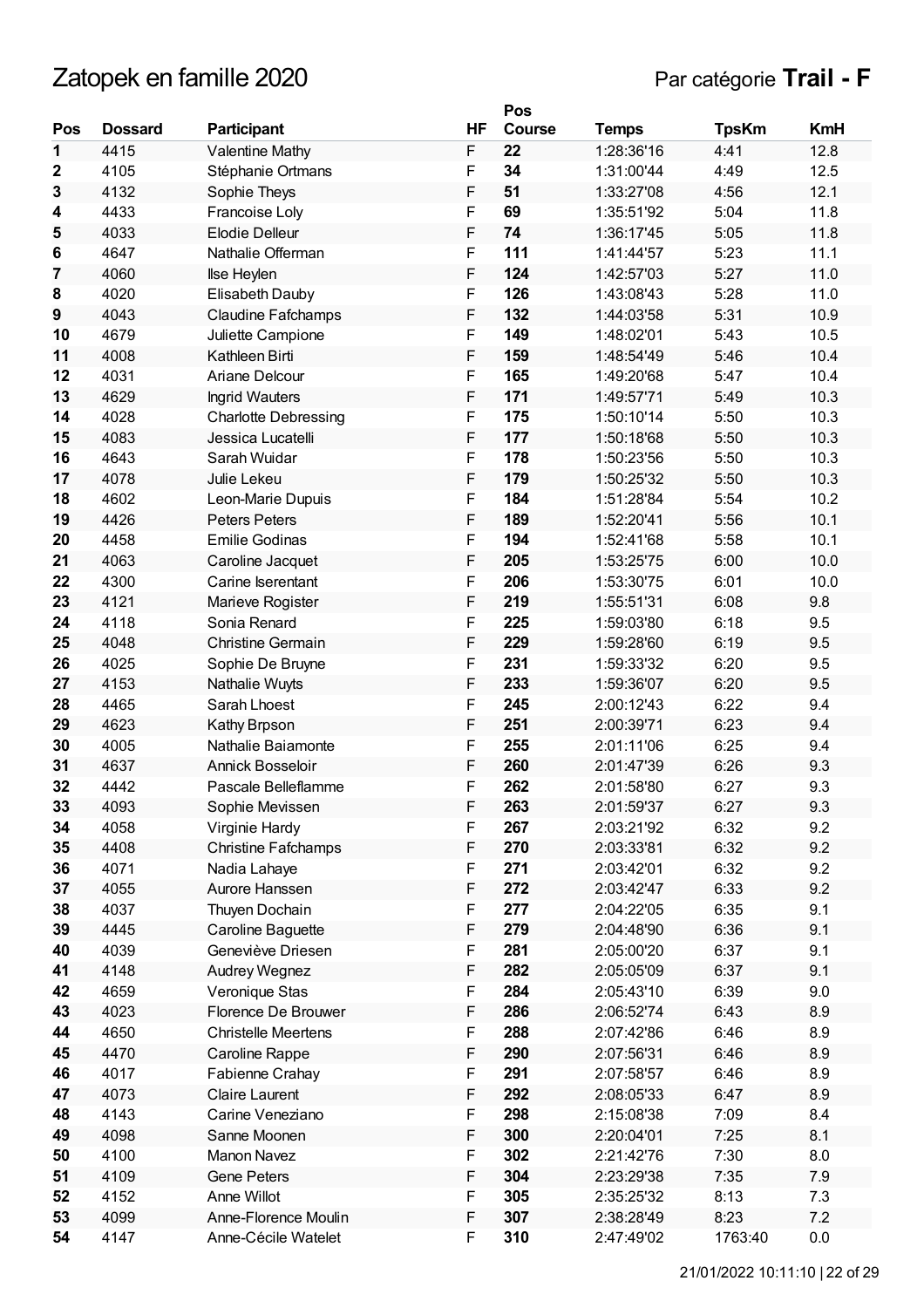|     |                |                      |    | Pos    |            |              |     |
|-----|----------------|----------------------|----|--------|------------|--------------|-----|
| Pos | <b>Dossard</b> | <b>Participant</b>   | ΗF | Course | Temps      | <b>TpsKm</b> | KmH |
| 55  | 4104           | Stéphanie Nowakowski | F  | 312    | 0:37:34'09 | 1763:40      | 0.0 |
| 56  | 4127           | Sandrine Seyen       |    | 316    | 2:54:53'02 | 1763:40      | 0.0 |
| 57  | 4036           | Julie Desdemoustier  | F  | 327    | 2:29:54'48 | 1763:40      | 0.0 |
| 58  | 4018           | <b>Esther Cremer</b> | F  | 328    | 2:30:27'75 | 1763:40      | 0.0 |
| 59  | 4097           | Virginie Monjoie     | F  | 320    | 2:33:08'25 | 1763:40      | 0.0 |
| 60  | 4021           | Michèle De Beer      |    | 325    | 2:19:24'28 | 1763:40      | 0.0 |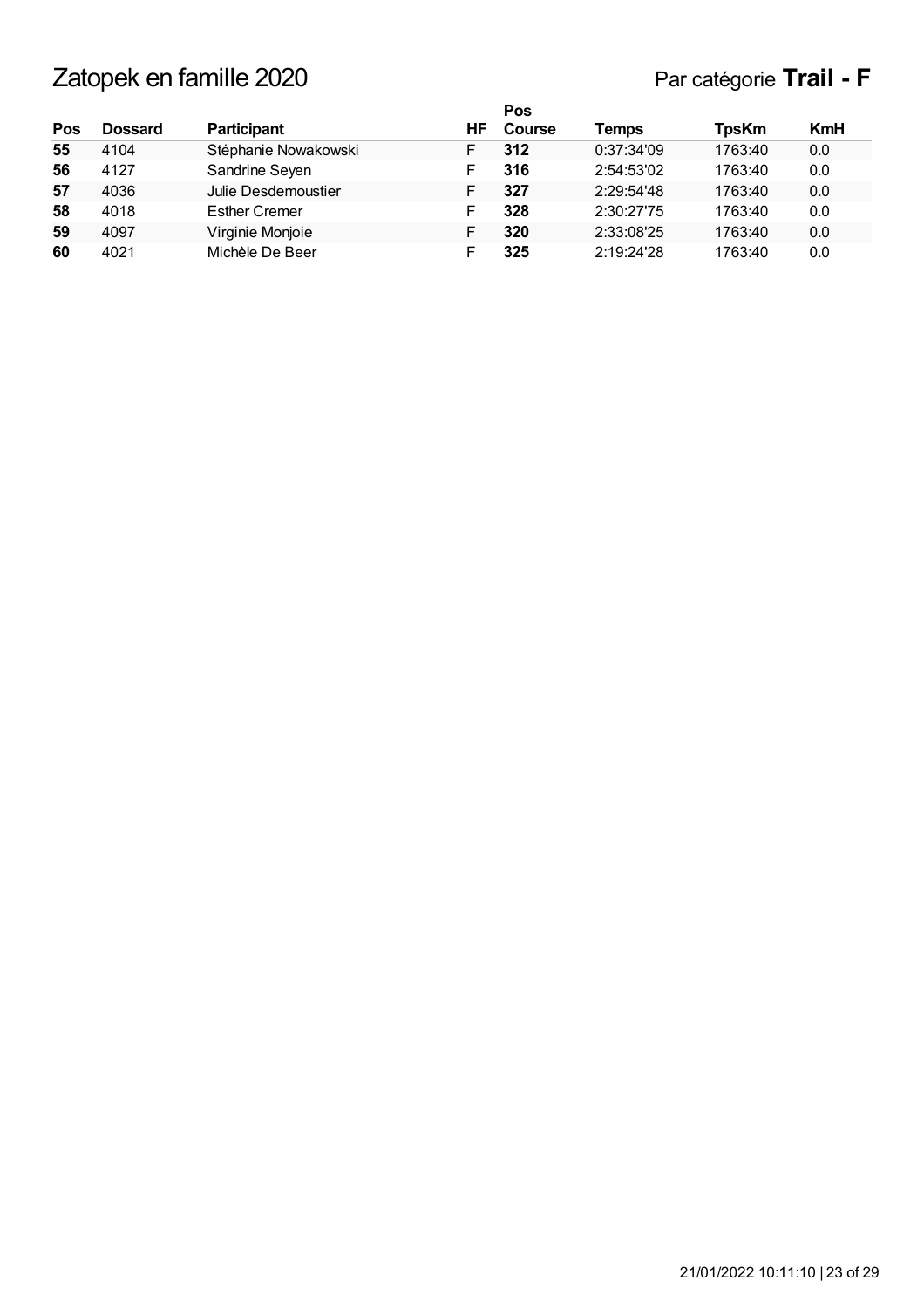# Zatopek en famille 2020 **Par catégorie Trail - H**

|                 |                |                            |                         | Pos                     |              |              |            |
|-----------------|----------------|----------------------------|-------------------------|-------------------------|--------------|--------------|------------|
| Pos             | <b>Dossard</b> | Participant                | HF                      | <b>Course</b>           | <b>Temps</b> | <b>TpsKm</b> | <b>KmH</b> |
| 1               | 4642           | Mikail Demirkazan          | Н                       | 1                       | 1:10:57'90   | 3:45         | 16.0       |
| 2               | 4330           | Manu Ordonez               | H                       | $\overline{\mathbf{2}}$ | 1:15:24'33   | 3:59         | 15.0       |
| 3               | 4484           | Geoffrey Masuy             | H                       | 3                       | 1:16:27'97   | 4:03         | 14.8       |
| 4               | 4490           | Remy Kails                 | $\mathsf{H}$            | 4                       | 1:17:24'64   | 4:06         | 14.6       |
| 5               | 4604           | <b>Reginald Dehin</b>      | H                       | 5                       | 1:17:50'64   | 4:07         | 14.6       |
| $6\phantom{1}6$ | 4131           | <b>Renaud Teller</b>       | Η                       | 6                       | 1:18:37'86   | 4:10         | 14.4       |
| 7               | 4414           | <b>Florian Fabre</b>       | H                       | 7                       | 1:18:59'53   | 4:11         | 14.4       |
| 8               | 4051           | <b>François Girretz</b>    | $\overline{\mathsf{H}}$ | 8                       | 1:21:02'24   | 4:17         | 14.0       |
| 9               | 4046           | David Gendebien            | H                       | 9                       | 1:21:34'21   | 4:19         | 13.9       |
| 10              | 4077           | Jean-François Lejeune      | Η                       | 10                      | 1:21:52'08   | 4:20         | 13.9       |
| 11              | 4662           | Rudy Bonhomme              | H                       | 11                      | 1:22:27'57   | 4:22         | 13.8       |
| 12              | 4634           | <b>Matthieu Peltier</b>    | H                       | 12                      | 1:23:05'56   | 4:24         | 13.6       |
| 13              | 4440           | Jean-Francois Lambrecht    | H                       | 13                      | 1:23:09'70   | 4:24         | 13.6       |
| 14              | 4427           | David Geron                | Η                       | 14                      | 1:23:19'03   | 4:25         | 13.6       |
| 15              | 4151           | Simon Willamme             | H                       | 15                      | 1:23:19'36   | 4:25         | 13.6       |
| 16              | 4301           | Yannick Hackens            | Η                       | 16                      | 1:24:32'21   | 4:28         | 13.4       |
| 17              | 4625           | Dimitri Bongers            | H                       | 17                      | 1:24:42'69   | 4:29         | 13.4       |
| 18              | 4437           | Eric Jacquinet             | $\overline{\mathsf{H}}$ | 18                      | 1:24:44'44   | 4:29         | 13.4       |
| 19              | 4610           | <b>Fabian Hustings</b>     | H                       | 19                      | 1:24:55'61   | 4:29         | 13.4       |
| 20              | 4475           | Julien Prevot              | н                       | 20                      | 1:26:57'59   | 4:36         | 13.0       |
| 21              | 4015           | Cedric Collin              | H                       | 21                      | 1:28:12'27   | 4:40         | 12.9       |
| 22              | 4673           | <b>Bertrand Toussaint</b>  | H                       | 23                      | 1:28:54'89   | 4:42         | 12.8       |
| 23              | 4680           | Jeremy Lechanteur          | H                       | 24                      | 1:29:05'81   | 4:43         | 12.7       |
| 24              | 4432           | Stephane Piron             | Η                       | 25                      | 1:29:51'07   | 4:45         | 12.6       |
| 25              | 4628           | Etienne Buckinx            | H                       | 26                      | 1:29:54'73   | 4:46         | 12.6       |
| 26              | 4631           | Philippe Bruneel           | Η                       | 27                      | 1:30:11'49   | 4:46         | 12.6       |
| 27              | 4605           | <b>Roland Evrard</b>       | H                       | 28                      | 1:30:21'07   | 4:47         | 12.6       |
| 28              | 4082           | <b>Christian Lindekens</b> | $\overline{\mathsf{H}}$ | 29                      | 1:30:26'79   | 4:47         | 12.5       |
| 29              | 4434           | Philippe Vaesen            | H                       | 30                      | 1:30:28'58   | 4:47         | 12.5       |
| 30              | 4407           | Julien Ledrus              | н                       | 31                      | 1:30:33'89   | 4:47         | 12.5       |
| 31              | 4095           | Kevin Miévis               | H                       | 32                      | 1:30:45'56   | 4:48         | 12.5       |
| 32              | 4124           | <b>Bernard Schmetz</b>     | H                       | 33                      | 1:30:50'47   | 4:49         | 12.5       |
| 33              | 4062           | Eric Hubert                | Н                       | 35                      | 1:31:04'60   | 4:49         | 12.5       |
| 34              | 4615           | Phil Diederen              | н                       | 36                      | 1:31:25'60   | 4:50         | 12.4       |
| 35              | 4613           | <b>Fred Herzet</b>         | Н                       | 37                      | 1:31:47'87   | 4:52         | 12.4       |
| 36              | 4079           | Etiënne Lemaire            | H                       | 38                      | 1:31:54'90   | 4:52         | 12.3       |
| 37              | 4049           | Sébastien Geron            | H                       | 39                      | 1:31:55'06   | 4:52         | 12.3       |
| 38              | 4431           | <b>Eric Bruwier</b>        | Н                       | 40                      | 1:32:05'32   | 4:52         | 12.3       |
| 39              | 4047           | Michaël Gérard             | Н                       | 41                      | 1:32:17'52   | 4:53         | 12.3       |
| 40              | 4030           | Fred Dejardin              | Н                       | 42                      | 1:32:31'17   | 4:54         | 12.3       |
| 41              | 4672           | Guillaume Lemaire          | Н                       | 43                      | 1:32:31'53   | 4:54         | 12.3       |
| 42              | 4087           | Jordan Maquet              | H                       | 44                      | 1:32:32'84   | 4:54         | 12.3       |
| 43              | 4019           | Jean-François D'affnay     | Н                       | 45                      | 1:32:34'83   | 4:54         | 12.2       |
| 44              | 4145           | Jonathan Vliegen           | H                       | 46                      | 1:32:40'76   | 4:54         | 12.2       |
| 45              | 4101           | Dave Nicolaije             | H                       | 47                      | 1:33:01'55   | 4:55         | 12.2       |
| 46              | 4666           | Loic Delvaux               | H                       | 48                      | 1:33:02'87   | 4:55         | 12.2       |
| 47              | 4057           | Grégory Happart            | H                       | 49                      | 1:33:03'34   | 4:55         | 12.2       |
| 48              | 4003           | Yann Arquilliere           | Н                       | 50                      | 1:33:14'72   | 4:56         | 12.2       |
| 49              | 4482           | Pierres-Yves Minguet       | Н                       | 52                      | 1:34:08'61   | 4:59         | 12.0       |
| 50              | 4012           | Alix Califice              | Н                       | 53                      | 1:34:10'77   | 4:59         | 12.0       |
| 51              | 4409           | Clauy Bevalot              | Н                       | 54                      | 1:34:16'49   | 4:59         | 12.0       |
| 52              | 4651           | Jean-Francois Moesen       | Η                       | 55                      | 1:34:19'16   | 4:59         | 12.0       |
| 53              | 4123           | <b>Arnaud Ruwet</b>        | Н                       | 56                      | 1:34:20'12   | 4:59         | 12.0       |
| 54              | 4670           | <b>Benoit Sindic</b>       | Η                       | 57                      | 1:34:42'80   | 5:01         | 12.0       |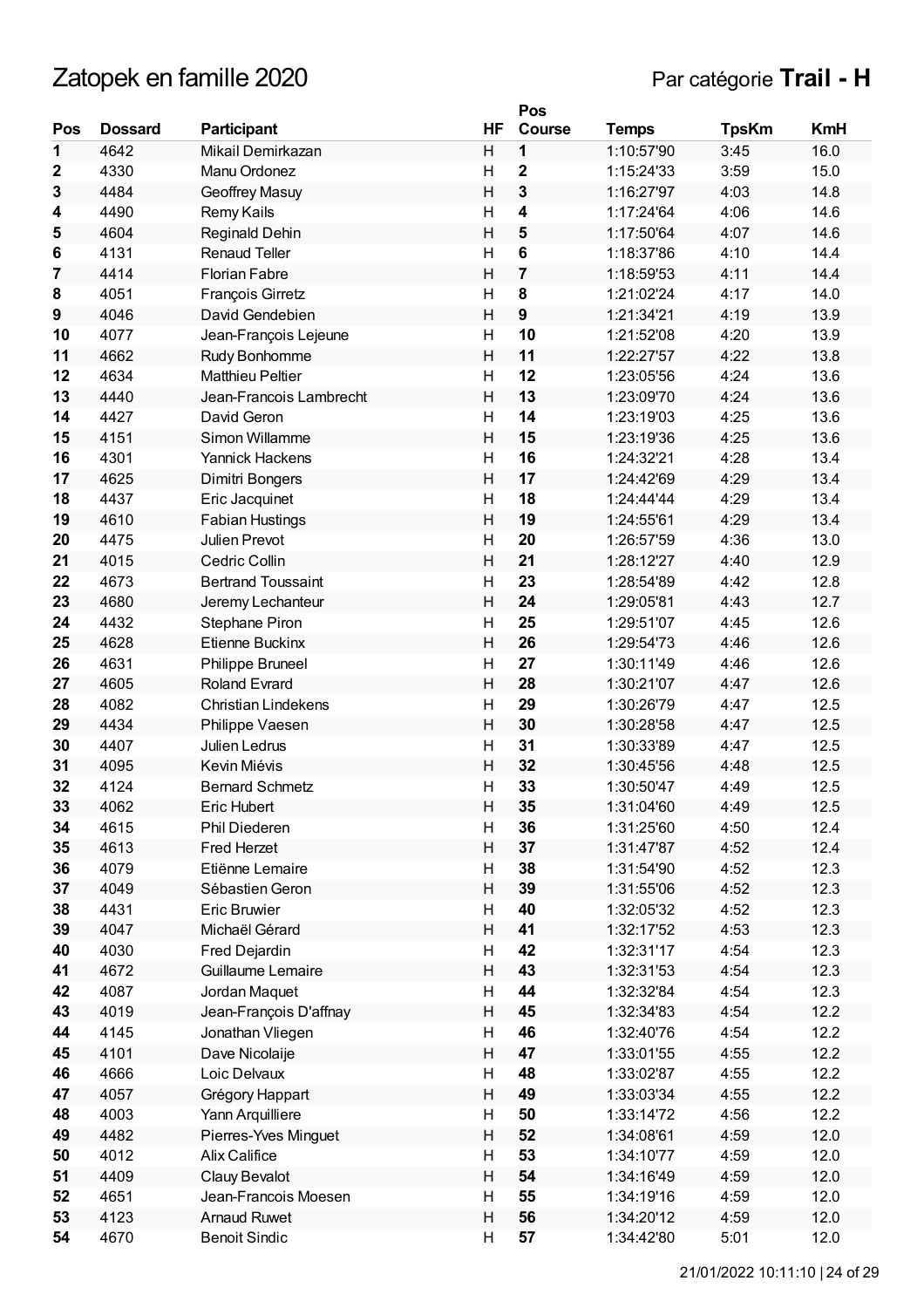|     |                |                          |              | Pos    |              |              |            |
|-----|----------------|--------------------------|--------------|--------|--------------|--------------|------------|
| Pos | <b>Dossard</b> | Participant              | HF           | Course | <b>Temps</b> | <b>TpsKm</b> | <b>KmH</b> |
| 55  | 4600           | Marino De Meo            | H            | 58     | 1:34:51'47   | 5:01         | 12.0       |
| 56  | 4034           | Jean-Marie Delleur       | Н            | 59     | 1:35:02'33   | 5:02         | 11.9       |
| 57  | 4467           | Frederic Bodson          | H            | 60     | 1:35:03'71   | 5:02         | 11.9       |
| 58  | 4624           | David Legros             | Η            | 61     | 1:35:07'69   | 5:02         | 11.9       |
| 59  | 4669           | Xavier Franssen          | $\mathsf{H}$ | 62     | 1:35:08'71   | 5:02         | 11.9       |
| 60  | 4402           | Pascal Keris             | Η            | 63     | 1:35:18'87   | 5:02         | 11.9       |
| 61  | 4449           | Christoph Maes           | H            | 64     | 1:35:25'84   | 5:03         | 11.9       |
| 62  | 4069           | Vincent Kosobucki        | H            | 65     | 1:35:37'92   | 5:04         | 11.9       |
| 63  | 4652           | <b>Fabian Nihant</b>     | $\mathsf{H}$ | 66     | 1:35:45'12   | 5:04         | 11.8       |
| 64  | 4614           | Daniel Roumart           | H            | 67     | 1:35:48'84   | 5:04         | 11.8       |
| 65  | 4648           | <b>Irwin Guckel</b>      | H            | 68     | 1:35:50'37   | 5:04         | 11.8       |
| 66  | 4632           | Dany Demaret             | Η            | 70     | 1:35:55'50   | 5:05         | 11.8       |
| 67  | 4430           | Fabien Jacobs            | H            | 71     | 1:36:07'64   | 5:05         | 11.8       |
| 68  | 4006           | <b>Benoit Baumans</b>    | $\mathsf{H}$ | 72     | 1:36:10'03   | 5:05         | 11.8       |
| 69  | 4633           | Manu Piazza              | $\mathsf{H}$ | 73     | 1:36:13'31   | 5:05         | 11.8       |
| 70  | 4658           | <b>Roland Keris</b>      | Η            | 75     | 1:36:22'66   | 5:06         | 11.8       |
| 71  | 4128           | Jonathan Spronck         | H            | 76     | 1:37:00'33   | 5:08         | 11.7       |
| 72  | 4660           | Denis Fraineux           | $\mathsf{H}$ | 77     | 1:37:07'16   | 5:08         | 11.7       |
| 73  | 4085           | Samuel Mahy              | $\mathsf{H}$ | 78     | 1:37:12'37   | 5:08         | 11.7       |
| 74  | 4089           | <b>Tom Martens</b>       | Η            | 79     | 1:37:13'70   | 5:08         | 11.7       |
| 75  | 4616           | Christian Vanasschen     | H            | 80     | 1:37:13'77   | 5:08         | 11.7       |
| 76  | 4065           | Damien Jennes            | Η            | 81     | 1:37:19'34   | 5:09         | 11.7       |
| 77  | 4664           | <b>Benjamin Teller</b>   | H            | 82     | 1:37:21'04   | 5:09         | 11.6       |
| 78  | 4418           | Ledric Boulton           | $\mathsf{H}$ | 83     | 1:37:23'32   | 5:09         | 11.6       |
| 79  | 4010           | Jean-Marie Borguet       | H            | 84     | 1:37:36'65   | 5:10         | 11.6       |
| 80  | 4444           | Julien Vancrayebeck      | H            | 85     | 1:37:52'60   | 5:11         | 11.6       |
| 81  | 4072           | Lionel Lambert           | H            | 86     | 1:38:09'10   | 5:11         | 11.6       |
| 82  | 4630           | Hauri Panariello         | Η            | 87     | 1:38:18'93   | 5:12         | 11.5       |
| 83  | 4436           | <b>Boris Moulet</b>      | H            | 88     | 1:38:25'30   | 5:13         | 11.5       |
| 84  | 4655           | Nicolas Marx             | $\mathsf{H}$ | 89     | 1:38:35'49   | 5:13         | 11.5       |
| 85  | 4480           | Olivier Palgen           | H            | 90     | 1:38:36'01   | 5:13         | 11.5       |
| 86  | 4477           | André Cheureux           | $\mathsf{H}$ | 91     | 1:38:37'03   | 5:13         | 11.5       |
| 87  | 4479           | <b>Willy Schrouff</b>    | Н            | 92     | 1:38:38'21   | 5:13         | 11.5       |
| 88  | 4474           | Xhonneux Xhonneux        | H            | 93     | 1:38:42'77   | 5:13         | 11.5       |
| 89  | 4641           | Pierre Bragard           | Н            | 94     | 1:38:47'26   | 5:14         | 11.5       |
| 90  | 4612           | Angelo Quaranta          | H            | 95     | 1:38:50'03   | 5:14         | 11.5       |
| 91  | 4646           | <b>Thomas Pollenus</b>   | H            | 96     | 1:39:06'88   | 5:14         | 11.4       |
| 92  | 4133           | <b>Benjamin Thilion</b>  | H            | 97     | 1:39:18'45   | 5:15         | 11.4       |
| 93  | 4331           | Francis Watar            | Н            | 98     | 1:39:21'38   | 5:16         | 11.4       |
| 94  | 4451           | Steve Lokaiko            | Н            | 99     | 1:39:26'75   | 5:16         | 11.4       |
| 95  | 4138           | Kristof Van Herck        | Н            | 100    | 1:39:30'85   | 5:16         | 11.4       |
| 96  | 4116           | Ludo Ramakers            | Н            | 101    | 1:39:39'55   | 5:16         | 11.4       |
| 97  | 4129           | Eric Stassen             | H            | 102    | 1:40:11'38   | 5:18         | 11.3       |
| 98  | 4332           | <b>Arnaud Schnakers</b>  | Н            | 103    | 1:40:22'70   | 5:19         | 11.3       |
| 99  | 4439           | Philippe Joskin          | H            | 104    | 1:40:31'79   | 5:19         | 11.3       |
| 100 | 4130           | Michel Tecqmenne         | H            | 105    | 1:41:06'78   | 5:21         | 11.2       |
| 101 | 4115           | Pierre Profita           | H            | 106    | 1:41:08'13   | 5:21         | 11.2       |
| 102 | 4601           | Jean-Francois Desadeleer | Н            | 107    | 1:41:20'79   | 5:22         | 11.2       |
| 103 | 4122           | Loïc Roman-Mignon        | Н            | 108    | 1:41:28'76   | 5:22         | 11.2       |
| 104 | 4487           | Laurent Bovens           | H            | 109    | 1:41:30'18   | 5:22         | 11.2       |
| 105 | 4419           | Persoon Persoon          | Н            | 110    | 1:41:36'50   | 5:23         | 11.2       |
| 106 | 4681           | Michael Lemaire          | H            | 112    | 1:41:49'84   | 5:23         | 11.1       |
| 107 | 4674           | Jimmy Fortemps           | $\sf H$      | 113    | 1:41:52'32   | 5:23         | 11.1       |
| 108 | 4134           | Erik Thoonen             | Н            | 114    | 1:42:01'00   | 5:24         | 11.1       |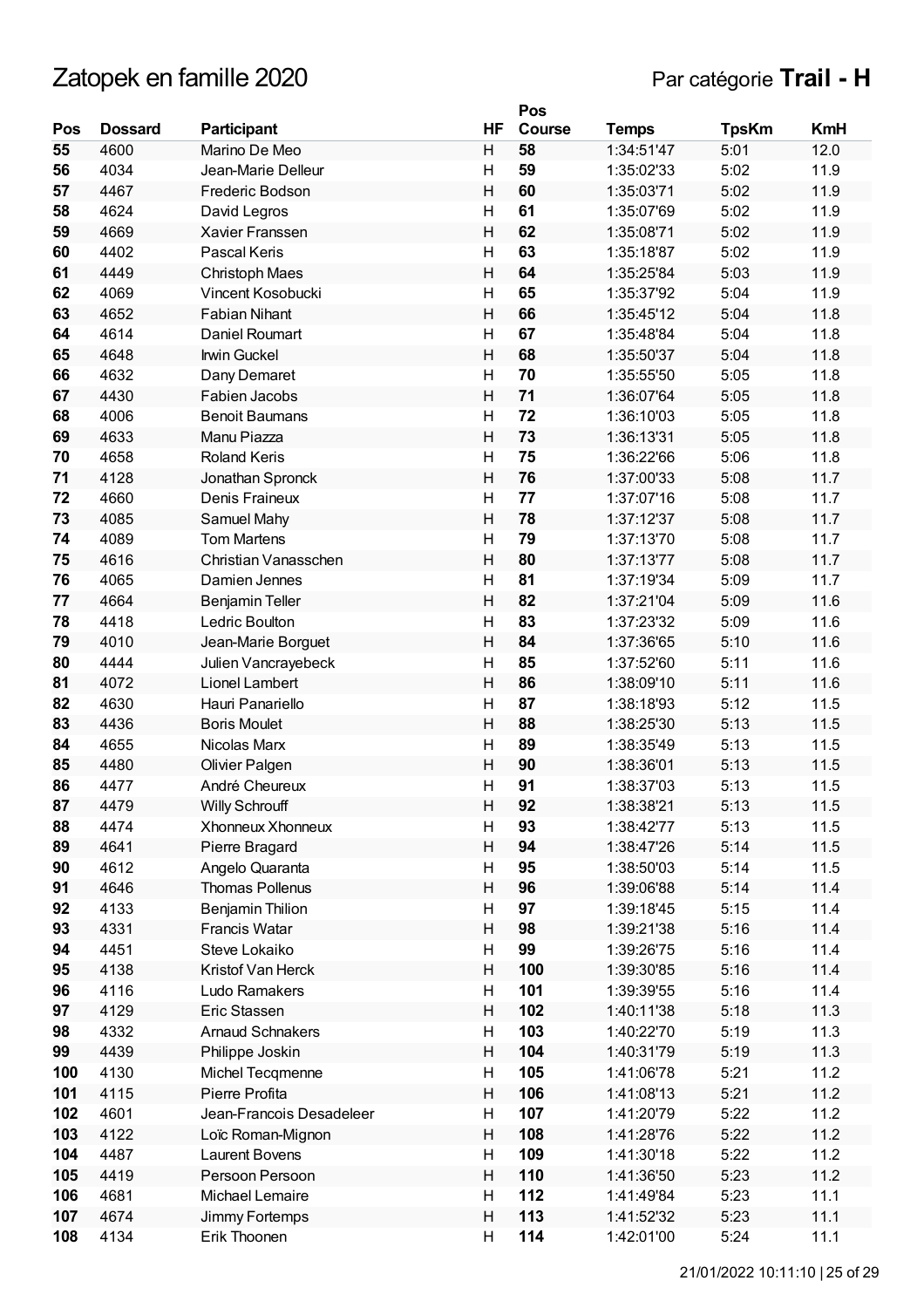|     |                |                         |    | Pos    |              |              |            |
|-----|----------------|-------------------------|----|--------|--------------|--------------|------------|
| Pos | <b>Dossard</b> | Participant             | HF | Course | <b>Temps</b> | <b>TpsKm</b> | <b>KmH</b> |
| 109 | 4066           | Joseph Joiris           | Н  | 115    | 1:42:14'09   | 5:25         | 11.1       |
| 110 | 4146           | Michel Voncken          | H  | 116    | 1:42:20'90   | 5:25         | 11.1       |
| 111 | 4075           | Pascal Lefebvre         | H  | 117    | 1:42:35'24   | 5:26         | 11.1       |
| 112 | 4627           | Pascal Roomans          | Η  | 118    | 1:42:36'27   | 5:26         | 11.1       |
| 113 | 4618           | Michael Lognard         | H  | 119    | 1:42:38'55   | 5:26         | 11.0       |
| 114 | 4468           | Phlippe Derrock         | Η  | 120    | 1:42:41'78   | 5:26         | 11.0       |
| 115 | 4001           | <b>Fred Meertens</b>    | H  | 121    | 1:42:41'83   | 5:26         | 11.0       |
| 116 | 4141           | Sylvain Vandeven        | H  | 122    | 1:42:46'27   | 5:26         | 11.0       |
| 117 | 4620           | Philippe Jamar          | H  | 123    | 1:42:56'29   | 5:27         | 11.0       |
| 118 | 4136           | Davy Van De Cloot       | H  | 125    | 1:42:59'87   | 5:27         | 11.0       |
| 119 | 4328           | Marc Pirenne            | H  | 127    | 1:43:08'85   | 5:28         | 11.0       |
| 120 | 4454           | Sebastien Bonomo        | H  | 128    | 1:43:18'30   | 5:28         | 11.0       |
| 121 | 4113           | Chris Prégardien        | H  | 129    | 1:43:22'39   | 5:28         | 11.0       |
| 122 | 4645           | David Vroomen           | Η  | 130    | 1:43:24'80   | 5:28         | 11.0       |
| 123 | 4056           | Roland Hanssen          | H  | 131    | 1:44:02'44   | 5:30         | 10.9       |
| 124 | 4635           | Denis Beaujean          | Η  | 133    | 1:44:04'88   | 5:31         | 10.9       |
| 125 | 4425           | Christophe Nevens       | H  | 134    | 1:44:25'99   | 5:32         | 10.9       |
| 126 | 4455           | Marc Lahaye             | Η  | 135    | 1:44:33'74   | 5:32         | 10.8       |
| 127 | 4102           | Frédéric Nivarlet       | H  | 136    | 1:44:47'28   | 5:32         | 10.8       |
| 128 | 4088           | Christophe Maréchal     | Η  | 137    | 1:44:55'15   | 5:33         | 10.8       |
| 129 | 4657           | Michael Georges         | H  | 138    | 1:45:05'30   | 5:34         | 10.8       |
| 130 | 4471           | Frederic Verdin         | H  | 139    | 1:45:07'59   | 5:34         | 10.8       |
| 131 | 4420           | Jonathan Breuwer        | H  | 140    | 1:45:14'74   | 5:34         | 10.8       |
| 132 | 4423           | Sanny Royen             | Η  | 141    | 1:45:22'06   | 5:35         | 10.8       |
| 133 | 4663           | Michael Flamand         | H  | 142    | 1:45:24'53   | 5:35         | 10.8       |
| 134 | 4476           | Jean-Paul Collard       | Η  | 143    | 1:45:36'90   | 5:35         | 10.7       |
| 135 | 4611           | Joël Jean               | H  | 144    | 1:46:13'93   | 5:37         | 10.7       |
| 136 | 4126           | Ronalds Servais         | Η  | 145    | 1:46:58'58   | 5:40         | 10.6       |
| 137 | 4070           | Jan Krieken             | H  | 146    | 1:47:08'49   | 5:40         | 10.6       |
| 138 | 4076           | Luc Legrand             | Η  | 147    | 1:47:51'49   | 5:43         | 10.5       |
| 139 | 4447           | Dominic Kennis          | H  | 148    | 1:48:00'06   | 5:43         | 10.5       |
| 140 | 4011           | <b>Vincent Brassine</b> | Η  | 150    | 1:48:05'41   | 5:43         | 10.5       |
| 141 | 4501           | Vincent Daelen          | Н  | 151    | 1:48:09'86   | 5:43         | 10.5       |
| 142 | 4644           | Philippe Renier         | Н  | 152    | 1:48:21'02   | 5:44         | 10.5       |
| 143 | 4009           | Gerald Bonsang          | Н  | 153    | 1:48:25'08   | 5:44         | 10.5       |
| 144 | 4329           | David Weickmans         | H  | 154    | 1:48:28'57   | 5:44         | 10.5       |
| 145 | 4453           | Carlo Houbrechts        | H  | 155    | 1:48:31'63   | 5:44         | 10.4       |
| 146 | 4032           | Vincent Delhougne       | Н  | 156    | 1:48:32'85   | 5:44         | 10.4       |
| 147 | 4137           | Kevin Van De Vyver      | Н  | 157    | 1:48:46'00   | 5:45         | 10.4       |
| 148 | 4029           | Michel Debressing       | H  | 158    | 1:48:49'94   | 5:46         | 10.4       |
| 149 | 4483           | Benoit Delincé          | Н  | 160    | 1:49:04'16   | 5:46         | 10.4       |
| 150 | 4016           | Eric Collings           | Н  | 161    | 1:49:04'60   | 5:46         | 10.4       |
| 151 | 4050           | <b>Christian Gillet</b> | H  | 162    | 1:49:07'54   | 5:46         | 10.4       |
| 152 | 4638           | Georges Poysat          | Н  | 163    | 1:49:09'23   | 5:47         | 10.4       |
| 153 | 4303           | Pierre Jowa             | Н  | 164    | 1:49:20'44   | 5:47         | 10.4       |
| 154 | 4074           | Corentin Leclère        | H  | 166    | 1:49:21'53   | 5:47         | 10.4       |
| 155 | 4450           | Nicolas Marbaise        | H  | 167    | 1:49:23'25   | 5:47         | 10.4       |
| 156 | 4125           | <b>Christian Senen</b>  | Н  | 168    | 1:49:45'10   | 5:49         | 10.3       |
| 157 | 4460           | Alexandre Dortu         | Н  | 169    | 1:49:48'58   | 5:49         | 10.3       |
| 158 | 4639           | Vincent Dodemont        | Н  | 170    | 1:49:56'62   | 5:49         | 10.3       |
| 159 | 4459           | Jonathan Dortu          | Н  | 172    | 1:49:59'80   | 5:49         | 10.3       |
| 160 | 4406           | François Daman          | Н  | 173    | 1:50:00'19   | 5:49         | 10.3       |
| 161 | 4405           | Pascal Lechance         | Н  | 174    | 1:50:05'96   | 5:50         | 10.3       |
| 162 | 4466           | Jean Lhoest             | Н  | 176    | 1:50:12'34   | 5:50         | 10.3       |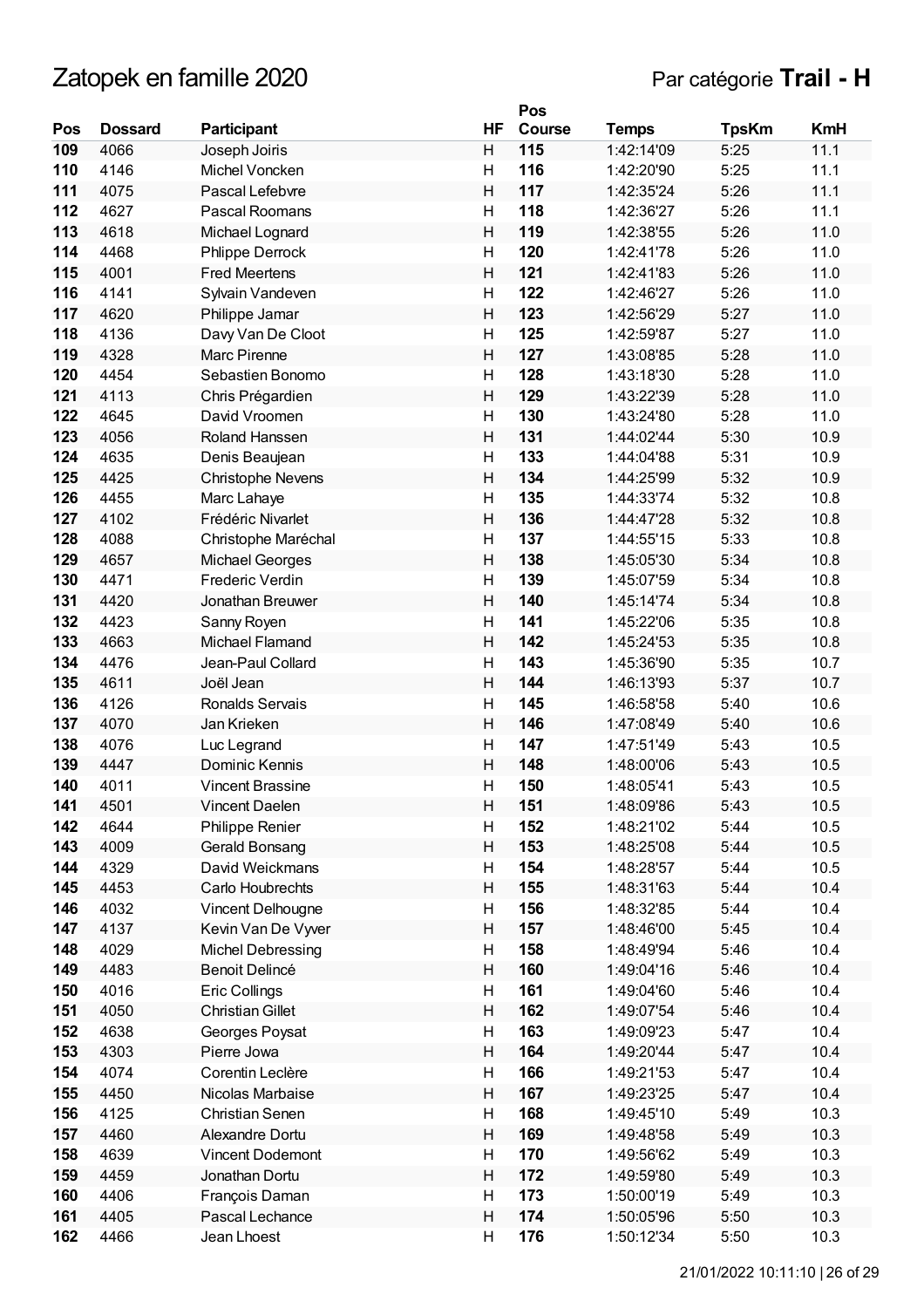|     |                |                          |                         | Pos    |              |              |            |
|-----|----------------|--------------------------|-------------------------|--------|--------------|--------------|------------|
| Pos | <b>Dossard</b> | <b>Participant</b>       | <b>HF</b>               | Course | <b>Temps</b> | <b>TpsKm</b> | <b>KmH</b> |
| 163 | 4463           | Sabrina Leclercq         | H                       | 180    | 1:50:31'49   | 5:51         | 10.3       |
| 164 | 4621           | Sali Imik                | H                       | 181    | 1:50:54'14   | 5:52         | 10.2       |
| 165 | 4054           | Christophe Hankart       | H                       | 182    | 1:51:01'33   | 5:52         | 10.2       |
| 166 | 4654           | Michael Gyen             | H                       | 183    | 1:51:23'70   | 5:53         | 10.2       |
| 167 | 4112           | Denis Piton              | H                       | 185    | 1:52:01'46   | 5:56         | 10.1       |
| 168 | 4327           | Laurent Meinguet         | $\mathsf{H}$            | 186    | 1:52:04'99   | 5:56         | 10.1       |
| 169 | 4469           | Gilles Vanlitsenborgh    | H                       | 187    | 1:52:08'06   | 5:56         | 10.1       |
| 170 | 4472           | Raphael Rennotte         | Η                       | 188    | 1:52:18'71   | 5:56         | 10.1       |
| 171 | 4473           |                          | H                       | 190    | 1:52:23'34   | 5:57         | 10.1       |
| 172 |                | Philippe Dumoulin        |                         |        |              |              |            |
|     | 4413           | Pascal Leone             | $\overline{\mathsf{H}}$ | 191    | 1:52:28'98   | 5:57         | 10.1       |
| 173 | 4040           | Hendrik Druart           | H                       | 192    | 1:52:35'36   | 5:58         | 10.1       |
| 174 | 4417           | Eddy Hauben              | H                       | 193    | 1:52:38'65   | 5:58         | 10.1       |
| 175 | 4607           | Mustapha Elbouziani      | H                       | 195    | 1:52:42'42   | 5:58         | 10.1       |
| 176 | 4667           | <b>Tony Ciccarella</b>   | H                       | 196    | 1:52:44'70   | 5:58         | 10.1       |
| 177 | 4488           | Eric Schidlo             | H                       | 197    | 1:52:53'88   | 5:58         | 10.0       |
| 178 | 4061           | Ignace Heyvaert          | $\mathsf{H}$            | 198    | 1:52:55'63   | 5:58         | 10.0       |
| 179 | 4661           | Rudi Vanherck            | H                       | 199    | 1:52:56'54   | 5:59         | 10.0       |
| 180 | 4649           | <b>Benoit Defauwes</b>   | Η                       | 200    | 1:52:58'29   | 5:59         | 10.0       |
| 181 | 4489           | Alain Nyssen             | H                       | 201    | 1:52:59'87   | 5:59         | 10.0       |
| 182 | 4149           | Francois Wegria          | $\overline{\mathsf{H}}$ | 202    | 1:53:00'61   | 5:59         | 10.0       |
| 183 | 4135           | <b>Fabian Valdes</b>     | H                       | 203    | 1:53:06'82   | 5:59         | 10.0       |
| 184 | 4665           | Marc Petriaux            | H                       | 204    | 1:53:24'98   | 6:00         | 10.0       |
| 185 | 4044           | Raphaël Fossoul          | H                       | 207    | 1:53:32'63   | 6:01         | 10.0       |
| 186 | 4400           | Vincent Vanaschen        | Η                       | 208    | 1:53:46'69   | 6:01         | 10.0       |
| 187 | 4619           | Daniel Nassen            | H                       | 209    | 1:53:49'57   | 6:01         | 10.0       |
| 188 | 4108           | Gaetan Peterkenne        | $\mathsf{H}$            | 210    | 1:53:55'53   | 6:02         | 10.0       |
| 189 | 4302           | Cedric Dauphin           | H                       | 211    | 1:54:23'28   | 6:03         | 9.9        |
| 190 | 4671           | <b>Guy Lince</b>         | Η                       | 212    | 1:54:46'25   | 6:04         | 9.9        |
| 191 | 4014           | Raphaël Cloes            | H                       | 213    | 1:54:55'33   | 6:05         | 9.9        |
| 192 | 4609           | <b>Frederic Deroanne</b> | $\mathsf{H}$            | 214    | 1:54:58'83   | 6:05         | 9.9        |
| 193 | 4096           | <b>Benoit Monami</b>     | $\mathsf{H}$            | 215    | 1:55:02'75   | 6:05         | 9.9        |
| 194 | 4424           | <b>Frank Smets</b>       | Η                       | 216    | 1:55:17'65   | 6:06         | 9.8        |
|     |                |                          |                         |        |              |              |            |
| 195 | 4461           | Xavier Marchal           | Н                       | 217    | 1:55:28'05   | 6:07         | 9.8        |
| 196 | 4007           | <b>Laurent Biemar</b>    | н                       | 218    | 1:55:30'94   | 6:07         | 9.8        |
| 197 | 4435           | Benoit Van Hespen        | Н                       | 220    | 1:56:26'68   | 6:10         | 9.7        |
| 198 | 4422           | Jean Francois Delvigne   | н                       | 221    | 1:58:01'74   | 6:14         | 9.6        |
| 199 | 4429           | <b>Teddy Jacobs</b>      | Н                       | 222    | 1:58:08'84   | 6:15         | 9.6        |
| 200 | 4304           | Julien Frippiat          | H                       | 223    | 1:58:35'21   | 6:16         | 9.6        |
| 201 | 4410           | <b>Valery Schillings</b> | H                       | 224    | 1:58:43'24   | 6:17         | 9.6        |
| 202 | 4119           | Kurt Reynders            | Н                       | 226    | 1:59:04'41   | 6:18         | 9.5        |
| 203 | 4428           | <b>Yves Hanquet</b>      | Н                       | 227    | 1:59:05'61   | 6:18         | 9.5        |
| 204 | 4443           | <b>Renaud Clerx</b>      | Н                       | 228    | 1:59:23'61   | 6:19         | 9.5        |
| 205 | 4024           | Jean-Marc De Bruyne      | Н                       | 230    | 1:59:33'29   | 6:20         | 9.5        |
| 206 | 4462           | Alain Labasse            | Н                       | 232    | 1:59:35'46   | 6:20         | 9.5        |
| 207 | 4086           | Stephane Malchair        | Н                       | 234    | 1:59:40'76   | 6:20         | 9.5        |
| 208 | 4106           | Christian Parisse        | н                       | 235    | 1:59:43'05   | 6:20         | 9.5        |
| 209 | 4486           | Castagnetti Castagnetti  | Н                       | 236    | 1:59:47'43   | 6:20         | 9.5        |
| 210 | 4401           | Xavier Gourdange         | Н                       | 237    | 1:59:49'68   | 6:20         | 9.5        |
| 211 | 4485           | <b>Patrick Delarbre</b>  | H                       | 238    | 1:59:49'75   | 6:20         | 9.5        |
| 212 | 4038           | Serge Douin              | Н                       | 239    | 1:59:59'35   | 6:21         | 9.5        |
| 213 | 4452           | Remy Servais             | Н                       | 240    | 1:59:59'37   | 6:21         | 9.5        |
| 214 | 4091           | Julien Melon             | Н                       | 241    | 1:59:59'62   | 6:21         | 9.5        |
| 215 | 4002           | <b>Gil Simon</b>         | Н                       | 242    | 2:00:02'91   | 6:21         | 9.4        |
| 216 | 4334           | Laurent Penay            | Н                       | 243    | 2:00:05'56   | 6:21         | 9.4        |
|     |                |                          |                         |        |              |              |            |